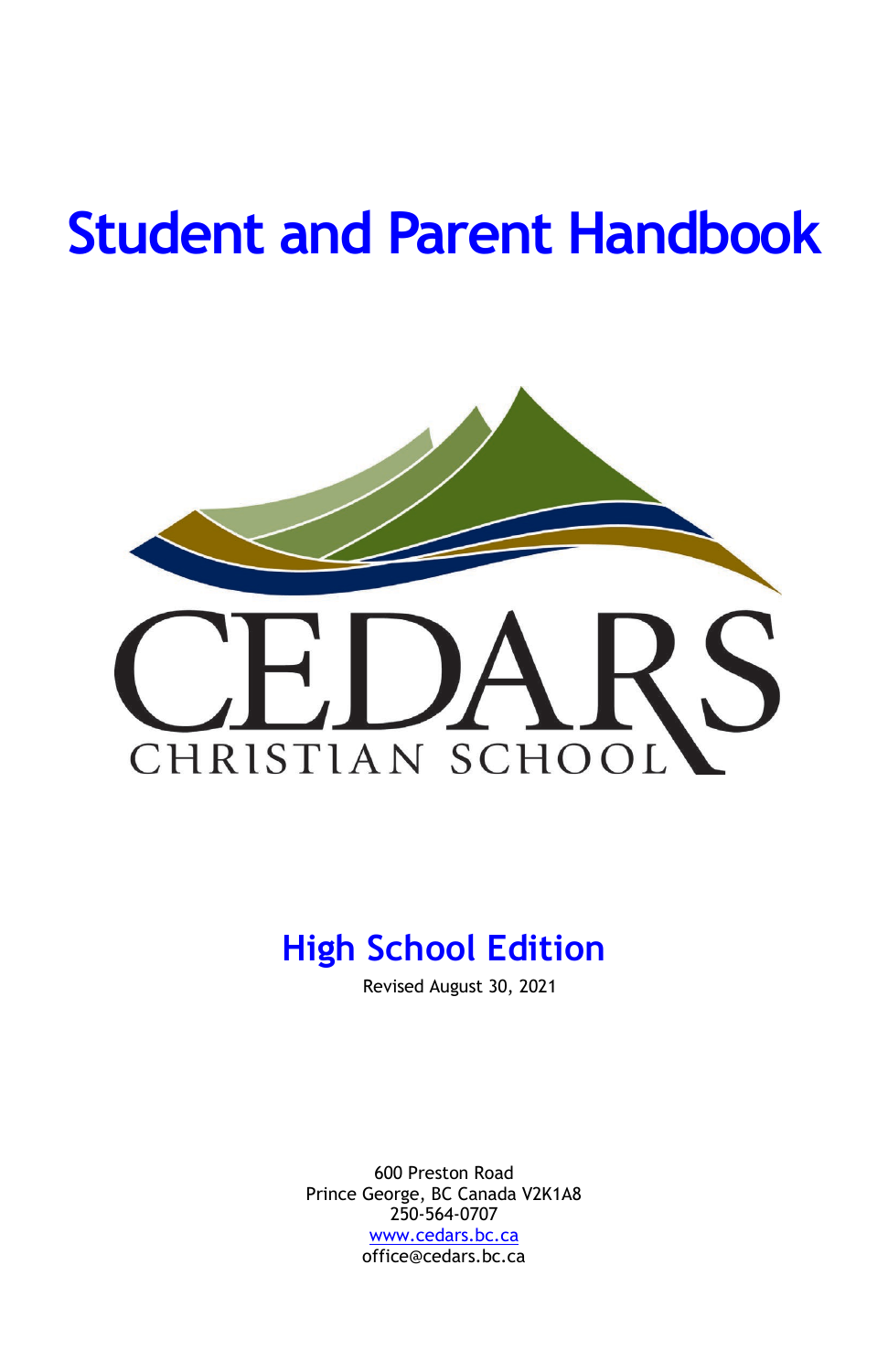### **To Cedars' Students and Parents,**

Welcome to Cedars Christian School! We are pleased to offer you a unique program with many opportunities. Our vision for Christian education stems from our desire to develop your unique potential, to help you learn how to internalize spiritual values and to lead you towards a life of service, obedience, stewardship, fellowship and discipleship to God. As a school our mission is to:

### *"Educate and equip discerning disciples of Jesus Christ for restorative work in His Kingdom."*

The *effort* you put into your studies, the *enthusiasm* you bring to the classroom and community events, the *attitude and hard work* you apply to curricular and extra-curricular activities, and your *responsiveness* when you make mistakes can set you up for life-long growth as a disciple of Christ. *YOU* are the biggest factor in determining your experience and success at Cedars.

It is our prayer that you will find Cedars to be a place where you can grow in your relationship with God. It is our goal that you would *be inspired* to serve others joyfully, *be motivated* to obey God willingly, and *be led* to give generously. May God bless you as you devote yourself to service, obedience, stewardship, discipleship and fellowship each day in our high school community.

Sincerely,

Shane Nelson *Principal*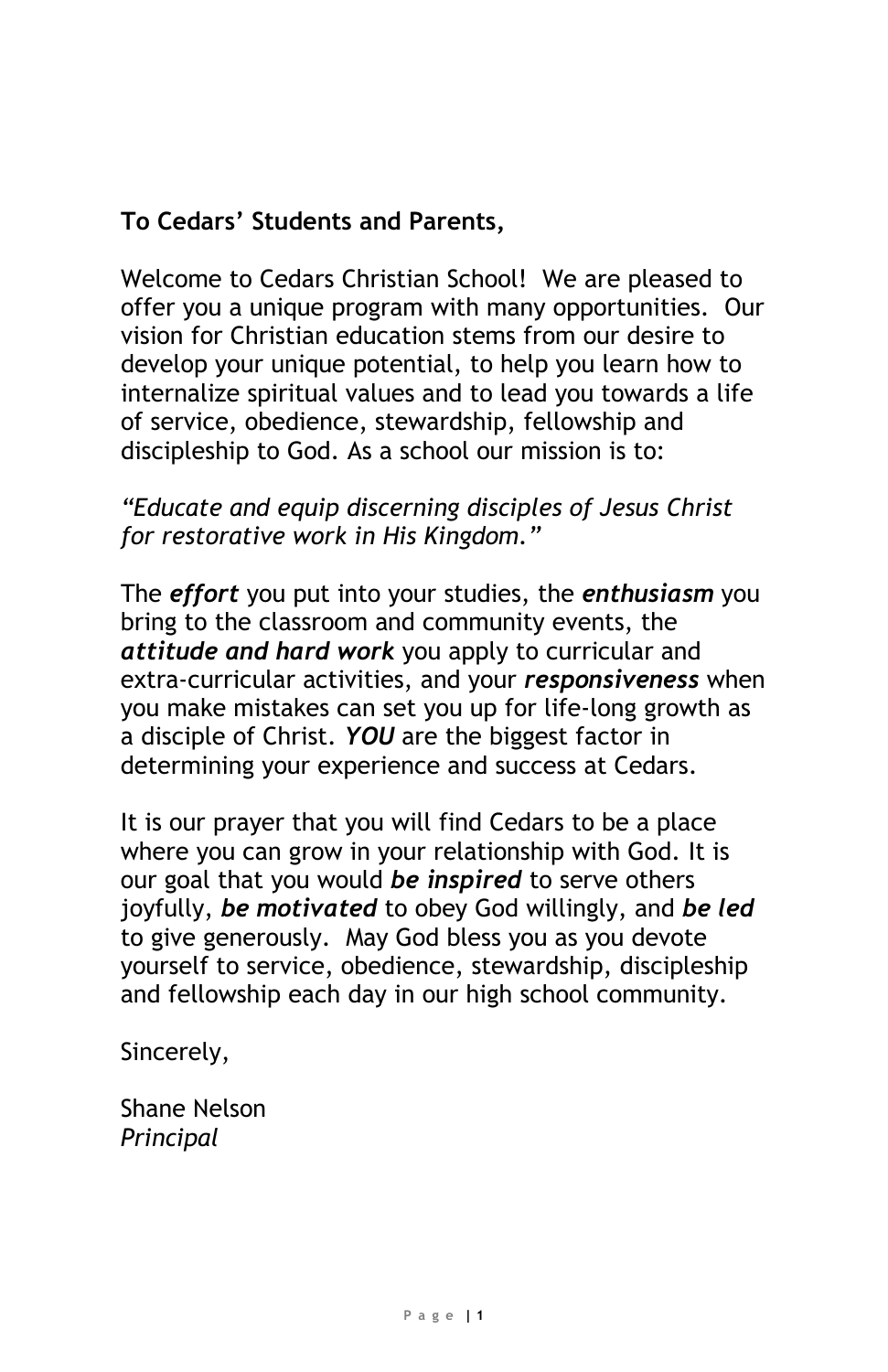### **Table Of Contents**

|    | C. Goals for Cedars Christian School  4     |  |
|----|---------------------------------------------|--|
|    |                                             |  |
| А. |                                             |  |
| В. |                                             |  |
| C. |                                             |  |
| D. |                                             |  |
| Е. | Honor Rolls and Awards (Grade 8 - 12) 12    |  |
| F. | Second Language Learning - Policy  13       |  |
| G. |                                             |  |
| н. |                                             |  |
| ı. | Course Challenge and Equivalency  15        |  |
| J. | Co-Curricular Costs & Student Accounts  18  |  |
| K. | Course Descriptions Unique to Cedars 19     |  |
| L. |                                             |  |
| м. | Service/Volunteer Opportunities 22          |  |
|    |                                             |  |
|    | A. Learning and Working Environment  24     |  |
|    |                                             |  |
|    | C. Student Conduct / School Rules  30       |  |
|    | D. Acceptable Use Policy for Technology  37 |  |
|    |                                             |  |
|    |                                             |  |
|    |                                             |  |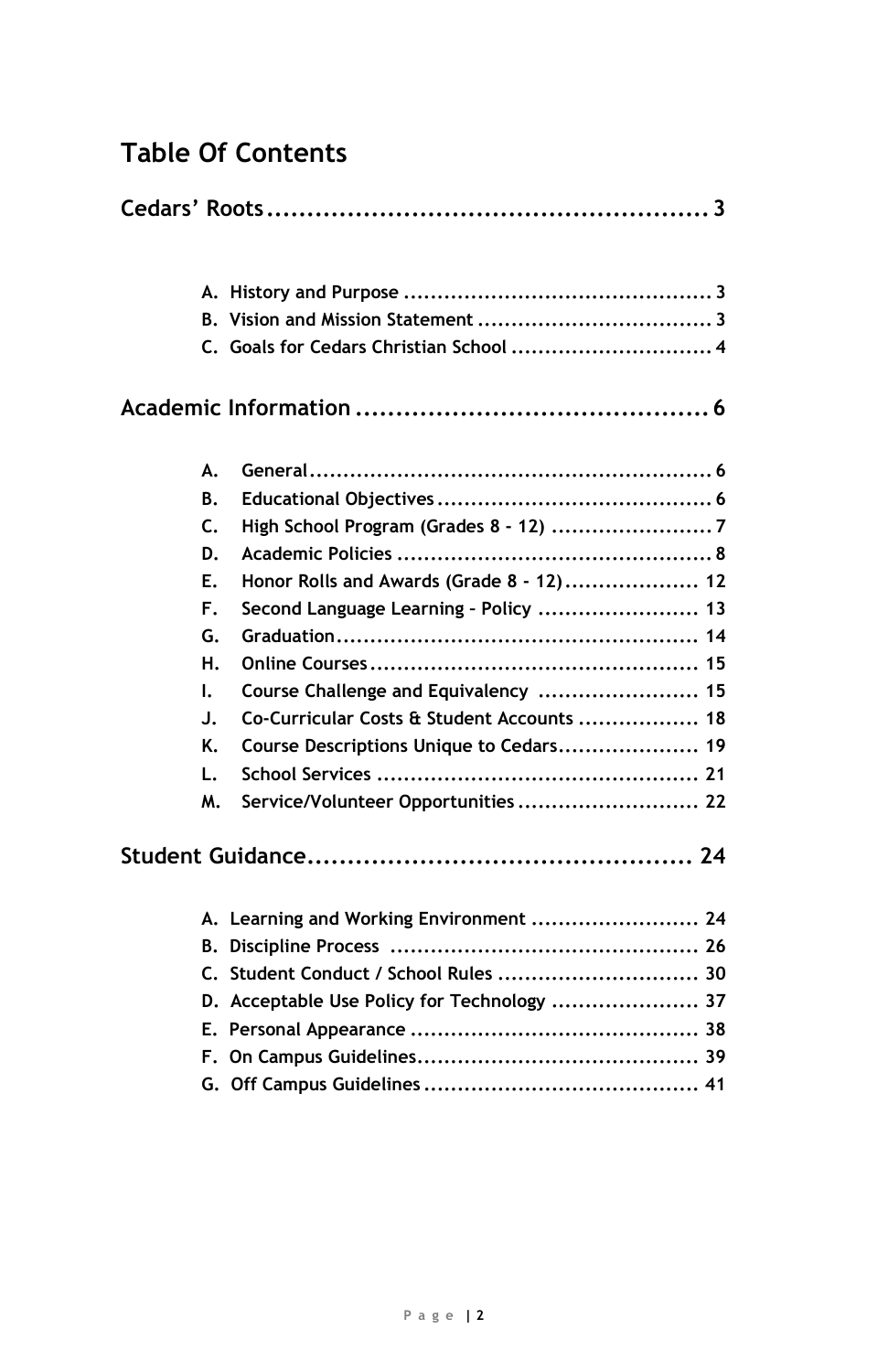# **Cedars' Roots**

*He is like a tree planted by streams of water, which yields its fruit in season and whose leaf does not wither. Whatever he does prospers. Psalm 1:3*

# **A. History and Purpose**

Cedars Christian School started in 1977. The fact that Cedars has over 30 years of history is a testimony to God's faithfulness, as well as to the visionary leadership of its founding members, and to the many committed people who have built it into the thriving school that it is today. Their persistence and dedication was driven by the belief that all of life, including education, must fall under the lordship of Christ. Today, dedicated and persistent leaders continue to hold a vision for the future growth of Cedars.

Cedars began in September, 1977 with 77 students in grades 1 to 7, in rented facilities on the present site. Subsequently the school was purchased, adjacent property was added, and the facilities were expanded on several occasions. Cedars Christian School presently enrolls about 350 students from Kindergarten to Grade 12 on this site. Cedars also operates a preschool off-site, located at the Evangelical Free Church. Approximately 30 students are registered as home school students. From its inception, Cedars has been truly interdenominational and presently draws students from over 20 Christian churches

# **B. Mission Statement**

To educate and equip discerning disciples of Jesus Christ for restorative work in His Kingdom.

# **C. Core Values**

#### **Christian Education**

The primary goal of Christian education is "the formation of a peculiar people – a people who desire the kingdom of God and thus undertake their vocations as an expression of that desire" (Smith, 2009). We believe that Jesus Christ is Lord of all of life, and that our obedience shapes all of life – not just the religious or spiritual or sacred corners of it (Walsh and Middleton, 1984). In close partnership with parents and the local church, intentional integration of Christian perspective across the curriculum is instrumental in engaging students in authentic conversations about who God is and who He has called them to be. The Bible, God's Word, is the foundation for understanding the mandates (Gen 1:28), commands (Luke 10:27), and commissions (Matt 28) that call us toward maturity in Christ.

#### **Developing Unique Potential**

We believe that each student is created in the image of God, and is shaped uniquely for restorative work in the Kingdom of God. Noticing, naming and nurturing the unique gifts of our students allow the diversity in the body of Christ that leads to flourishing, Christian community. Curricular and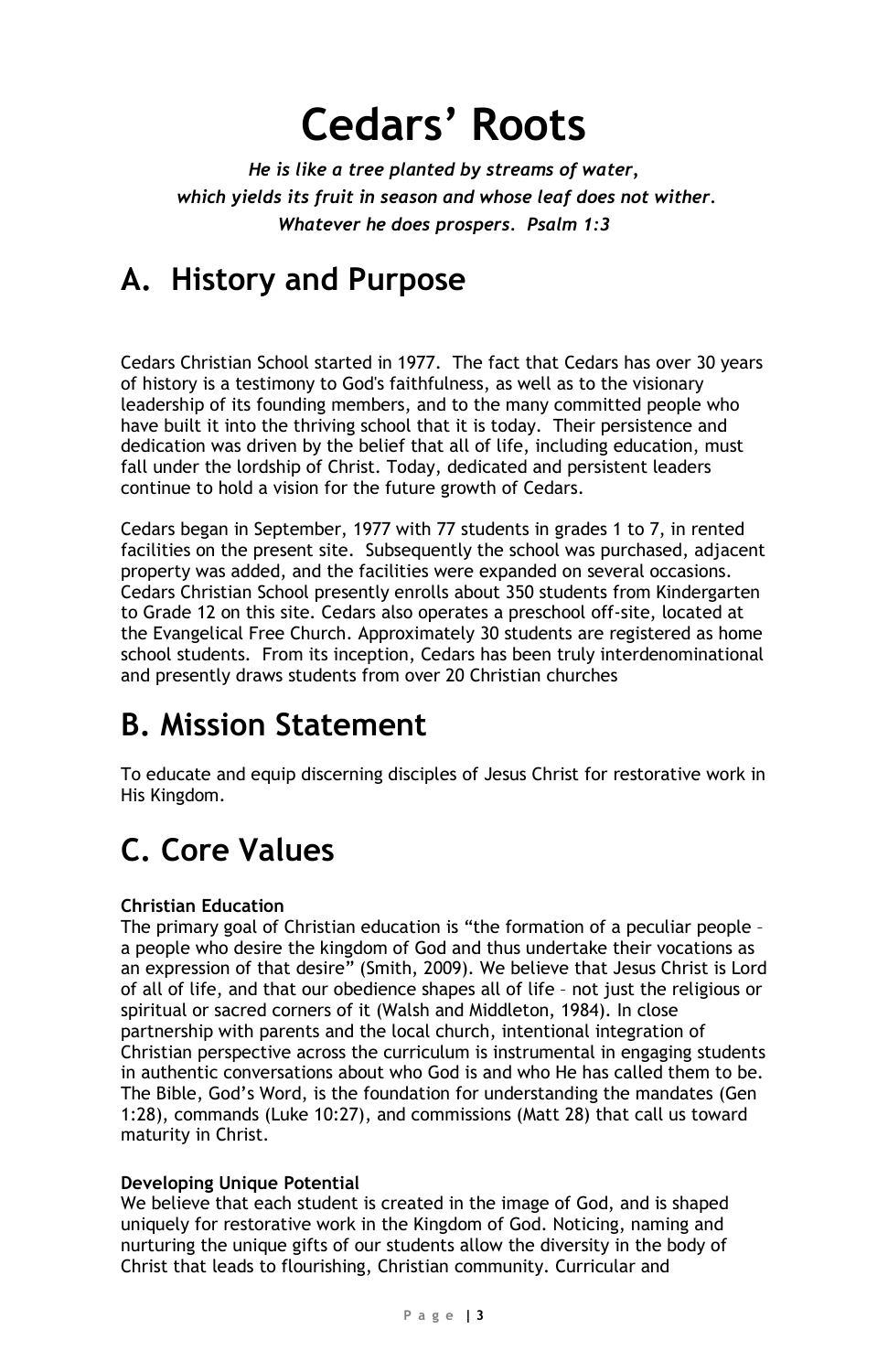extracurricular learning experiences provide rich opportunities to use and celebrate gifts stewarded well.

#### **Community of Grace**

Cedars Christian School creates space for students, parents, and staff to learn to live in a Christian community of grace. With hearts full of gratitude for the grace bestowed upon us, we seek to have God's grace flow through us toward one another by showing mercy, offering forgiveness, and sharing the gospel of peace.

#### **Service**

Following the example of Jesus, we seek to meet the real needs of our neighbors in our local community and beyond. We let our light shine so that others may see our works of service and glorify our Father in heaven (Matt 5:16). Serving one another in love, is the fulfillment of the greatest commandment and the pathway to experiencing life in all its fullness. As servant-workers, we not only have the mind of Christ, but the joy of being His hands and feet in the restoration of all things to Himself.

# **C. Goals for Cedars Christian School**

The purpose of Cedars Christian School is to assist parents in their role of educating their children inside a Biblical worldview. Our vision is to develop the unique potential of every student, to help students internalize spiritual values and to teach our children how to live lives of service, obedience, stewardship, fellowship and discipleship to God.

### **1. Academic Development**

We want our students to acquire a body of knowledge in Biblical studies, communications, social sciences, physical and biological sciences, mathematics and the arts in order to help them understand the structure of God's world and human society.

Our students will develop a comprehensive set of skills that will enable them to communicate accurately with language, to understand and solve mathematical problems, to comprehend information and ideas presented through words, numbers and symbols, to express themselves creatively in art, music and drama and to be able to observe, analyze, synthesize, evaluate and draw conclusions.

Students will develop a strong sense of history, which will help them to better understand the social institutions and traditions shaping our society.

Our students also gain practical skills creating authentic, real-world products in their grade 8/9 explorations electives, including: textiles, foods, desktop publishing, video-editing, woodwork, and visual arts.

Our students will acquire a set of Christian values and principles, which they can apply to the questions and issues, which they will face in life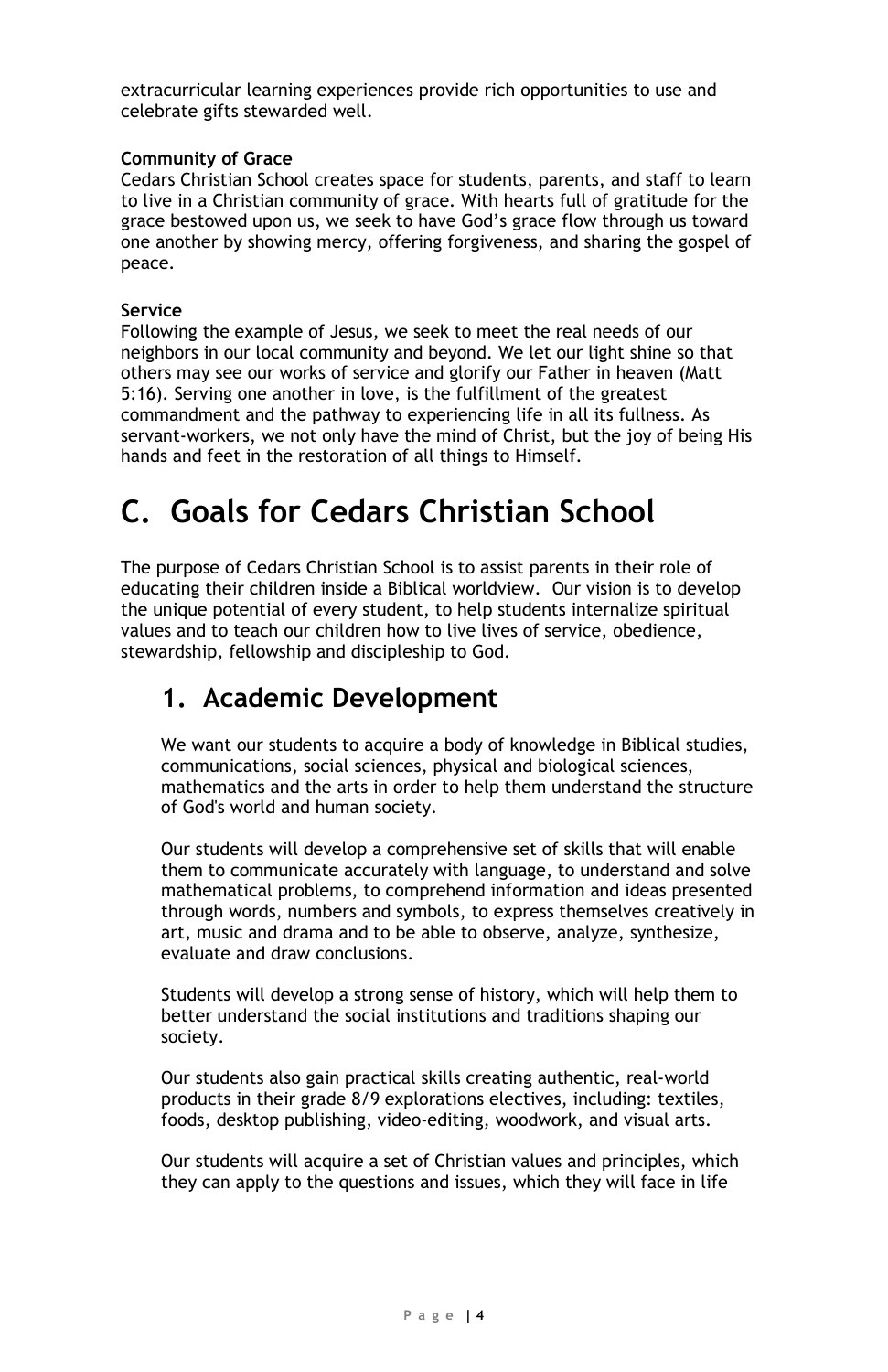## **2. Physical Development**

There are two main concerns in defining the physical aspect of a student's life as it relates to school. First, we would like to see our students develop physical strength and skills. They must be physically fit to do the work that God calls them to. And second, our students should develop effective patterns of self care. Their patterns of exercise, dress and nutrition reflect their attitudes about themselves. Their bodies are not their own but belong to Jesus Christ and are to be used in His service.

### **3. Image Bearers of God**

We want to see our students develop a healthy sense of self worth as image-bearers of God. They should be proud of themselves, their families, their background, their school, and their church and have the confidence to pursue high goals in academics, physical development and in their vocational choices. They must have the ability to accept responsibility, both for their mistakes and for their accomplishments. We want them to accept others and be sensitive to the needs of the people around them. Cedars is a place that encourages students to have fun together, to know and experience joy in life, and to effectively deal with life's disappointments.

### **4. Social Development**

Our students are encouraged to develop manners appropriate to the variety of situations in which they find themselves. They are guided to develop the strength to handle peer pressure with confidence and to stand up for their neighbors throughout the world. They should also be able to accept authority and be responsible when they are in positions of authority themselves. We want our graduates to be able to find their place in the church, community and family, recognizing the legitimacy of these and other social institutions.

### **5. Resources**

The resources of time, money, energy and abilities are gifts of God and fulfill their purpose only when they are used to honor Christ. The ability to set goals and priorities is related to the use of resources. In setting goals, we want students to be wary of the self-indulgent materialism of our time.

### **6. Spiritual Goals**

We want our students to develop habits of regular spiritual discipline, both personally and in community, thus developing a hunger to know God, becoming Christ-like in all aspects of life, and being open to God's leading.

Our mission to *educate and equip discerning disciples of Jesus Christ for restorative work in His Kingdom* reveals a view that at Cedars, spiritual development is based on the commitment unifying all aspects of one's life. A student may achieve academic excellence, but if that excellence is not attained within the context of a commitment to Christ, it is ultimately meaningless. We do not see a division between spiritual and physical or secular aspects of life. All aspects of life are spiritual in the sense that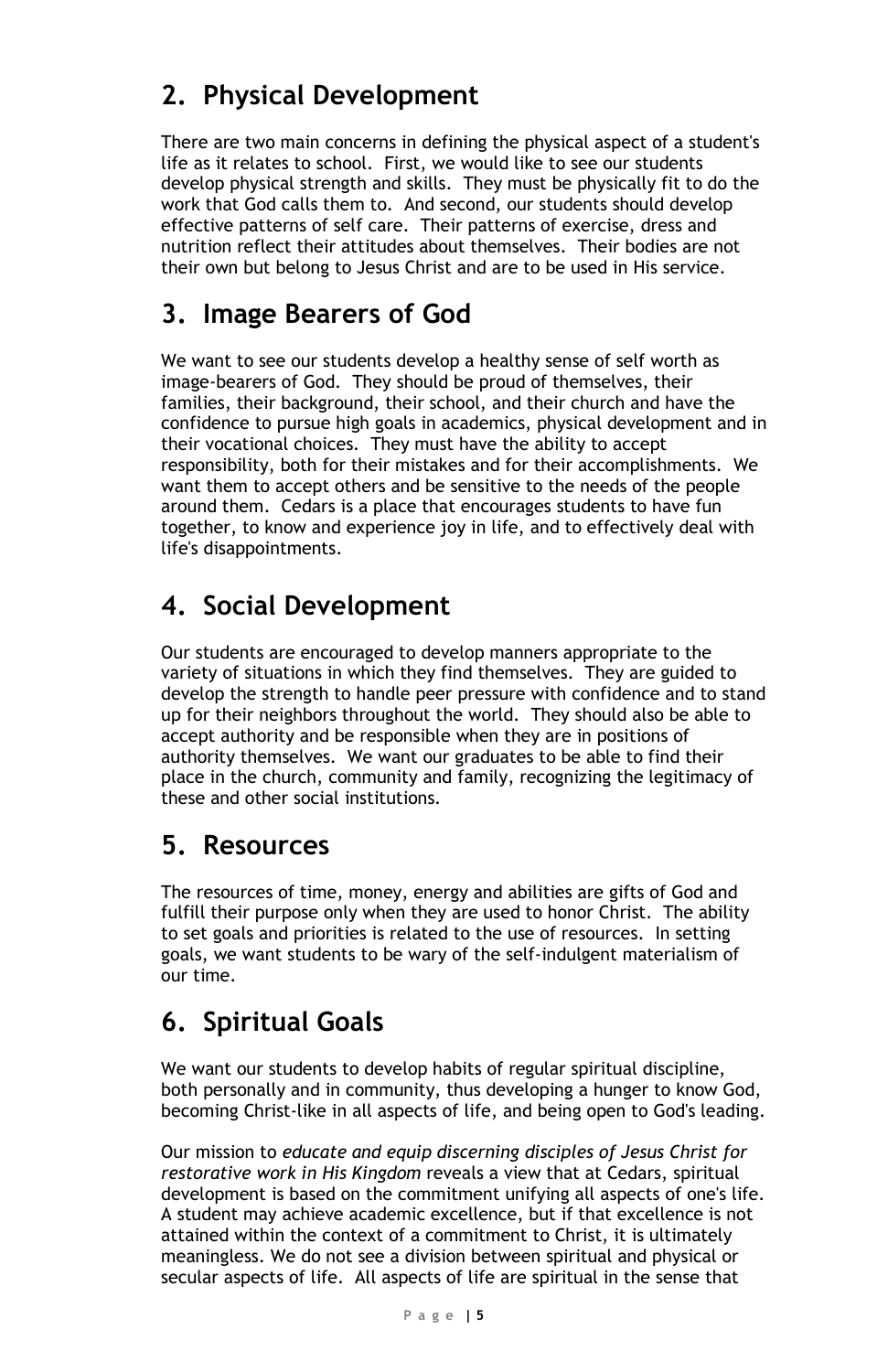they are all directed either to serving the one true God or some false imitation of God.

A relationship with Jesus Christ provides the ultimate answers to the basic questions of who and what we are, what is the meaning of life, what are the sources of sin and salvation. The answers to these questions must form the basis for everything we do at Cedars and we pray that this will be the basis on which our students live their lives. The answers provided to these questions are what make Cedars and its students uniquely Christian.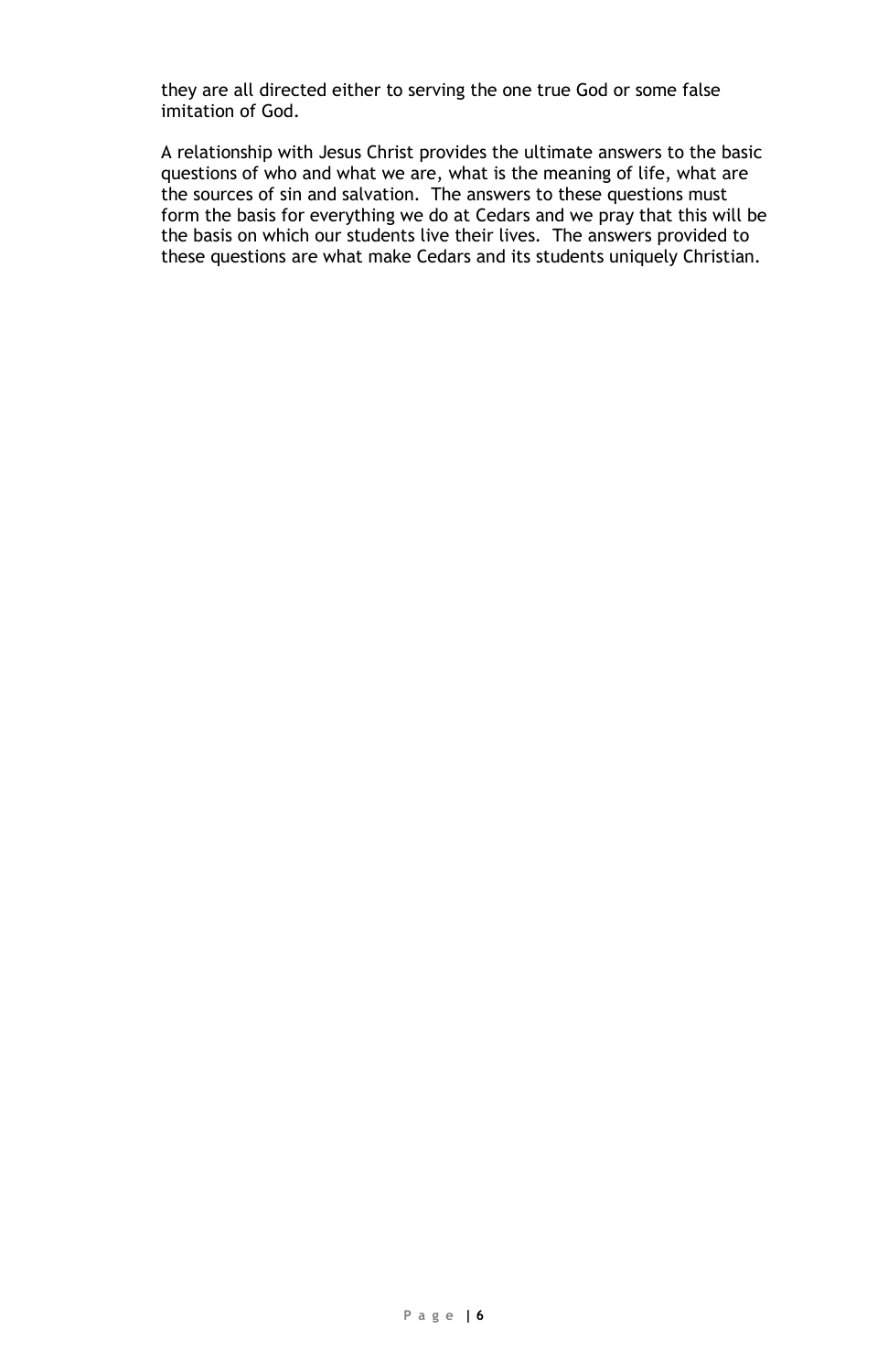# **Academic Information**

*Thy word is a lamp to my feet and a light for my path. Psalm 119: 105*

# **A. General**

The educational experience available in our high school is hard to beat. At Cedars Christian High School, students learn the truth of God's word and of the world He created while in relationship with friends and in the care of qualified and committed teachers and administration. Students can enjoy getting to know one another well as they move together from class to class for a number of core subjects and electives. The small school setting results in students getting to know their teachers and receiving the personal attention they need to learn to their maximum potential. Students have available to them a wellequipped computer lab and a portable lab of laptops for classroom use. Each high school student is given a Google Apps account to allow students to collaborate on and submit assignments electronically. All students worship and share testimonies of God's work among us weekly, and receive teaching on various issues relevant to teen spiritual formation throughout the year. Special mission and service opportunities round out the students' total learning experience. Our partnership with and bi-annual spring break missions trip to Jericho Ministries in Honduras is one such opportunity.

# **B. Educational Objectives**

At Cedars, students are equipped with the knowledge, skills, and insights for responsible citizenship in BC. More importantly, they are equipped for responsible citizenship in the Kingdom of God.

It is our hope and desire that students will increase their understanding of the way in which God created our world. At Cedars, students learn that they are significant people as children of the Lord, and they can have a special place in the world. They learn that to be really happy and joyful as Christians means living in the relationship that God has given us in Christ and in working this out in their God-given tasks. They are also challenged to find ways to develop a transforming influence in our society, and develop a Christian culture and lifestyle according to the norms of God's Word.

Students are challenged to become responsible disciples of Jesus Christ. This means they will have to develop skills, knowledge, and insights to live the full Christian life, through all occasions, as church members, citizens, family members, neighbors, friends, workers, and consumers. Although they receive these challenges throughout their school years, high school students are getting ready to take on adult roles. As a result, they will be encouraged to take these challenges particularly seriously.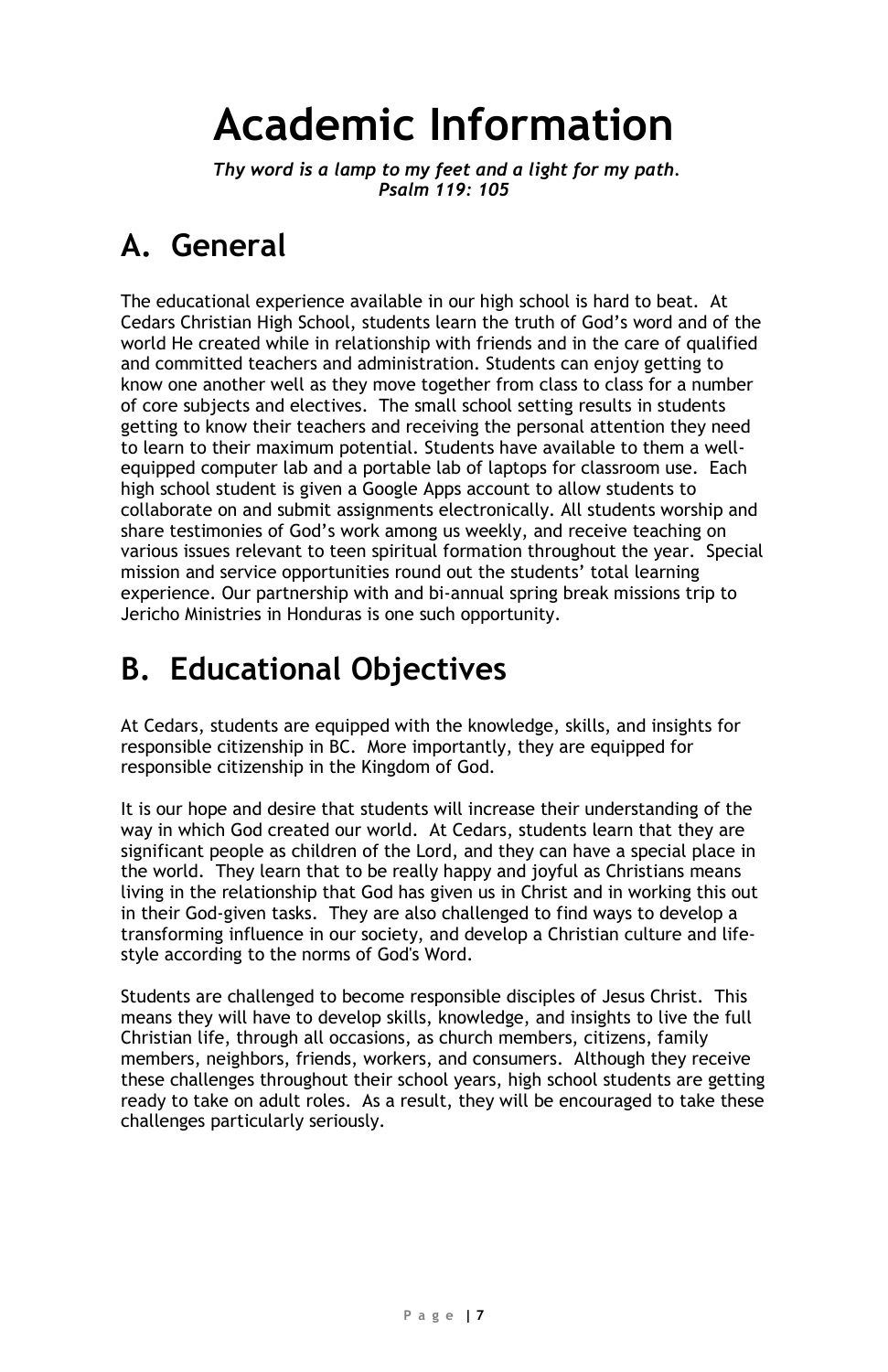# **C. High School Program (Grades 8 - 12)**

### **1. Junior High School (Grades 8-9)**

The junior high years (Gr. 8, 9) are the time when students consolidate their learning to date, begin to explore areas of personal interest and aptitude, and lay a foundation for their graduation years. Subjects are taught from a Christian perspective, using a variety of resources, including government recommended texts. Several Board Authority Authorized (BAA, locally developed) courses are offered each year, based on availability of resources and student interest.

### **2. Cedars Graduation Requirements (10-12)**

#### **BC Ministry Requirements**

80 Credits over Grades 10, 11 and 12, 52 of which must include

- Language Arts 10 (4 credits)\*
- Language Arts 11 (4 credits)\*
- Language Arts 12 (4 credits)\*
- Social Studies 10 (4 credits)
- Social Studies 11 or 12 (4 credits)\*
- Math 10 (4 credits)\*
- Math 11 or 12 (4 credits)\*
- Science 10 (4 credits)
- Science 11 or 12 (4 credits)\*
- Career Life Education (4 credits)
- Career Life Connections (4 credits) + Capstone Presentation
- Physical and Health Education 10 (4 credits)
- An Arts Education and/or an Applied Design, Skills and Technologies 10, 11 or 12 (4 credits)\*

\*one course from a number of options

#### **Students must also complete**

- A minimum of 28 elective credits
- A minimum of 16 credits at the Grade 12 level, including a required Language Arts 12. These can be from either Ministry courses, BAA (Board Authorized) courses, or post-secondary courses.(Students may complete an unlimited number of credits from BAA courses.)
- Three Provincial Graduation Assessments:
	- o Grade 10 Graduation Numeracy Assessment
	- o Grade 10 Graduation Literacy Assessment (introduced in 2019/20)
	- o Grade 12 Graduation Literacy Assessment (introduced in 2020/21)
	- o Graduation Assessments stand-alone (not tied to a course)
	- o Results will appear on Student Transcripts

In addition, students will be required to complete an annual self-assessment of Core Competencies. Copies of this assessment are available upon request.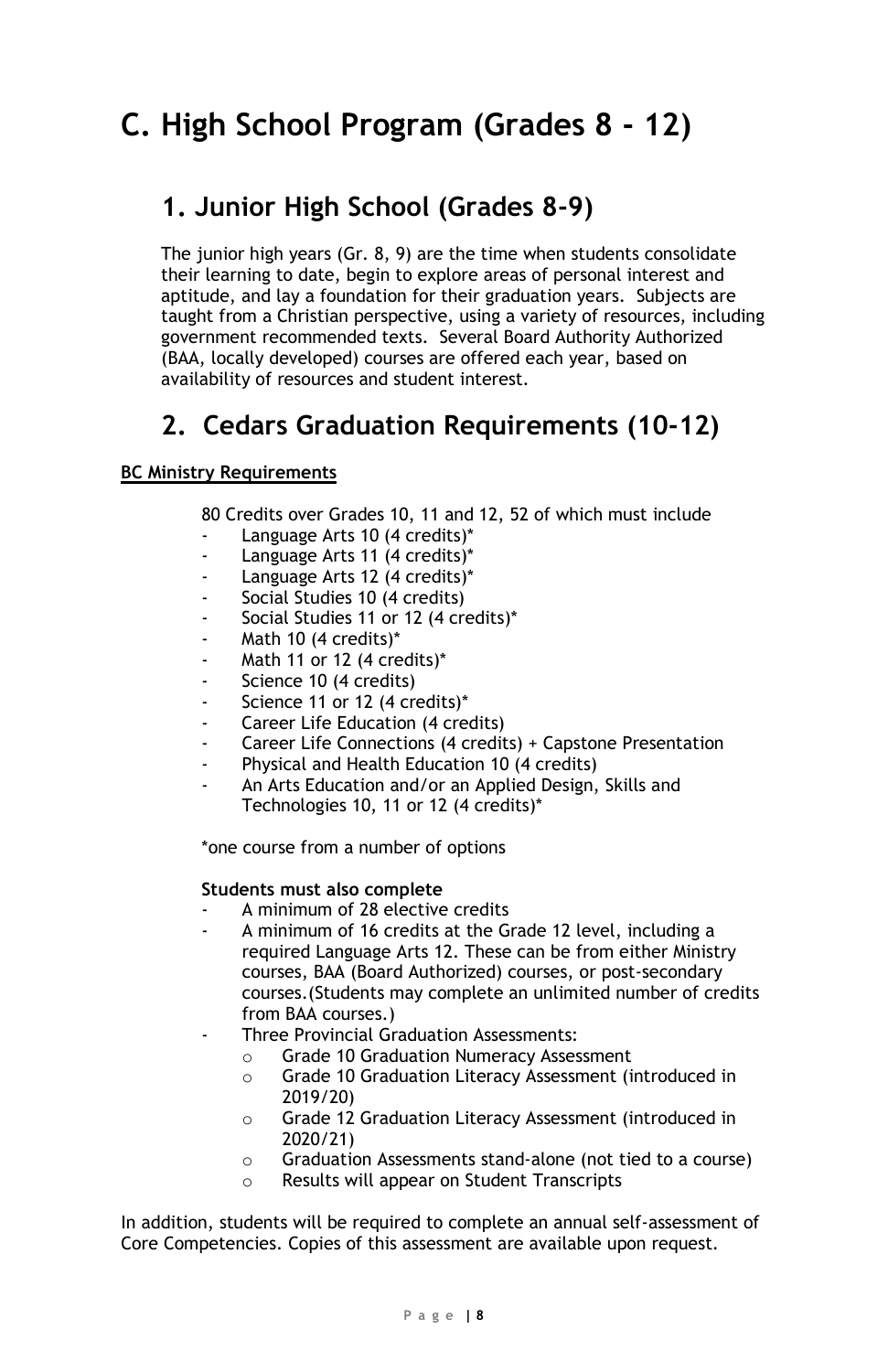#### **Additional Cedars Graduation Requirements**

To participate in our Cedars Graduation, we also require students to take **Christian Perspectives 11 and 12** (4-credits each).

### **3. Course Selection Policies and Procedures**

Each year, a High School schedule is created to meet the needs of our students that balance a couple of factors:

- Offering core courses that are required for BC graduation and attempt to offer a good selection of science, fine arts and applied skills courses
- Offering a range of courses that provide a well-rounded education that exercises the whole person - mind, body, soul, and spirit.

We are routinely commended by external, Ministry of Education inspectors for our broad offering of grade 11/12 electives, for a school our size. However, our ability to do so depends on students making a commitment to enroll and complete courses we offer in our timetable. As such, it is expected that fulltime students will attempt to maximize their learning at Cedars. Grade 8-10 students are required to take a full course load (8 courses in Blocks A-D). It is recommended that senior students (grades 11 and 12) do so as well.

Senior students may apply for permission to enroll in online courses through distributed learning schools when courses are not offered at Cedars, or are offered in blocks where students are unable to take them. However, students who wish to take an online course during Blocks A-D must complete and submit an application form. Online courses require students to be independent and self-disciplined. Approval for online courses is based, in part, on a student's historical demonstration of responsibility and independence. Sufficient rationale for opting out of courses offered in the regular timetable must be provided.

Senior students may also apply for one Spare Block per year. Students who wish to take an online course during Blocks A-D must complete an application form. Applications for Spare Blocks will be considered for students who have a significant academic load, are on track to meet graduation and post-secondary requirements, and have demonstrated good classroom behaviour. Enrollment in courses taken outside of the regular timetable in the mornings (Block X) and after school (Block Y) are encouraged for some students, but do not reduce the number of required courses for grade 8-10 students, and may not allow for additional Spare Blocks for grade 11 and 12 students.

# **D. Academic Policies**

### **1. Academic Expectations**

Cedars Christian School has high expectations for students. That does not mean that only academically gifted students can do well at Cedars. It does mean, however, that all students are expected to apply themselves to their studies at school and in homework assignments.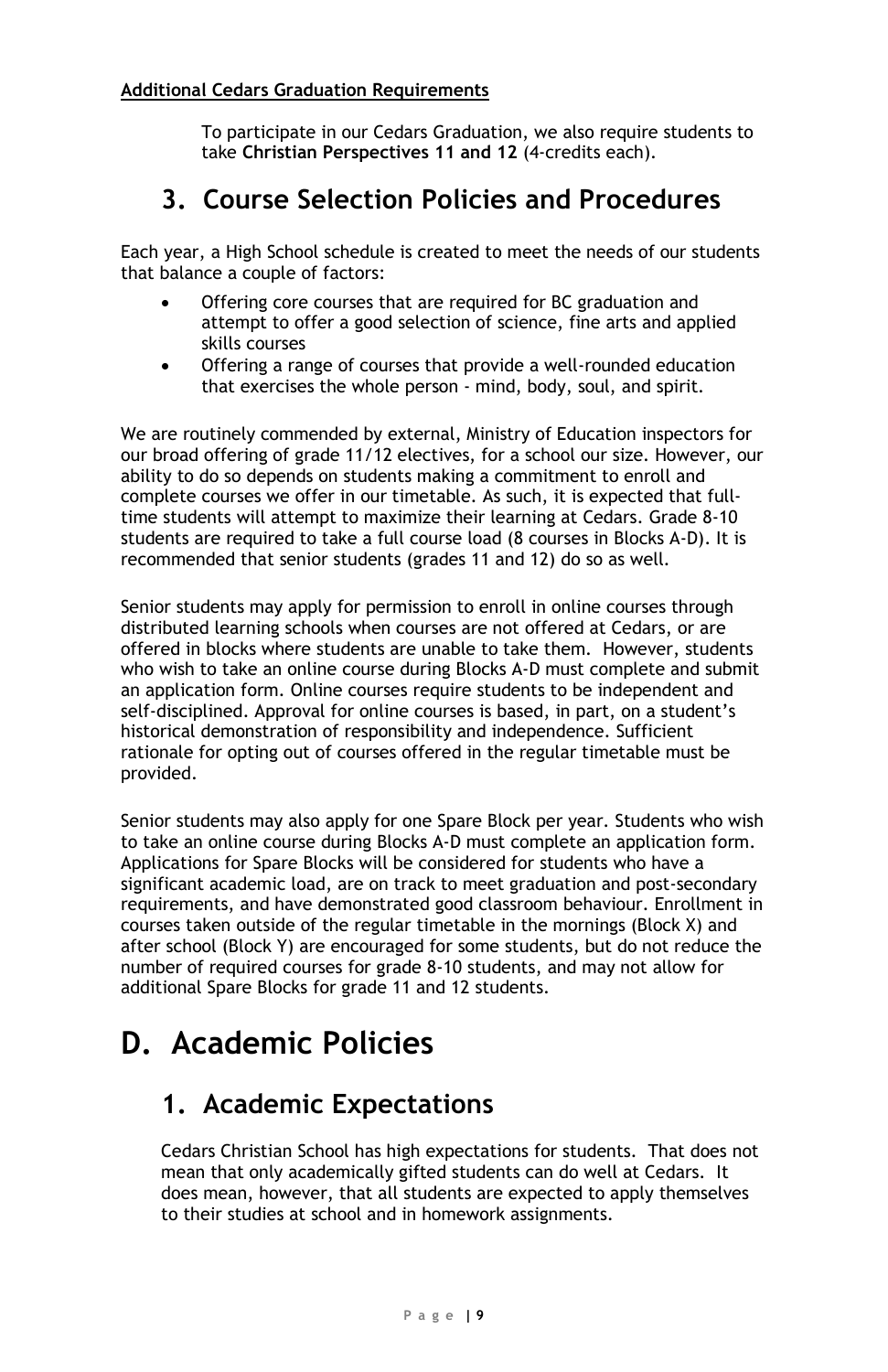### **Homework**

Homework is a continuation of the educational process - an extension of the school. At Junior and Senior High, students are expected to do more homework (roughly 1/2 hour/day/subject) depending on the assignments given.

Teachers keep records of missed assignments and incomplete homework. Students may only need to receive a reminder or warning about missing assignments to facilitate completion. However, for more frequent occurrences of missing homework, the student may be required to spend extra time at school to complete the assignment with their classroom teacher or at our weekly iDay (see below). Parents will be informed by the teacher if homework is not being done on a regular basis.

#### **iDay**

One common goal we share as teachers is to assess and improve student learning. To meet this goal we give many and various assignments in an attempt to either help students learn or measure their learning. One common problem which we encounter is that some of our students are not completing these assignments. We believe that in completing assignments on time and to the high standard we set, student learning will improve. In an attempt to help students complete assignments in a timely manner, we have set in place a weekly iDay. This is an opportunity for students to complete missing assignments, in a structured environment where assistance is provided. iDay is held on early dismissal **Wednesday afternoons from 1:30-3:00pm** and will be supervised by one of our Educational Assistants. Students will be asked to attend by any teacher who has not received assigned work. This is intended as an opportunity for students to complete assignments. If a student wishes to be removed from the iDay list, they need only to complete the required assignment prior to the date they are to attend and submit the assignment to their teacher.

### **2. Student Assessment**

Assessment of student learning occurs on an ongoing basis in the form of observations, classroom discussions, and grading. In addition to verbal and written communication (mail, email), through our Student and Parent Portal, teachers frequently update student progress with them and their parents. Our goal is to have 'no surprises'. However, this means that parents must be diligent in communicating their responses to the teacher, as part of a partnership. Please make a consistent effort to stay informed about your child's progress.

Report cards are issued four times a year. They communicate to students and parents how students are progressing in three dimensions in each of their courses: comprehension, performance, and work ethic.

A summative self-assessment of Core Competencies is a requirement in the modernized BC curriculum. Teachers name, notice, and nurture these competencies (*Communication, Creative Thinking, Critical Thinking, Positive Personal and Cultural Identity, Personal Awareness and*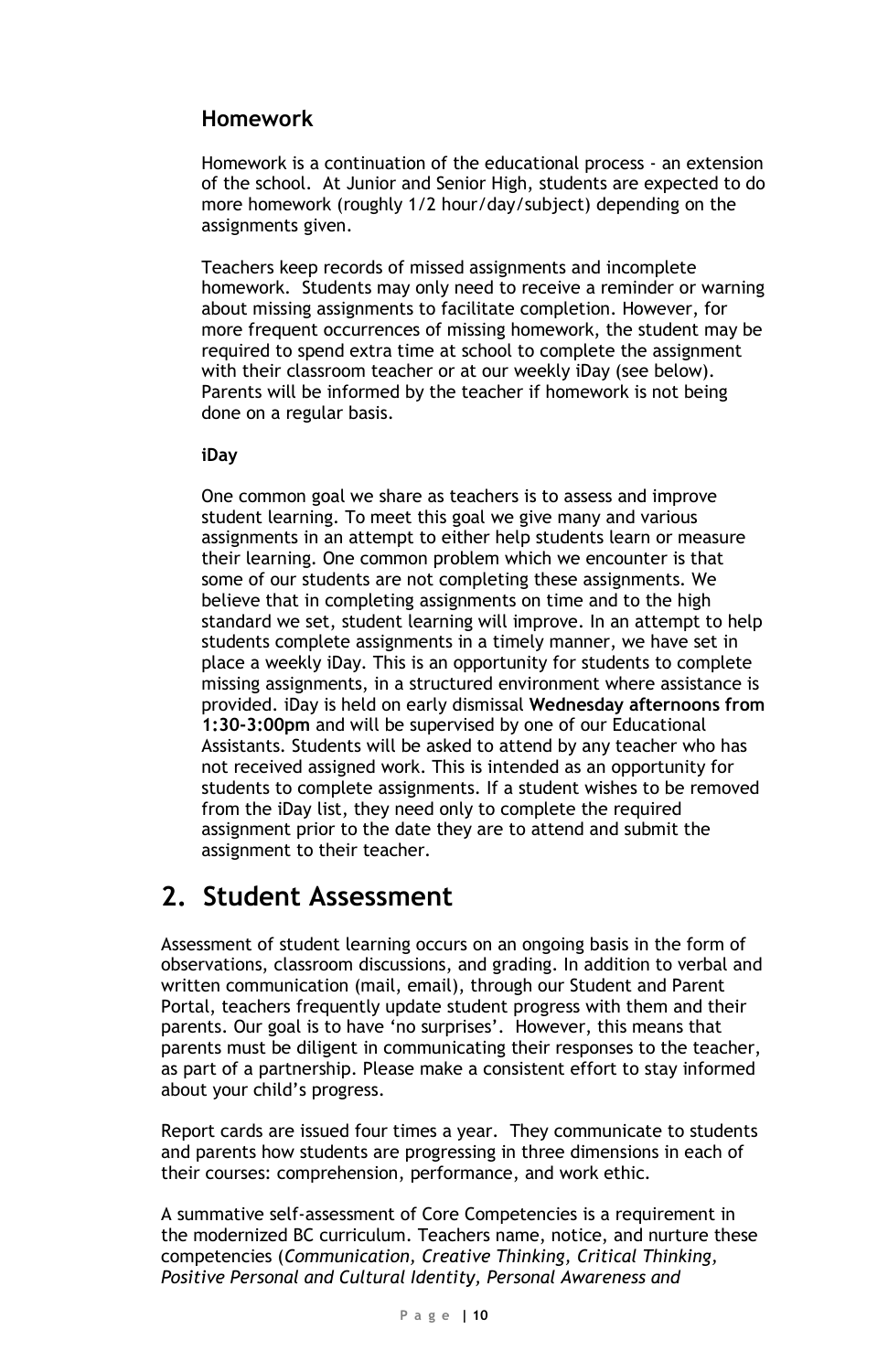*Responsibility, and Social Responsibility*) throughout the year in the context of courses. Students use these conversations and "data" to provide evidence in their summative self-assessments. If teachers do not attach this directly to student report cards, they are available upon request.

### **3. Student Evaluation Definitions**

**Letter Grades and Anecdotal Comments are compiled from:**

**a. Comprehension-** refers to simply remembering and understanding information presented in a course. It is typically measured by summative projects or testing, but it may also be assessed through noting comments made in class, discussions, and in the level of understanding evidenced in various assignments.

**b. Performance-** refers to the quality and quantity of work produced. Cedars has high expectations for the quality of these student products. Written final products must generally be submitted in typed form, using acceptable formats, and proofread for grammar, spelling, etc. Academic letter grades and comments are an aggregate of these first two areas.

**Work Habits are compiled from:**

**c. Work Ethic –** refers to the extent to which students display an appropriate **work ethic** on their own initiative. It is generally measured by how many times the teacher must remind students to display the appropriate behaviours. Achievement in this area is recorded separately on the report card.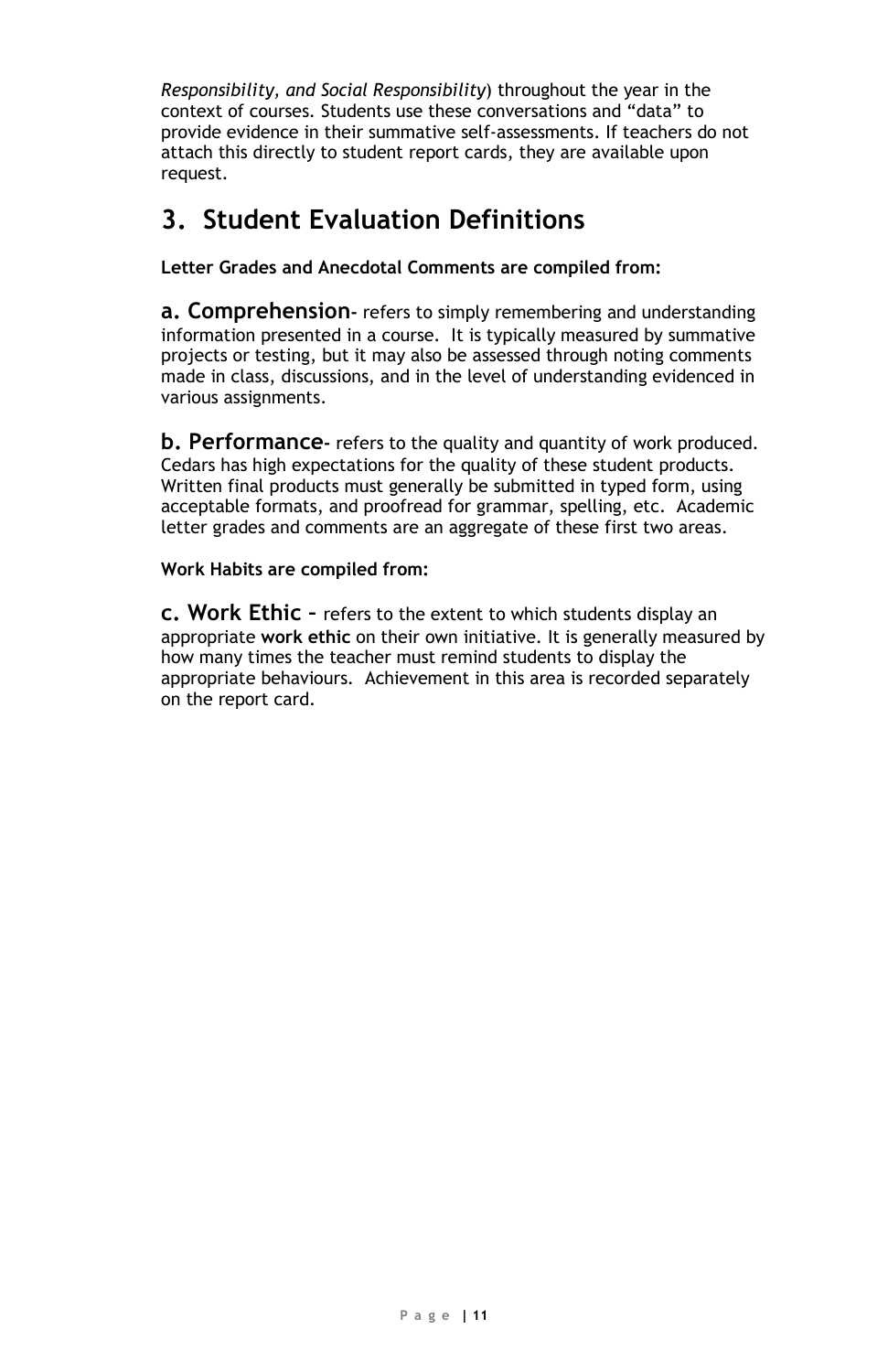### **5. Letter Grades and Definitions**

*(Source: BC Ministry of Education's "performance with respect to learning standards" – both competencies and content)*

| A         | $(86-100\%; GPA=4.0)$ |                   | <b>Excellent or Outstanding Performance</b>                                                                                   |
|-----------|-----------------------|-------------------|-------------------------------------------------------------------------------------------------------------------------------|
| В         | $(73-85%; GPA=3.0)$   |                   | Very Good Performance                                                                                                         |
| $C+$      | (67-72%; GPA=2.33)    |                   | Good Performance                                                                                                              |
| C         | $(60-66\%; GPA=2.0)$  |                   | Satisfactory Performance                                                                                                      |
| $C-$      | (50-59%; GPA=1.67)    |                   | Minimally Acceptable Performance                                                                                              |
| I         |                       | performance       | No demonstration of minimally acceptable                                                                                      |
| F         |                       | performance       | No demonstration of minimally acceptable                                                                                      |
| W<br>SG   |                       | completed.        | Student has withdrawn from the course.<br>Standing Granted. Acceptable level of<br>performance though normal requirements not |
| TS        |                       |                   | Transfer Granted. Standing is granted based on<br>records from an institution other than a school.                            |
| <b>RM</b> |                       | Transitions only) | Requirements Met (for use with Graduation                                                                                     |

### **6. Work Habits**

| EXCELLENT (E)    | Responsibility: demonstrates an industrious<br>work ethic, ready to work and learn.<br><b>Cooperation:</b> a class leader exemplified by a<br>high degree of positive and meaningful<br>participation initiated by the student.<br>Independence: a keen and enthusiastic learner<br>actively seeking out personal growth and learning<br>opportunities. |
|------------------|---------------------------------------------------------------------------------------------------------------------------------------------------------------------------------------------------------------------------------------------------------------------------------------------------------------------------------------------------------|
| GOOD (G)         | <b>Responsibility:</b> all assignments turned in, ready<br>to work and learn. Cooperation: works well with<br>other students and teachers, participates in class<br>in a meaningful way. Independence: a self-<br>directed learner, takes appropriate initiative and<br>responsibility for learning.                                                    |
| SATISFACTORY (S) | Responsibility: most assignments turned in,<br>usually ready to work and learn. Cooperation:<br>usually works well with other students and<br>teacher(s). Independence: often requires<br>direction.                                                                                                                                                    |
| <b>NEEDS</b>     |                                                                                                                                                                                                                                                                                                                                                         |
| IMPROVEMENT (N)  | Responsibility: most assignments missing,<br>frequently not ready to work and learn.<br>Cooperation: does not work well with other<br>students or teacher(s). Independence: needs<br>one-on-one attention most of the time.                                                                                                                             |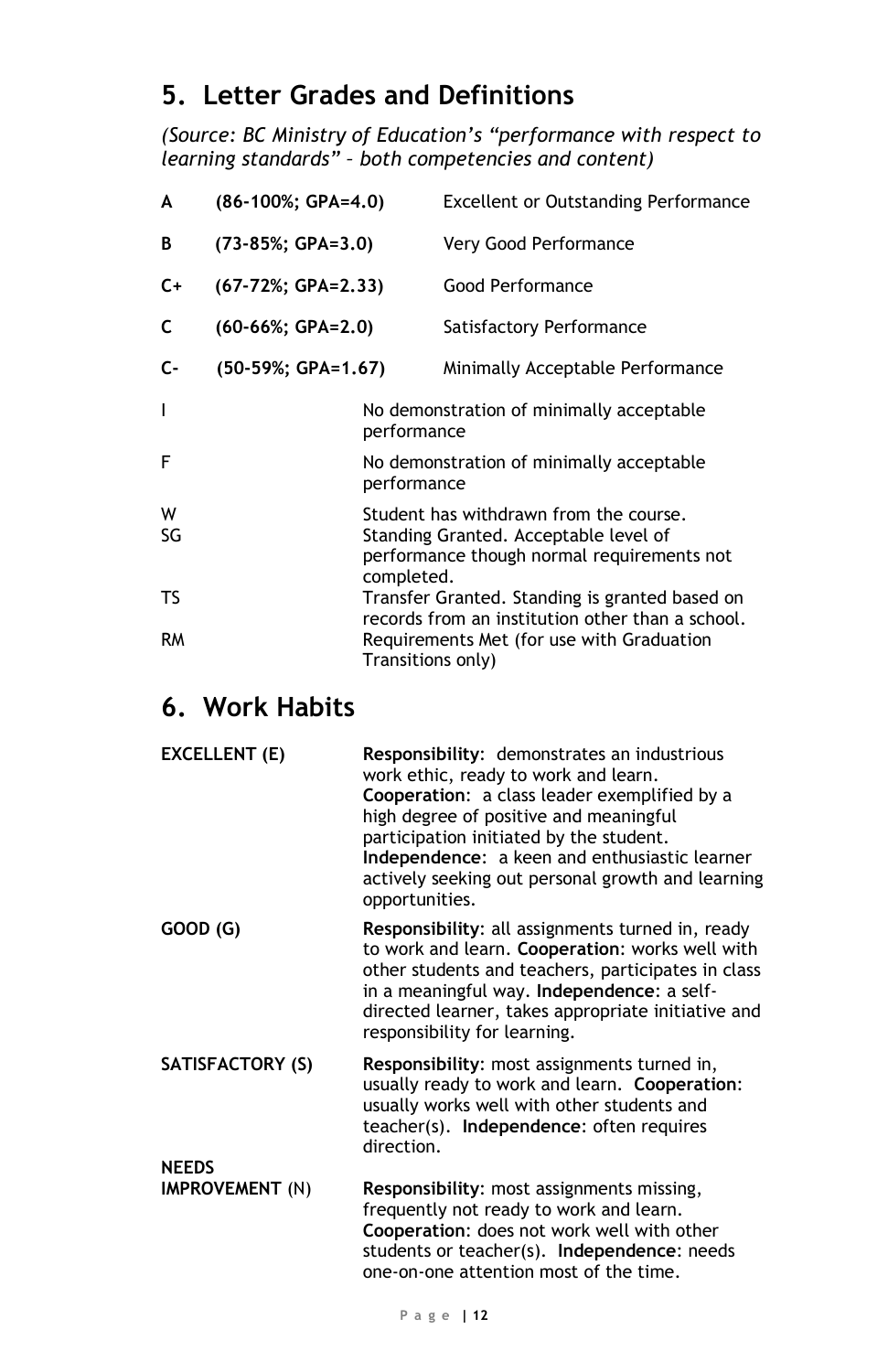# **E. Honor Roll, Letters of Commendation, and Awards (Grade 8 - 12)**

Students' *letter grade and percentage* will be used to highlight academic performance with respect to learning outcomes. Students' *work habit distinctions* will be used to indicate levels of *responsibility, cooperation, and independence* as on the previous page, and *written comments* will be used to comment on areas of growth (who they are, who they are becoming).

In order to encourage and recognize academic achievement *each term*, we have established the following categories for those who are enrolled in two or more courses in a given semester:

### **1. Academic Honor Roll, With Distinction**

 $GPA = 4.0$  (straight A's)

### **2. Academic Honor Roll**

GPA = 3.5-4.0 (A average)

### **3. Academic Honorable Mention**

GPA = 3.0-3.49 (B average)

In order to encourage and recognize exemplary work ethic *each semester*, we will issue signed *Letters of Commendation* from the high school Vice Principal highlighting the character seen in them (based on work habit criteria and attendance records).

### **4. Academic Achievement Awards**

To recognize students who maintain Honor Roll status throughout the year and their high school experience, we take opportunity at our year-end assembly and graduation ceremony to give out Academic Achievement Awards:

Bronze Academic Achievement Medal – 1 year Silver Academic Achievement Medal – 2 year Gold Academic Achievement Medal – 3 year 4-year Academic Achievement Plaque – 4 year 5-year Academic Achievement Plaque – 5 year

### **5. Athletic Awards**

Our sports program is led by an athletic director. One of his/her duties is to facilitate an athletics awards evening, typically in May, where teams, players and coaches are recognized for their season. Sports team coaches award a Most Valuable Player and a Most Improved Player for their own teams, and a combination of coaches and the athletic director choose a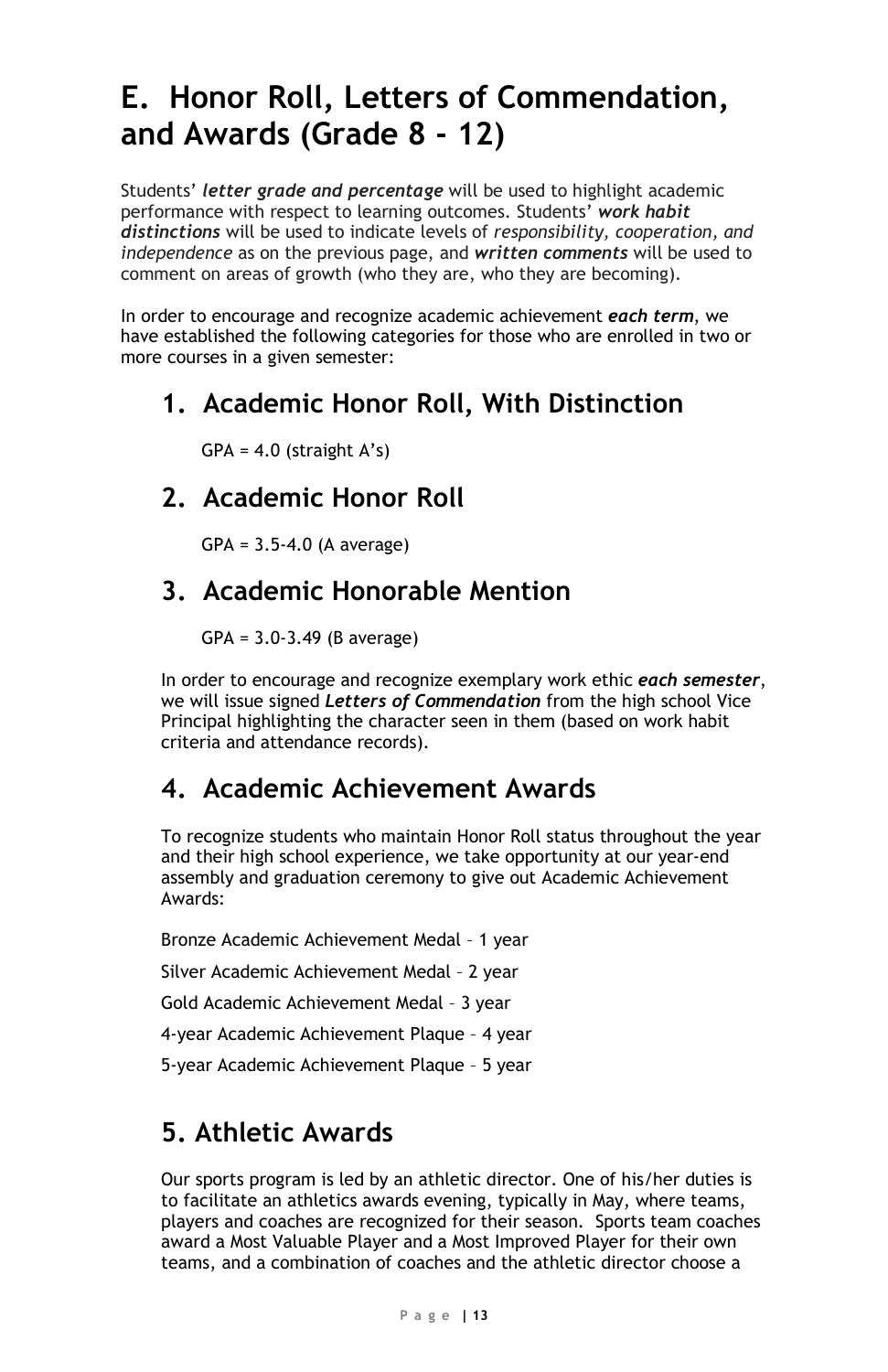male and female Athlete of the Year. Athlete of the year goes to someone demonstrating not only athleticism, but also contributes to their community, shows diligence in academics, and spiritual leadership and maturity.

### **6. Staff and Student Nominated Awards**

Awards are an important part of recognizing people for excellent contributions to our school community. We give the student body and the staff an opportunity to nominate students in at least three categories. Recognition of these and other positive character traits occurs throughout the year during our regular, weekly high school community times, but also at our year-end assembly in June. At this time there are awards in each category for junior high (grades 8-9) and for senior high (grades 10-12). Please look at the categories and the criteria, and think about whom may be the best candidate for these awards as the year goes on. You do not have to nominate someone for each category. Do your best to think of the most worthy candidate. Nominations typically are done by ballot in the foyer at lunch in early June.

### **a. Leadership – positive role modeling at school**

*Leadership can involve: working on student council; helping with special events; organizing school-wide activities; giving special input for high school community events; and/or, modeling integrity and commitment in their walk as a Christian.*

### **b. Citizenship – exemplary behaviour and attitude**

*Citizenship can involve: having a good attitude and behaviour when those around them do not; being helpful to those in need around the school (both students and staff); going above the norm in being positive in attitude and action; and/or, caring for the school in general and people in particular.*

#### **c. Service – gives cheerfully of time and energy to Cedars and the Community**

*Service can involve: doing something with sacrifice to help someone in need; organizing a special event which serves the community or the broader community; seeing a need and meeting it without being asked; looking out for others before looking after self; and/or playing a particular role on a mission trip or service trip or church/camp work which exemplifies a servant heart.*

# **F. Second Language Learning - Policy**

### **1. Exemption from French:**

Cedars Christian School follows the Ministry of Education policy which states that all students must take a second language as part of the required curriculum in grades 5 to 8 – but start all students in grade 4. Students may, however, be exempted from the second language requirements.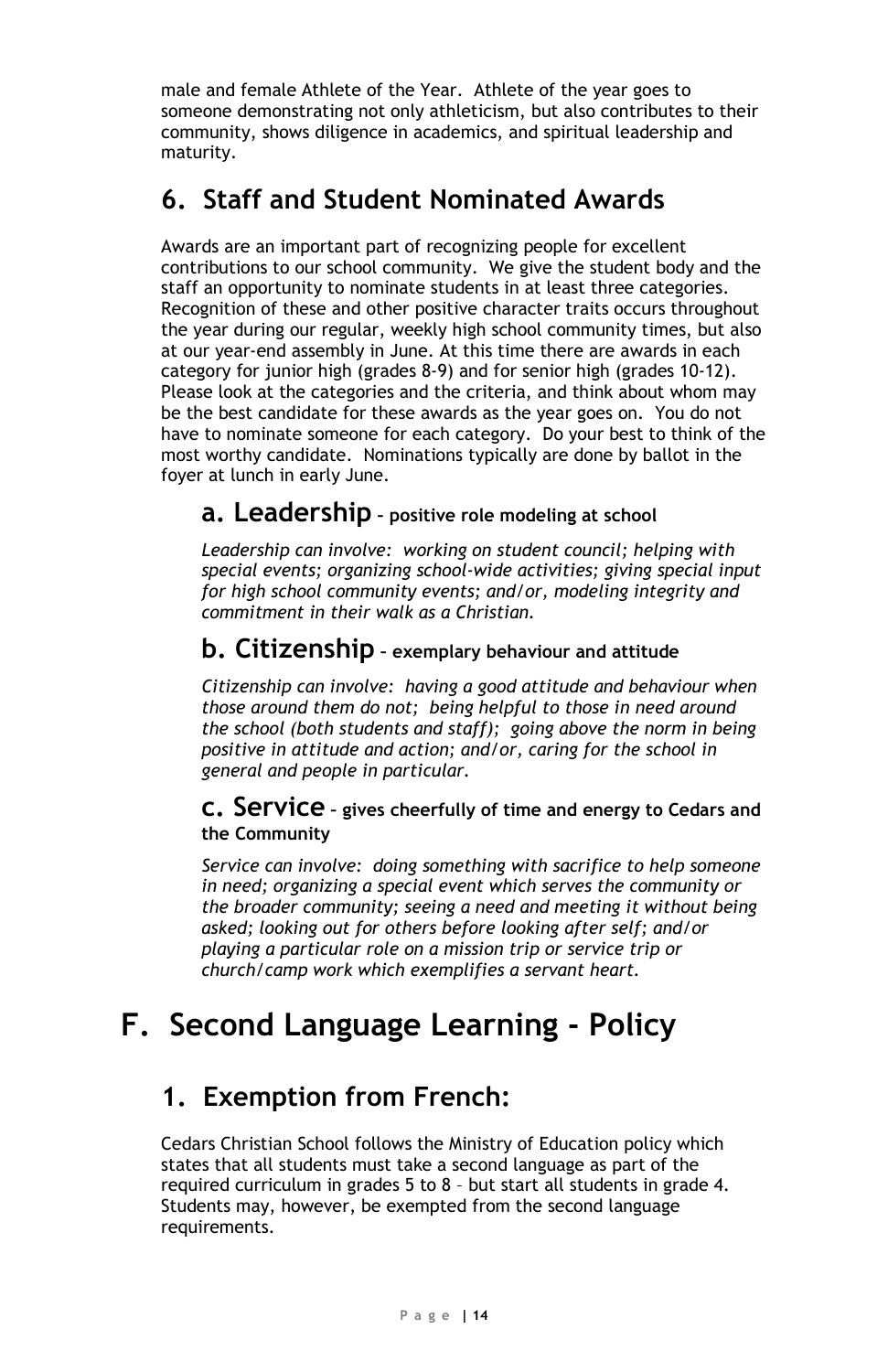#### *An exemption may apply to a student who is:*

- Identified as a student with special needs or receiving English as a Second Language service, and
- Unable to demonstrate his or her learning in relation to the expected learning outcomes in a course or subject and grade for which an educational program guide has been prescribed by the ministry.

Further information about Students with Special Needs and Second-Language study can be found at:

<http://www.bced.gov.bc.ca/irp/cfrench512/ssnsls.htm>

This site also includes teaching strategies and adaptations which might be used to assist students with special needs in the Core French languagelearning classroom.

# **G. Graduation**

Each September, a **Graduation Committee** of parents is gathered to arrange decorations at the grad banquet, fundraising and after grad planning, and the Grad Gala event.

Students who are enrolled in (at least) CP 12 are eligible for participation in all aspects of the Cedars' graduation experience – including the annual grad trip that takes place in the second week of September, and applications for schoolbased scholarships and bursaries.

**The Valedictorian Ceremony and Grad Banquet typically take place on the Thursday or Friday after the May long weekend** (high school is ½ day in session on that day). Grade 12 students will not know until the end of summer whether they have met all graduation requirements. Consequently, all students who have a reasonable chance of meeting the minimum graduation requirements will be permitted to participate on stage in the ceremony, banquet and after grad festivities.

The valedictorian will be chosen by grade 12 students with final approval given by the administration. Students who are living out the vision of Cedars Christian School in terms of service, stewardship, obedience, fellowship and discipleship are nominated and then voted upon by their classmates for the role of valedictorian. The valedictorian should represent **their class and the school** in their speech given at the graduation ceremony. In very special circumstances, two students have been chosen.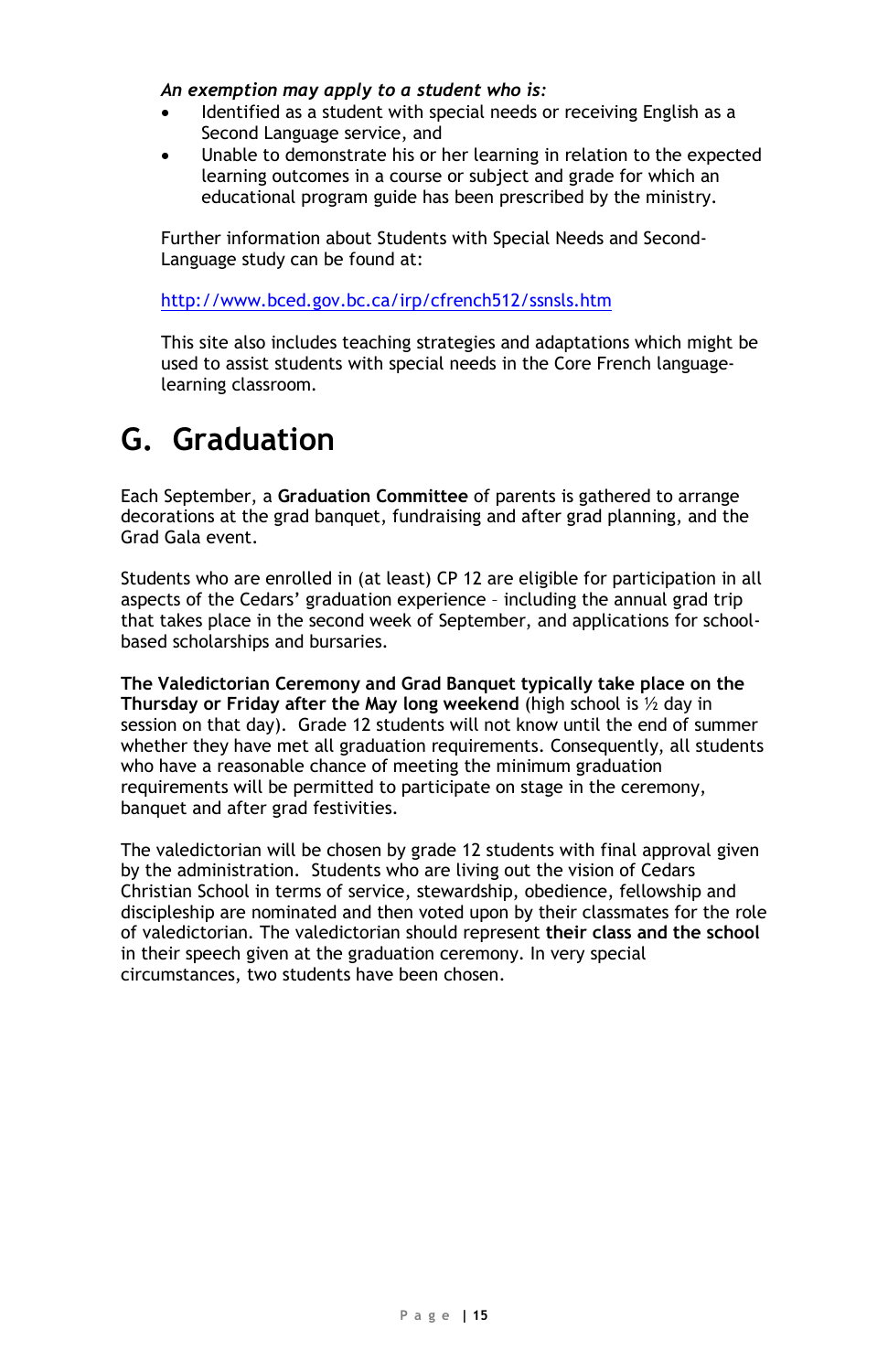# **H. Online Courses**

It is expected that full-time students will attempt to maximize their learning at Cedars. Grade 8-10 students are required to take a full course load (8 courses in Blocks A-D). Grades 11 and 12 students may apply for permission to enroll in online courses through distributed learning schools *when courses are not offered at Cedars, or are offered in blocks where students are unable to take them.* Students who wish to take an online course during Blocks A-D must complete the following application form.

Online courses require students to be independent and self-disciplined. Approval for online courses is based, in part, on a student's historical demonstration of responsibility and independence. Sufficient rationale for opting out of courses offered in the regular timetable must be provided.

Upon approval, students are enrolled in an Online Support Block. Enrollment in an Online Support Block ensures administrative (scanning, printing, access to technology) and advocacy support from Cedars' staff. Online students are required to attend an orientation session with the Advisor to activate their account and discuss work space, technology needs, and a course completion accountability timeline. Generally, students are expected to complete online coursework in the semester that they enroll in the online course.

# **I. Course Challenge and Equivalency**

The Ministry of Education's policy supporting students to earn credits for other learning in the Graduation Program is called "Earning credit through equivalency, Challenge, External Credentials, and Independent Directed Studies". Christian Schools supports and abides by the policies described.

[www.bced.gov.bc.ca/policy/policies/earning\\_credit\\_through.htm.](http://www.bced.gov.bc.ca/policy/policies/earning_credit_through.htm)

### **1. Equivalency**

- Equivalency is granted for courses or experience which:
- Match approximately 80% of the prescribed learning outcomes of a Ministry Authorized/Authority Authorized course
- The student provides documentation that the learning outcomes of the course have been successfully completed
- Have been taken at another institution or in an education jurisdiction outside the regular British Columbia school system
- Students who can show how they completed extensive community learning equivalent to the school's Grade 10, 11 or 12 courses can request an equivalency review.

## **2. Challenge**

Prior to engaging in a challenge process, the school reviews any documentation or prior learning that a student presents in order to determine if credit can be awarded through equivalency.

When the course does not have a required examination, a student must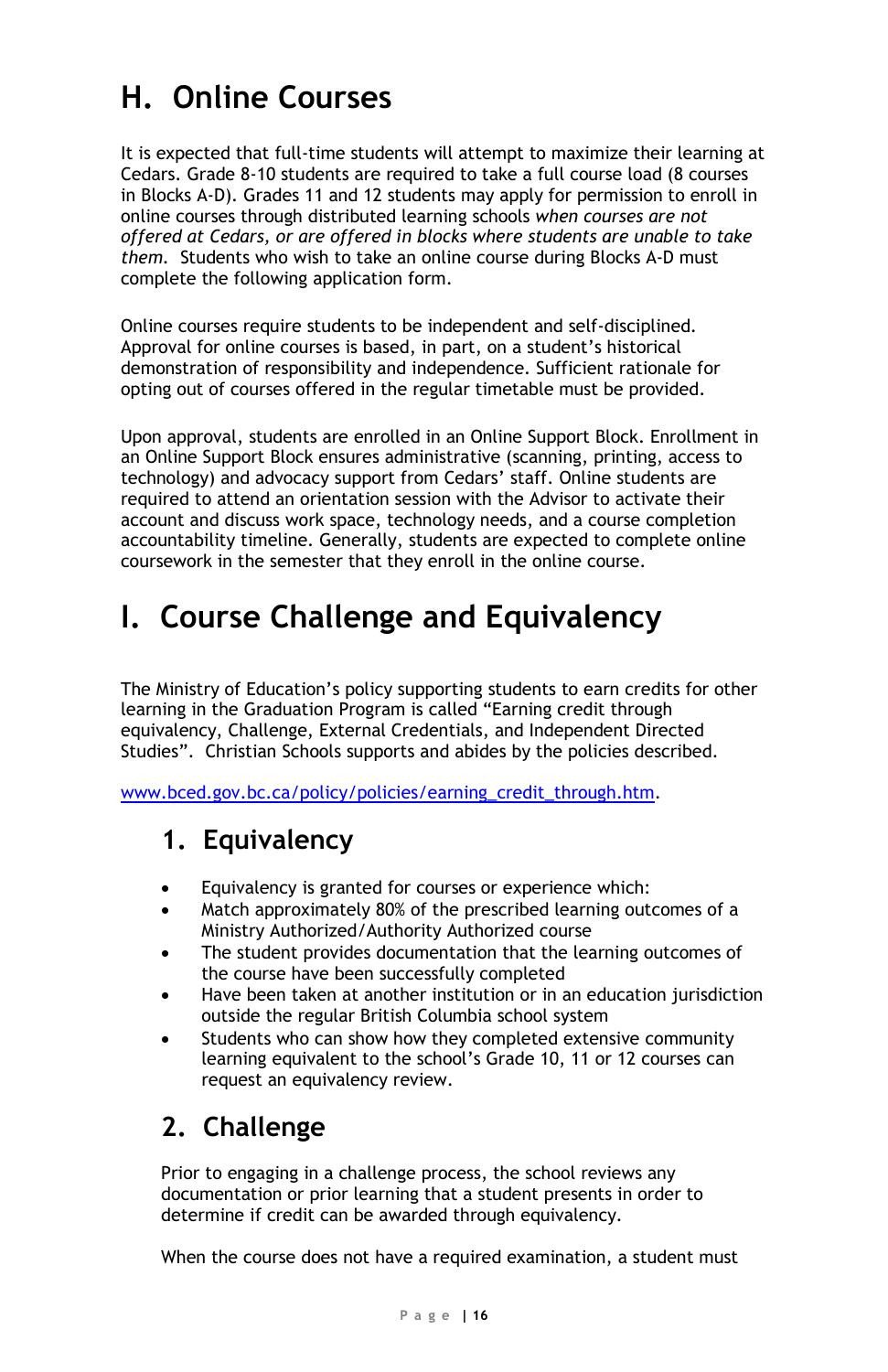- Demonstrate that he or she has met the learning outcomes of the course; and
- Obtain at least a C- (50%) grade/score in the challenge course assessment.

Where the course has a required examination, a student must

- Meet all the course learning outcomes
- Write the provincial examination
- Obtain a final mark in the course of at least a C- (50% minimum) based on the combination of school mark (based on challenge) and examination mark.

The school does not charge a fee for a challenge process.

### **3. Independently Directed Studies**

To participate in Independent Directed Studies, students must demonstrate the ability to work independently. Working with a teacher, students will be required to develop and document a plan IDS Plan that includes

- A process for ongoing facilitation and assessment
- Criteria for determining successful completion of the IDS
- A credit value (1, 2, 3 or 4 credits)
- Approval of the High School Vice Principal

Students can receive independent credits for courses they have not enrolled in. Partial credit can be reported if the student has developed a plan with the school for completing specific outcomes.

### **4. External Credentials**

External credentials are Ministry-Authorized and are eligible to meet graduation requirements. Students that reach the standard of a Grade 10, 11, or 12 external credential prior to entering Grade 10 can have this learning recognized for credit. The date on which documentation was reported/received is used as the course completion date.

Frequently a Music (Royal Conservatory) external credential is earned for successfully completing a set of learning activities developed outside the Ministry, for learning is not equivalent to Ministry – Developed curriculum.

### **5. School Completion Certificate Policy (Evergreen Certificate)**

The standard graduation certificate issued by the Ministry of Education in British Columbia is the "Dogwood Diploma".

Students whose high school program (grades 10 -12) has included MODIFIED course(s) are not eligible to receive a Dogwood Diploma; these students will receive a **British Columbia School Completion Certificate (Evergreen Certificate)** from the Ministry of Education. This is awarded to students who meet the goals of their educational program other than graduation.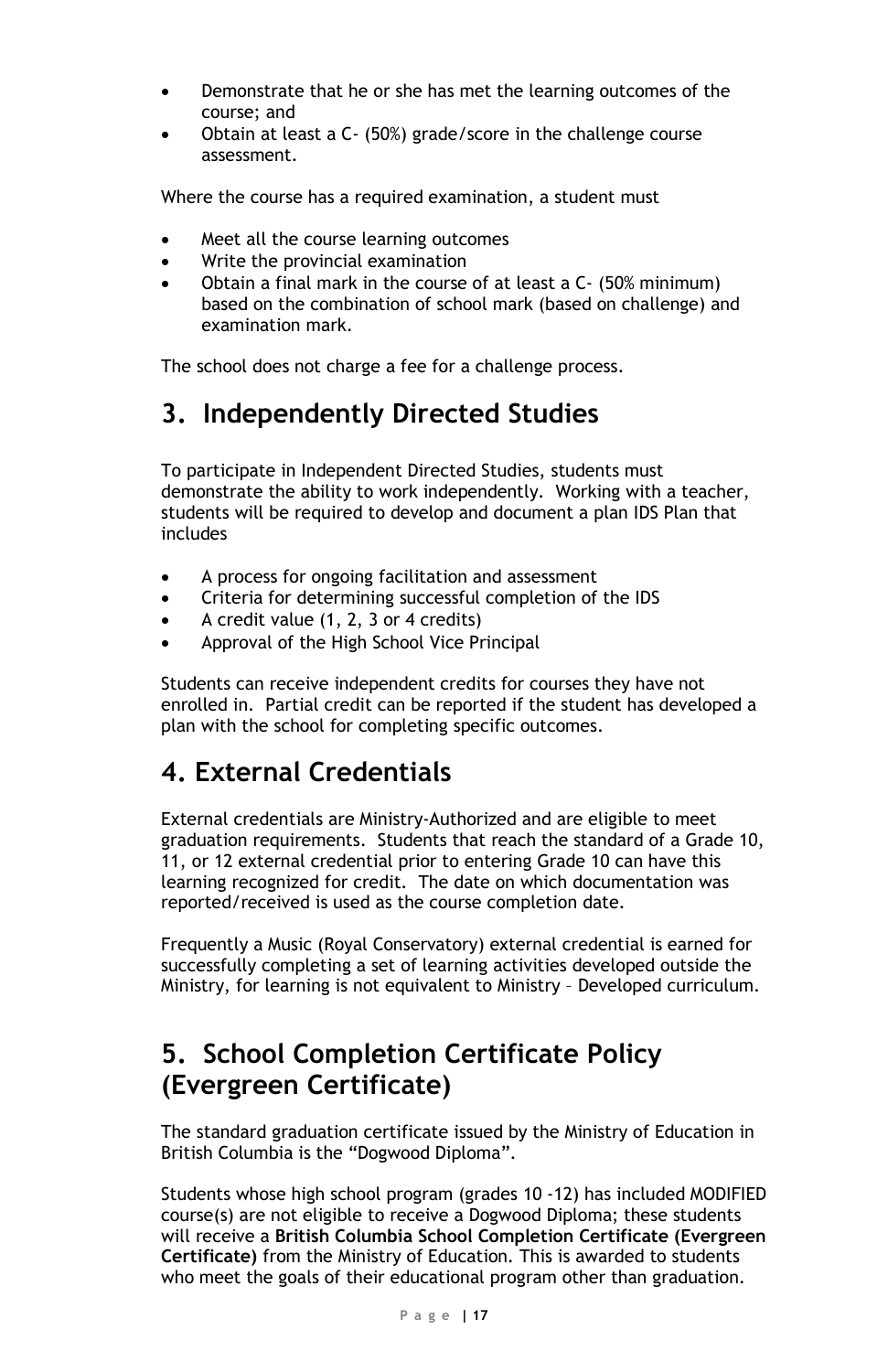This can include students with Individual Education Plans, or students who meet other criteria, as outlined below.

An Evergreen Certificate may be issued when special circumstances arise or when individual cognitive and physical challenges make it prohibitive or impossible to achieve a Dogwood Diploma. This route will be pursued and approved in consultation with a team of educational specialists, staff, administration and the student's parents/guardians.

#### **Other reasons beyond cognitive and physical challenges for issuing an Evergreen Certificate include:**

- Special permission granted by a physician due to ongoing health issues that are of such a nature that it would be impossible to cope with the common program.
- Mental health issues that arise and are long-term in nature.
- Other extenuating circumstances not listed above, upon recommendation and approval by the administration. Evergreen Certificates will not be issued to those able to achieve a Dogwood Diploma but are underachieving due to motivational and effort concerns.
- **The following are Cedars Christian School's requirements for receiving an Evergreen Certificate:**
- Completion of two upper level Biblical Studies courses. Administration, staff, and parents/guardians will decide on a caseby-case basis if these courses will be adapted or modified.
- Completion of a grade eleven and twelve Individual Education Plan (IEP) along with transition planning. The Educational Support Services (ESS) Coordinator and Administrator will monitor to see that IEP goals have been met.

#### **Procedures:**

- 1. At the end of Grade 9, parents, teachers, ESS Coordinator, and HS Principal will meet to review the student's program for Grade 10. The student should also be included unless s/he is unable or unwilling to participate. [When it becomes apparent very early on that a student is unable to achieve a Dogwood Diploma, this meeting may occur prior to grade 9].
- 2. Based on student ability, academic history, and course expectations (Learning Standards as outlined in the course overviews for each course), it will be determined whether the student should be placed on an adapted or modified program (on a course-by-course basis).
- 3. It is the responsibility of school personnel to ensure that parents understand the implications in terms of high school graduation and options after graduation of a student being placed on a modified program.
- 4. Once the decision about each course/program has been made, parents will be asked to sign the consent form for the program to be implemented.
- 5. If parents do not consent to their child's program being modified, the student will be placed on an adapted program. Parents will be informed that students are on an adapted program: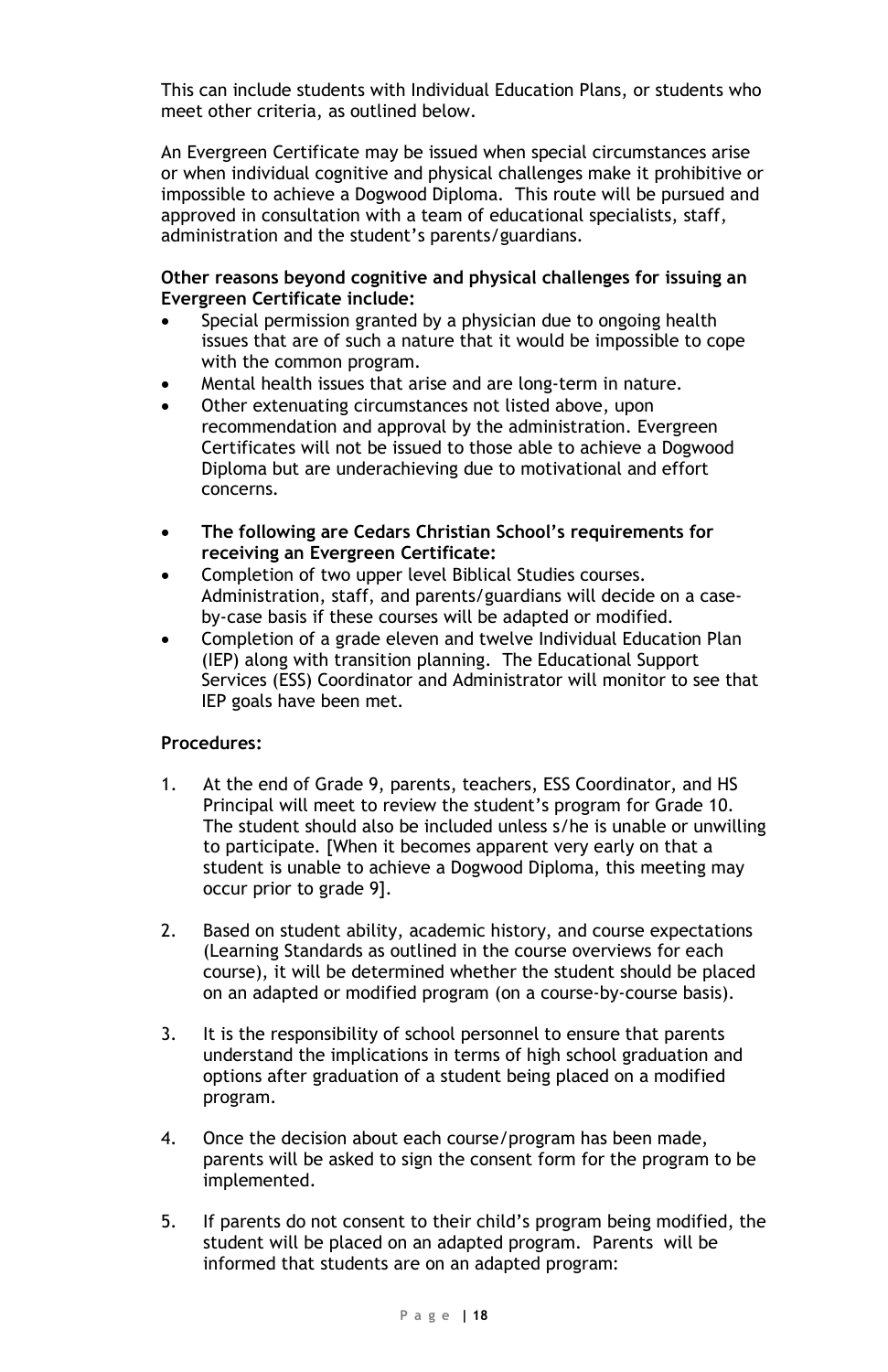- a) are evaluated according to the Learning Standards for each course as established by the Ministry of Education
- b) must write the provincial exam (if it is mandatory) in order to receive credit for the course
- c) must complete the course work with a passing grade in order to receive credit for the course
- d) adaptations (as allowed by the Ministry of Education) that were provided will be included on the IEP, and may be indicated on the report card.

#### **EVALUATION of Students on Modified Programs:**

- 1. Students on modified programs will be evaluated on the specific learning outcomes developed based on their academic, social, and/or behavioural goals.
- 2. Students will receive a letter grade for the modified course/program based on their progress/achievement on the learning outcomes developed for the course or program.
- 3. The student's report card will clearly indicate "Modified program evaluation based on IEP goals".
- 4. Student marks for modified programs will be submitted to the Ministry of Education for the Evergreen Certificate.

In addition to the Evergreen Certificate, all students on a modified program will also receive a BC Ministry of Education School Completion Certificate Program credential (SCCP). All completed Grade 10, 11, and 12 Locally Developed courses will be reported when submitting TRAX data. In all cases, a final percentage and letter grade for each course will be reported. The Ministry of Education will issue certificates for students receiving SCCs in August of the graduating year. Procedures and forms for the SCCP can be located in the BC Ministry of Education *Handbook of Procedures for the Graduation Program*.

# **J. Co-Curricular Costs & Student Accounts**

Each High School student is assigned a Student Account where all student cocurricular costs are recorded. It is recommended for parents to try to keep \$100 in the account at all times. Student accounts are not permitted to be in arrears and are not to be used as "credit accounts." At the end of the school year, any money left in a Student Account carries forward to the next year. Graduating students pass their student account balance on to a younger sibling or receive the money in June if they are the last child in the school.

Many curricular and extracurricular programs at the High School cost money. To that end, we try and raise a significant amount and credit each student account with the profit. Administration tries to coordinate as much as possible the viability and timing of each fund raiser. Parents can purchase Gift Cards for Save On Foods at the office; 6% of the total amount purchased is credited to their child's Student Account.

**Below is an approximate list of major costs over the course of the year. Please note, that the following are estimated costs that will be charged to the student accounts:**

- Registration for Sports Teams
	- o Senior Teams \$50;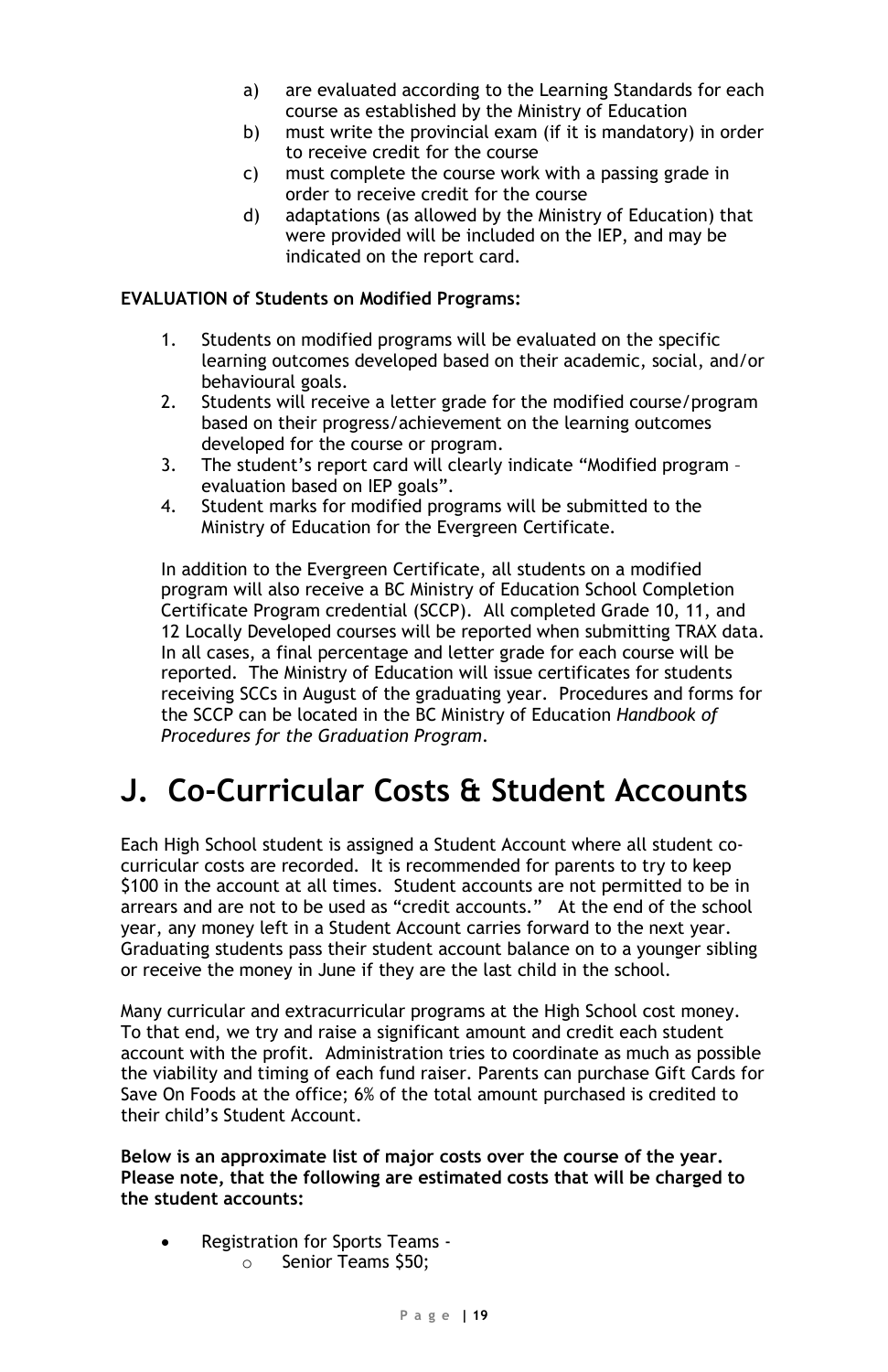- $\circ$  Junior Teams \$40;<br> $\circ$  Grade 8 Teams \$30
- Grade 8 Teams \$30.
- Senior volleyball Travel & Accom expenses: Approx. \$700
- Senior basketball Travel & Accom expenses: Approx. \$700
- Golf Tournament Fees, Travel & Accom expenses: : Approx. \$400
- Outdoor Ed –\$35; Bowron Lakes Canoeing Trip; Approx. \$200
- PE 12 Approx. \$200
- Yearbook \$35
- Band instrument rental \$20/month
- Grade 11 YWAM trip Approx. \$250
- Grad trip Approx. \$700
- Graduation \$230
- Library Fines & lost books or textbooks

All co-curricular fees must be **PRE-PAID. Students will not be allowed to participate in any activity until these fees have been paid in full.** These fees can be paid at the office (by cash, cheque, credit card) or online. The amount will then be deposited into their student account. The corresponding amounts will then be transferred out of their student account to cover corresponding expenses for the event, class or department.

# **K. Course Descriptions Unique to Cedars**

### **1. Bible and Christian Perspective Courses**

Bible and Christian Perspective courses at Cedars focus on Biblical knowledge and its application to a student's life and thought. The Bible curriculum is presented in a meaningful, relevant, and interdenominational way. However, no apologies are made for presenting the clear-cut truths and claims of the Bible. Aspects of Health and Career Education are also part of the Christian Perspectives courses. As part of this curriculum, students will set career and personal goals consistent with the teachings of the Bible.

### **2. Fine Arts (FA) / Applied Design, Skills and Technology (ADST)**

Fine Arts and Applied Design, Skills and Technology courses are part of the required curriculum for all students from Kindergarten to grade 9. In grades 10-12, students are required to complete a minimum of 4 credits in the Arts or ADST area (An Arts Education and/or an ADST course at the grade 10, 11, or 12 level.)

During the junior high years, Cedars attempts to provide as broad an education as possible. This allows students to explore and develop a wide range of God given interests and abilities. These provide the basis for future educational and career choices as well as giving students the opportunity of success in non-academic matter.

A variety of courses are offered in any one year, depending on student interest and teacher availability. They also vary in course length from year to year. One course credit represents about 30 hours of instruction.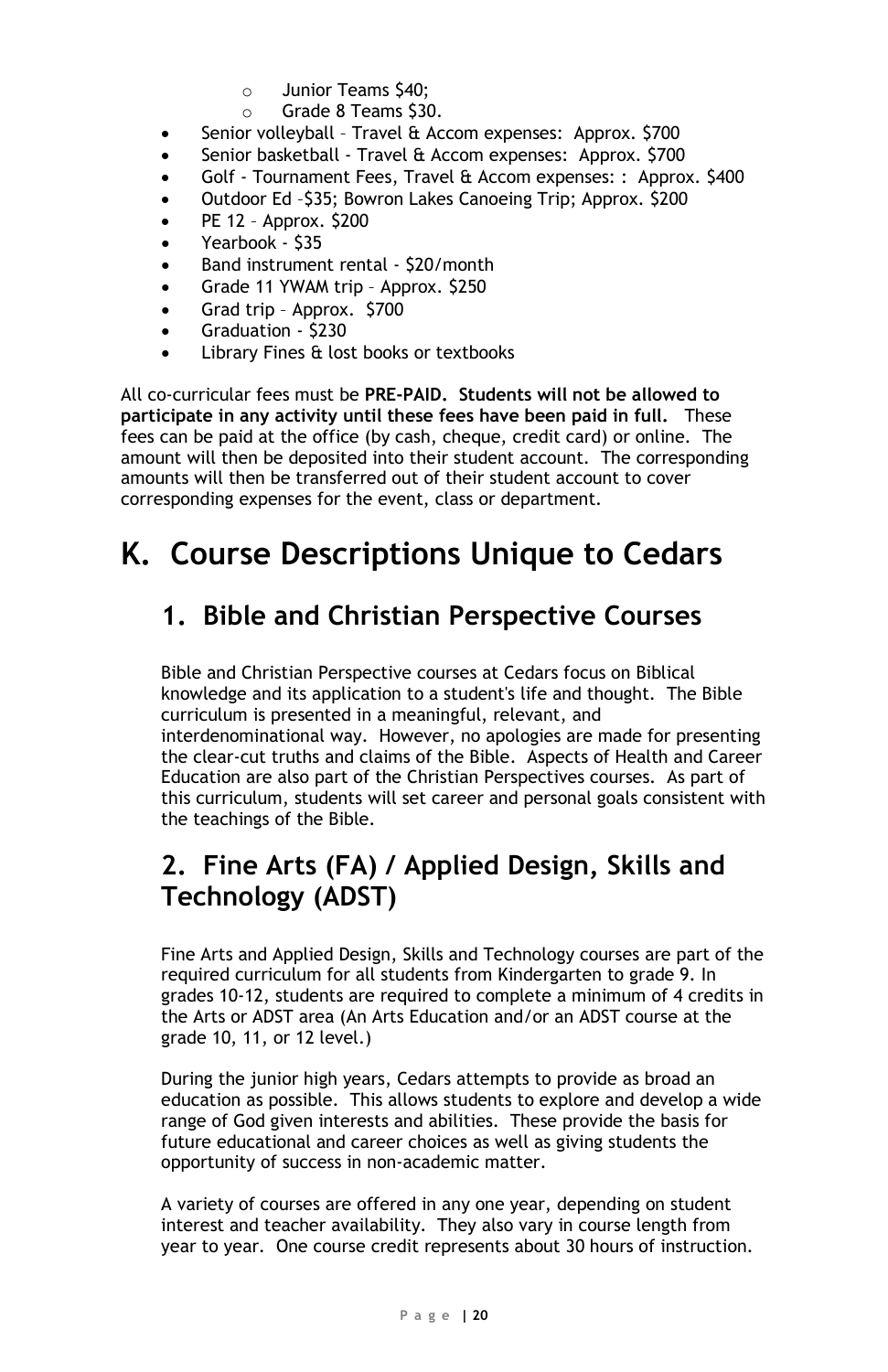### **3. Band / Worship Arts**

Each grade 6 student at Cedars learns to play a concert band instrument. These students are encouraged to continue studying their instrument and participating in band throughout their high school experience. Yearly band festival participation and concert tours are an important and exciting part of the music experience. Those who wish to take band are asked to speak and sign up with our high school music teacher.

In our X-Block time slot (7-8:15am), on Tuesday and Thursday mornings, is our Worship Arts 11/12 class. Students in this class play a key role in leading worship during our high school community times, and often share their gifts outside our walls in local churches.

### **4. Work Experience, Apprenticeships, and Trades Training**

At Cedars, we recognize that not all students thrive in the traditional classroom learning environment. As such, we offer several options for students to acquire real-world learning experiences outside the walls of Cedars, including:

#### **Work Experience**

Students enrolled in work experience have the potential to earn up to 10 credits for paid or unpaid, supervised and logged work with an employer outside the school. A small amount of course work, facilitated by Key Learning Center is supervised and completed at Cedars.

#### **Secondary School Apprenticeship**

Students who work in a trade under a certified tradesperson or journeyman have the opportunity to receive up to 18 credits through SSA (secondary school apprenticeship) program. Students are required to work through some brief exercise books and log their hours. Students who complete all the workbooks and log at least 1100 hours of work will qualify for a \$1000 scholarship. Some examples of trades that qualify for this program are automotive service technician, horticulturist, hairstylist, plumbing, welding, and roofer. A list of "red seal" trades and other relevant information may be found on the ITABC website[: www.itabc.ca.](http://www.itabc.ca/)

#### **Trades Training Program**

We have garnered a relationship with CNC (College of New Caledonia) that allows our students to enter into a trades program at the college while remaining a student at Cedars. Programs are offered in carpentry/joinery, electrical, heavy duty mechanic, industrial mechanic, professional cook, welding, and automotive mechanic/repair. Students who are accepted typically spend the second semester of grade 12 at the college. Some programs run from August or September to May of the grade 12 year. The Academic Advisor at Cedars meets with students once a month to frame and debrief their experience and complete Grad Transitions requirements for graduation.

Students wishing to enroll in any of these experiences should speak with our academic advisor as they enter into their grade 10 year. Some of the programs will involve semester(s) off campus and spots for these programs fill up fast.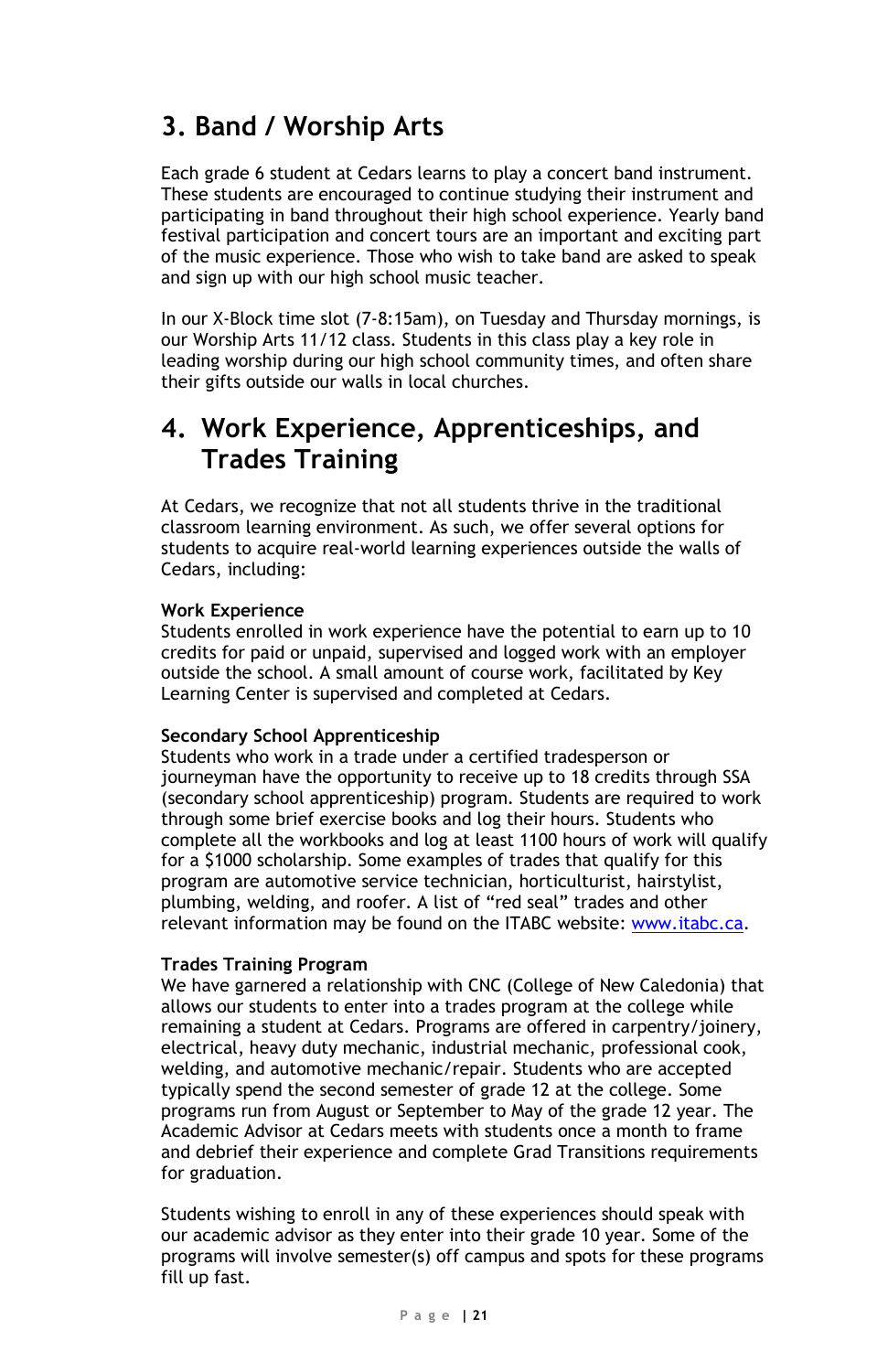### **5. Spare Block Policy and Procedures**

It is expected that full-time students will attempt to maximize their learning at Cedars. Grade 8-10 students are required to take a full course load (8 courses in Blocks A-D). Senior students (grades 11 and 12) may apply for one Spare Block per year. Grades 8-12 students, in situations of academic need, may also be enrolled in a Support Block to work on courses under the supervision of an Educational Assistant. Typically, only one Support Block is granted per academic year. Enrollment in courses taken outside of the regular timetable in the mornings (Block X) and after school (Block Y) are encouraged for some students, but do not reduce the number of required courses for grade 8-10 students, and may not allow for additional Spare Blocks for grade 11 and 12 students.

Students who wish to take a spare block during Blocks A-D must complete the following application form. **Applications for Spare Blocks will be considered for students who have a significant academic load, are on track to meet graduation and post-secondary requirements, and have demonstrated good classroom behaviour.**

Students on a spare are expected to:

- Work quietly in pre-identified area(s)
- Refrain from "roaming", disturbing and/or distracting students in regular session
- Attend school functions and community-building events that occur in this block
- Sign-in / Sign-out at the office as per parents' Off-Grounds Permission declaration
- Report directly to office staff in the event of evacuation (fire, earthquake)

# **L. School Services**

### **1. The Eagles Nest School Store**

Depending on student interest, the school store is operated primarily as a service, selling a variety of hot and cold food items. The store also sells other miscellaneous items. Profits made from sales in this store provide funds for a number of student related activities and scholarships. Our school store follows the guidelines for healthy food set out by the Ministry of Education.

## **2. CERT (Cedars Emergency Response Team)**

As a Christian community, we realize that we belong to Jesus and that His grace and peace will sustain us in all circumstances. However, we do not always understand how God works, and accidents and tragic events do occur. In order to help students cope with a death or an accident, the Society has a team of individuals in place to deal with the practical aspects of the situation and to provide support for the staff and students.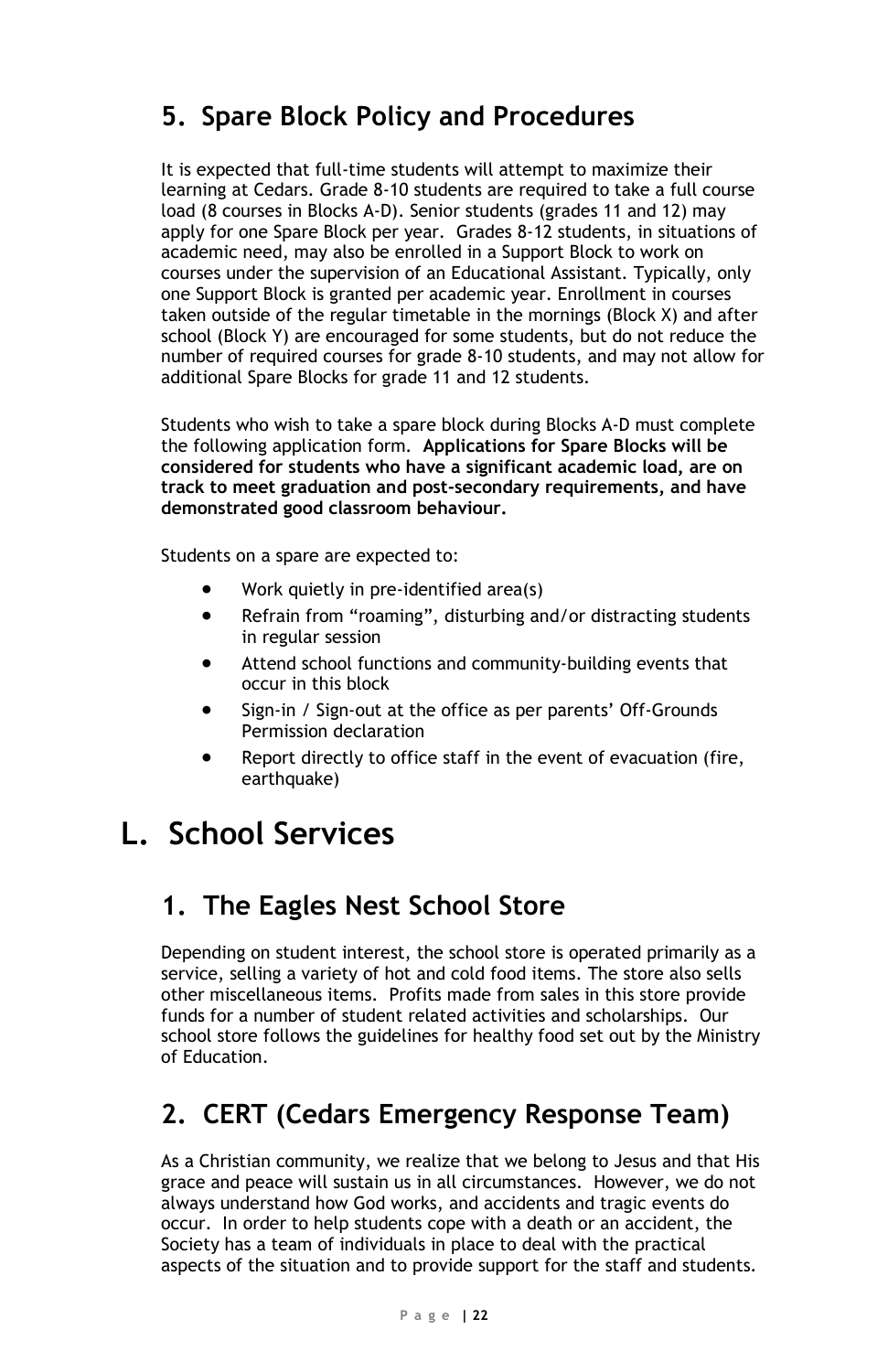# **3. Child Safety**

Cedars' staff is directed to respond promptly to issues of child safety and protection. All staff follow the guidelines from the Ministry of Education document: *- Supporting our Students: A Guide for Independent School Personnel Responding to Child Abuse.*

### **4. Newsletters and Parent Portal**

**The Cedars Shake** newsletter is sent out weekly to each family by email, and is available in print upon request. The newsletter is the official source of information for the school and includes up-to-date information on events, plans, activities, needs, and student work. The online Parent Portal is another key way to keep on top of school news relevant to your family and see real-time updates on your child's progress in courses they are taking. Details can be found on our school website.

### **5. School Calendar**

The calendar is determined by the administration and published prior to the beginning of the school year. It is accompanied by various significant dates throughout the school term. In the event that dates are changed, notification will be sent home via the school newsletter. At the beginning of the year a calendar will be published which is to be inserted in the newsletter. (see section O below)

### **6. Cedars Parent Auxiliary Council (PAC)**

PAC is a committee which is open to any Cedars parent. It consists of a group of dedicated individuals who have made it their priority to enhance the community of the school through volunteering in a variety of capacities. Some programs PAC oversees are community-building days, the hot lunch program, and concession for the Elementary Sports Day.

### **7. Gymnasium Rentals**

The gym is available for various activities. For bookings or more information, contact the school secretary. Please note that school functions supersede all other gym usage.

# **M. Service/Volunteer Opportunities**

Our school community always needs your help throughout the school year. We advertise our needs primarily in the Cedars Shake. We host a work bee in the spring and fall. Students are welcome to volunteer at any time. A volunteer log book is located in the office, where families can record their time and count it toward their 25 hour requirements. Volunteers are required to complete a criminal record check before working (or driving) with children.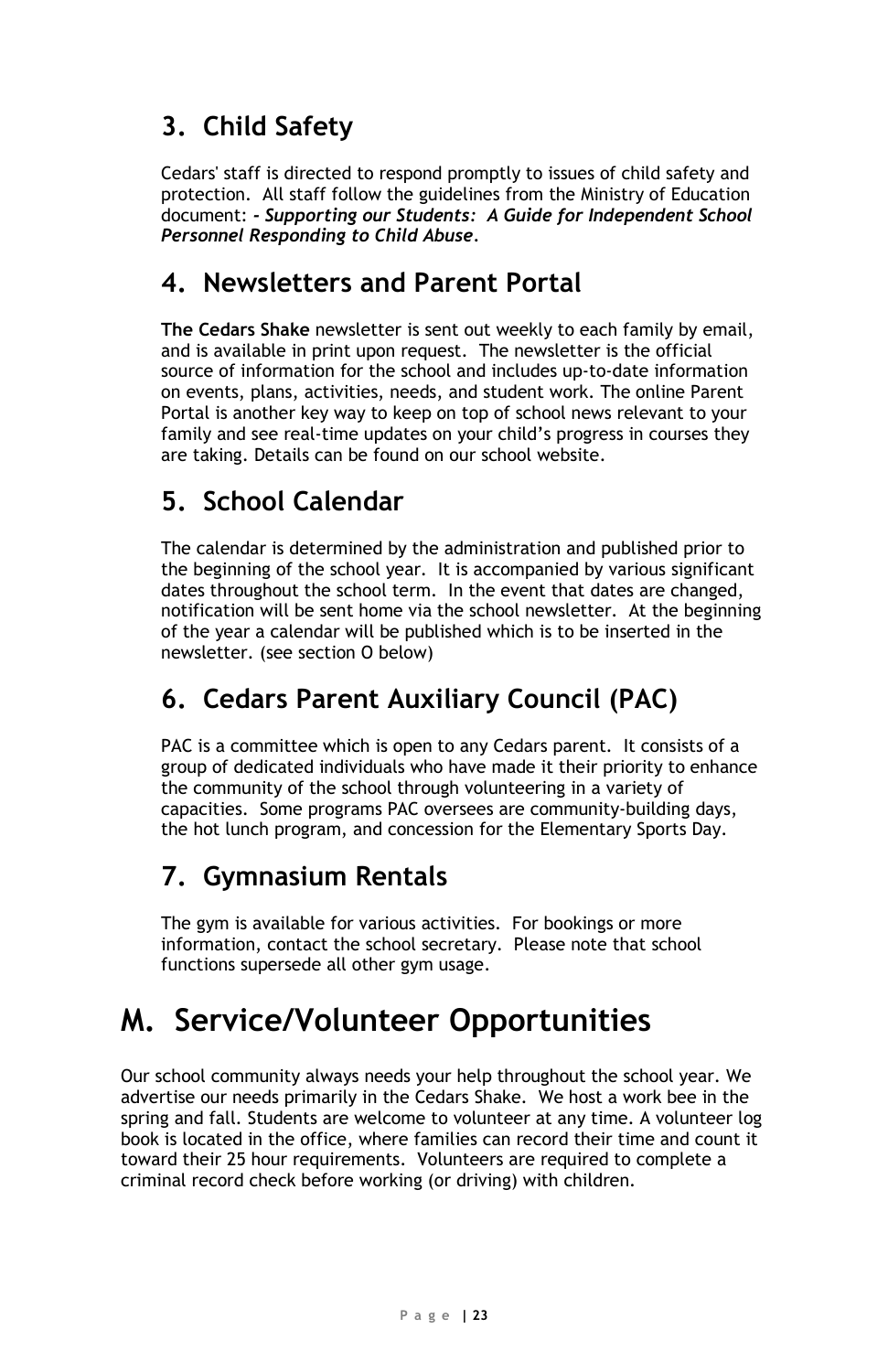# **Student Guidance**

#### *Train a child in the way he should go, and when he is old he will not turn from it. Proverbs 22: 6*

One of the greatest advantages Cedars offers the prospective student is a campus life. Campus life is geared towards encouraging healthy, meaningful friendships, towards facilitating learning, towards creating school spirit, and towards focusing on a healthy relationship with God.

Alumni of Cedars frequently state that they formed more meaningful friendships with students while at Cedars than in any of the other schools they attended either before or after Cedars. They also say that they formed more meaningful friendships with teachers at Cedars than elsewhere.

Often people that visit our school or meet our students in the community comment on how well behaved and thoughtful our students are. This is not to brag, but we are proud of our students and the Christian mark that our students often express.

Many students also value the opportunity to play on Cedars' sports teams. The Cedars Eagles have helped to put Cedars on the map in Prince George. We have been provincial champions in girls' basketball and boys' volleyball. Any visit to the school foyer will reveal an assortment of trophies which various teams have brought home in recent years. Many meaningful friendships are also formed while on these school teams.

The focus of the sports program has been on volleyball, basketball, track and field (elementary), golf, and girls' soccer. Students compete in the local school district athletic league, and perform remarkably well considering the size of the school in relation to competing schools. Cedars Christian School is a member of BC School Sports and competes at the "A" level of provincial competition.

# **A. Learning and Working Environment**

### **1. Striving Toward a Christian Community**

Cedars High School consists of student learners, teachers, administrators and parents living in Christian Community. Students are all in process of learning to live skillfully and are all at different developmental levels and consistencies. All are prone to being self- centered, yet, ideally, we want students to strive to love and care for God and each other as outlined in Matt. 22:37-40.

#### **"The Greatest Commandment"**

*"'Love the Lord your God with all your heart and with all your soul and with all your mind'. This is the first and greatest commandment. And the second is like it: 'Love your neighbor as yourself'. All the Laws and the Prophets hang on these two commandments."*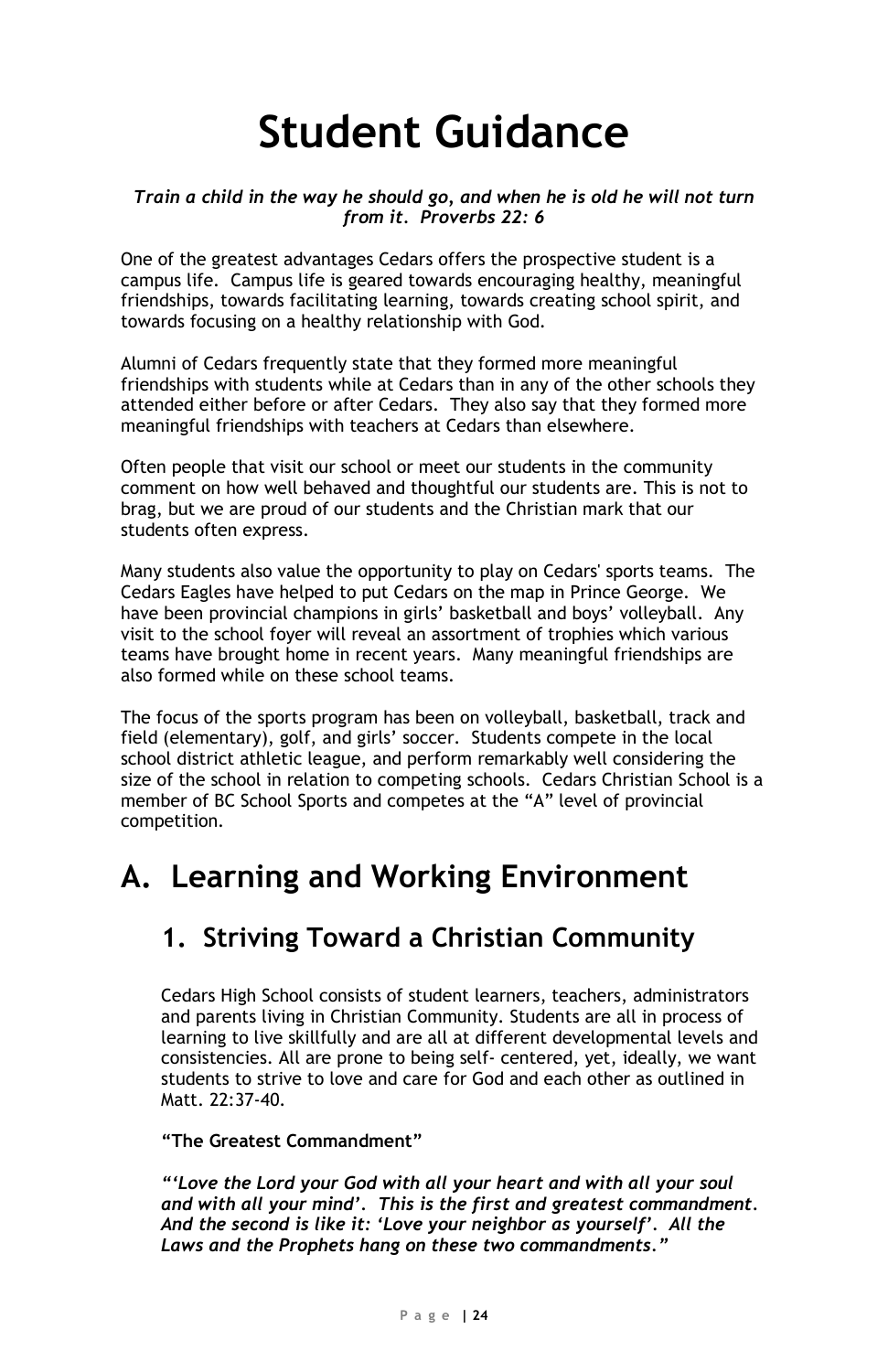A description of what an ideal Christian community might be characterized by is described by Paul to the Philippians.

*"If you have any encouragement from being united with Christ, if any comfort from his love, if any fellowship with the Spirit, if any tenderness and compassion, then make my joy complete by being likeminded, having the same love, being one in spirit, and purpose. Do nothing out of selfish ambition or vain conceit, but in humility consider others better than yourselves. Each of you should look not only to your own interests, but also to the interests of others."* (Phil.  $2.1 - 4$ 

We would like to see students treat others with care and respect as they would want to be treated in return. We also want students to respect and abide by the guidelines that have been established to enable a fully functioning school. Cedars attempts to provide a friendly, relaxed, yet regulated atmosphere for study and for encouraging personal development in Christian living. A minimum of carefully selected regulations encourage studying, respect for others, and personal responsibility.

### **2. Respect for Students**

Students must treat each other with great respect in and out of class. All students feel a need to belong, and students should try to look out for each other.

This respect establishes a learning/working environment that allows each student to develop his or her God-given potential. Politeness and consideration to others is expected of all students.

**Romantic relationships** should not attract attention (no public displaying of affection) nor interfere with the task of learning. They should also reflect Biblical guidelines.

### **3. Respect for Teachers**

Students are expected to respect the learning/teaching environment for the sake of teachers as well. This respect is demonstrated by cooperation, honesty and by politeness. In addition, students are asked not to wear hats in assemblies (a long-standing symbol of respect).

### **4. Respect for School and Student Property**

Cedars belongs to all of us. Please refrain from defacing lockers, walls, books, binders, and other property, especially with offensive or inappropriate material. Take care of all belongings by labeling your name on them and searching the lost and found frequently when you have misplaced them. Place litter and recyclables in their respective bins, and clean up spills when you accidently cause them. If you accidently break something, please let us know, so that we can be prompt in replacing it.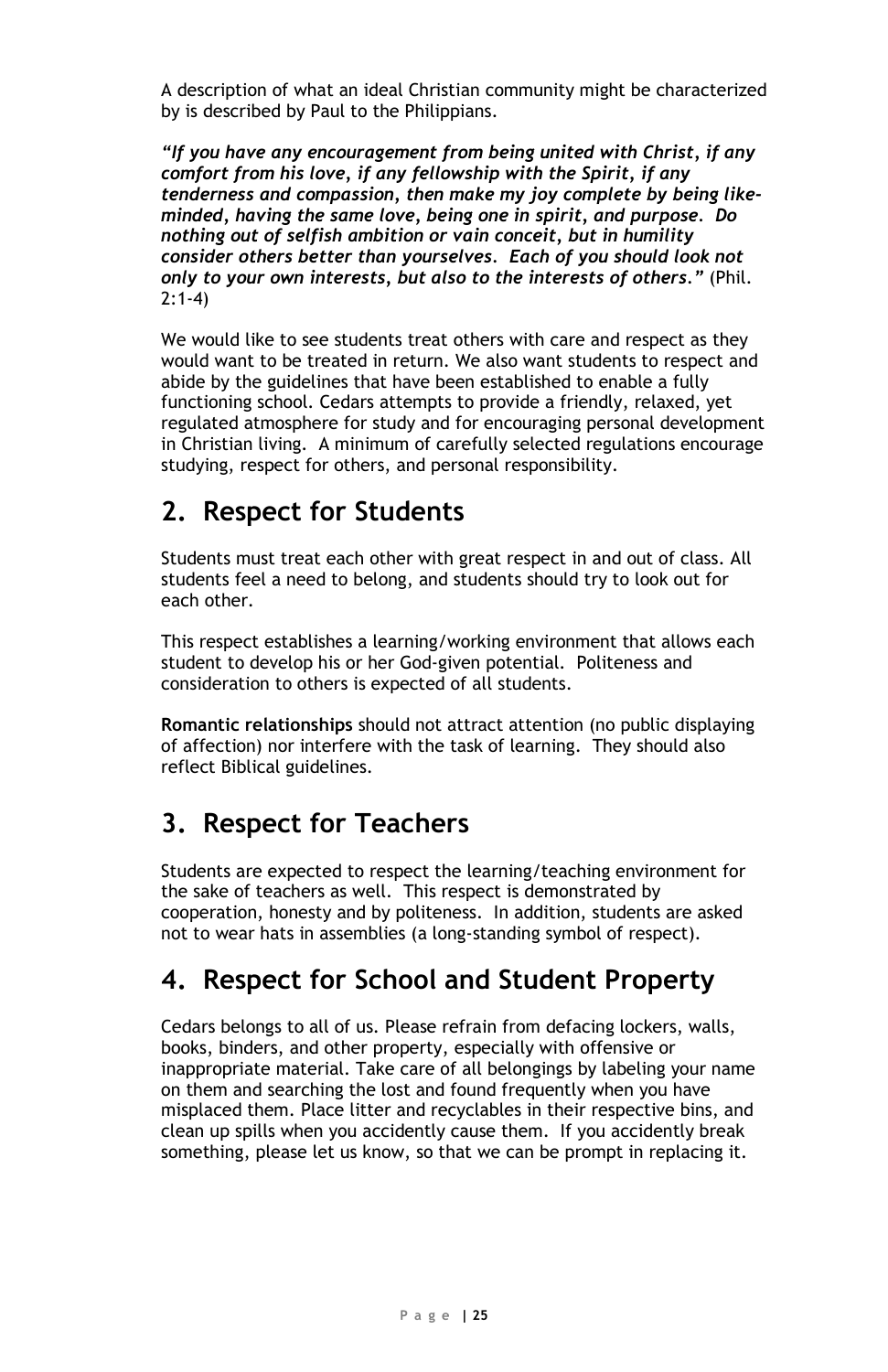# **B. Discipline Process**

At Cedars, discipline is part of the process of Christian discipleship. It is part of Cedars' task to teach towards certain attitudes and behaviors as described in Philippians 2:1-4. Preventative discipline consists of wise and clear expectations laid out by parents and teachers as to acceptable behaviour within the school. It is our hope that all students will respond favorably to these expectations. What we desire from our students is an honest admission of wrongdoing, an indication of remorse, and pledge of effort to prevent a similar wrongdoing from reoccurring in the future. For the few non-responsive students there is a due process that leads to removal from the school.

The following key points are considered in the process of discipline at Cedars. Discipline of children at Cedars Christian School:

- is inseparable from the process of Christian discipleship
- always includes the commitment of involved families;
- follows a consistent, stated process, understood and adhered to by students, families, school staff and the school board;
- is sensitive to individual family situations:
- is based on respect for the dignity of the child as a creation of God.

**Discipline must be considered as a process. It** *may* **include:**

- **1. Preventive discipline**, which consists of wise and clear expectations, laid out by parents, teachers and administrators as to acceptable behaviour within the school.
- **2. Active discipline** involves the teacher as he/she attempts to resolve a disciplinary situation with the student. Consequences may be imposed, such as detention, discipline notice or community service by the teacher. Documentation and advising the parent may take place.
- **3. Collaborative discipline** begins if the teacher sees that harm has been done beyond the classroom circle and/or that others are needed to be involved to fully resolve the matter and restore/heal relationships that are broken. The matter is referred to the vice-principal and/or the principal. The teacher and administrator then have the following tools at their disposal:

#### **a. Personal Counseling**

- Student and teacher/administrator discuss issue and consequences, outcome is recorded, and parents informed
- **b. School-based Meetings**
	- Parties (students, parents, staff) involved are interviewed separately to discuss issue and harm done
	- Parties are brought together to hear one another, recognize harm done, make apologies, and discuss consequences as deemed necessary; outcome recorded
	- letter to parents issued outlining situation and expectations for child's return to school (if suspension is involved)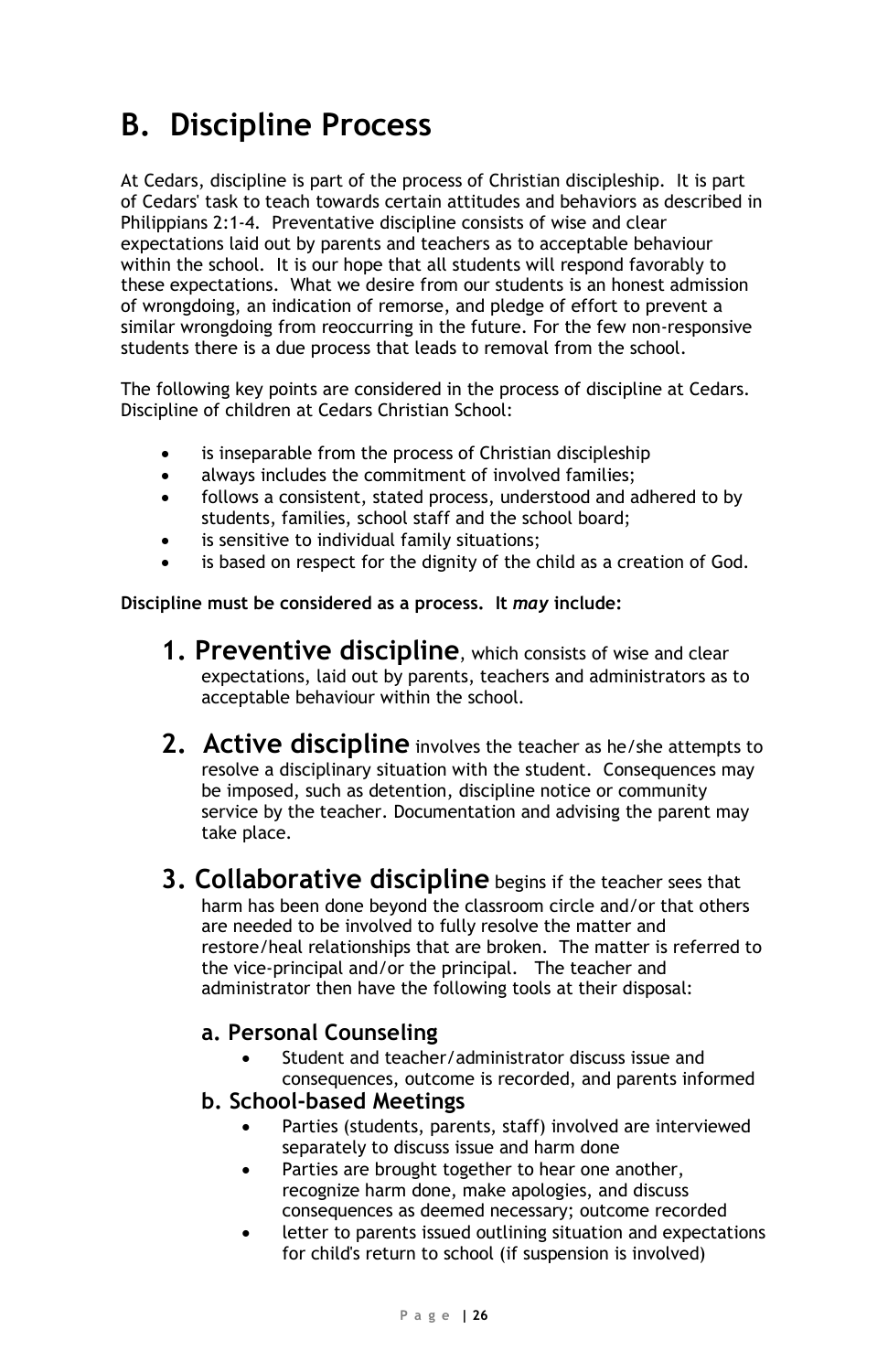- Plan for restoration of relationships will be outlined by the vice principal, including consequences such as:
	- $\circ$  discipline notice<br> $\circ$  in-school suspens
	- $\circ$  in-school suspension<br> $\circ$  loss of in-school privi
	- loss of in-school privileges
	- $\circ$  temporary suspension from school, (1 15 days)<br> $\circ$  community service
	- community service
	- o recommendation for expulsion (from the viceprincipal to the board).

### **4. Aspects of Discipline**

Generally, the following aspects of discipline are sequential in severity, and one level typically acts as a step that leads to a higher level. Types of discipline are used to respond to the corresponding seriousness and/or the frequency of the discipline issue at hand. However, the school reserves the right to use any of the following types of discipline at any time. Teachers and administrators are looking for respectful responsiveness from the student, with hopes of making a long- lasting positive impact on the student.

#### **a. Verbal Warnings Leading to Consequences**

Expectations for students are reviewed by class at the beginning of the school year. Areas of potential friction with respect to the rules of the school are discussed – as well as the consequences for breaking them. Students are asked to read and refer to the Student and Parent handbook (available online) at the beginning of each year. Students are verbally prompted to discontinue behavior that is deemed as disrespectful, as 'pushing the limit' or as breaking one of the rules. Other systems, such as the 'three strike rule' are used by classroom teachers to address continued disruptive behavior. The third 'strike', or occasion of misbehavior after two warnings, often results in the student receiving consequences, detention, or discipline notice.

#### **b. Discipline Notice**

Discipline notices will be written for all serious behavioral infractions. **Serious infractions include**: bullying, fighting/violence, cheating, drugs/alcohol, vandalism/theft. However; repeated, lessserious behavioral infractions may result in discipline notices equal in weight to a single serious infraction. Discipline notices may be issued by administrators or by staff members, in consultation with the administration. Parents will receive a copy of the letter by mail or email, and a copy is kept in the vice principal's office. Typically a phone call home will be made as well.

Often consequences, such as grounds cleanup, will be issued along with a discipline notice. Appropriate discipline will depend on prior incidents.

### **c. Disciplinary Contract**

In an appropriate circumstance, the vice principal may initiate a disciplinary contract. Parents will be informed and asked to read,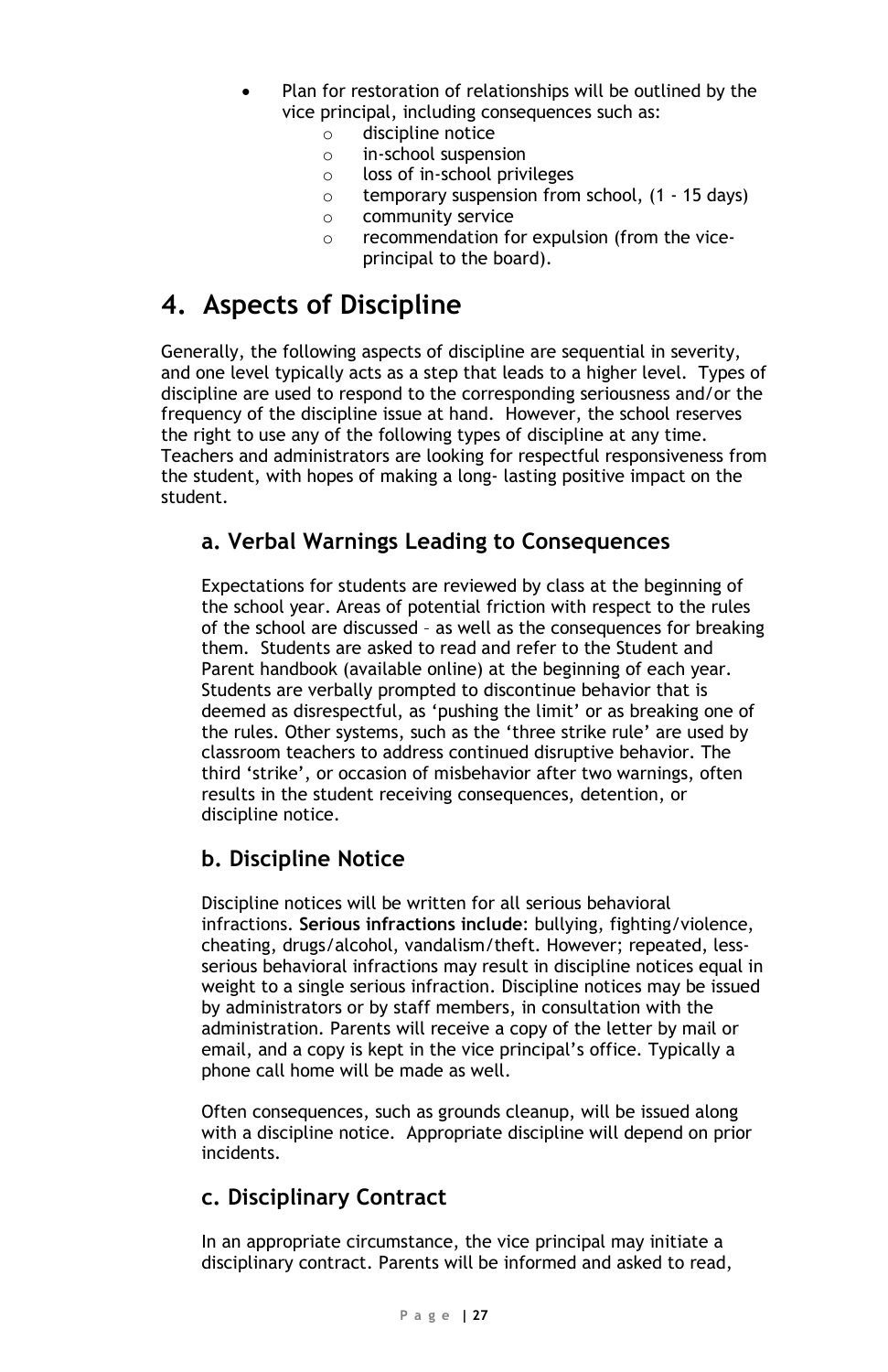sign, and return the contract to the office. All disciplinary contracts will be retained in the vice principal's office.

#### **d. Suspensions and In-School Suspensions**

A **suspension** is imposed when a student has committed a serious infraction. The school must contact parent/guardian by phone or letter as soon as possible after a suspension has been issued. If the parent cannot be contacted, the student will be placed on an "inschool" suspension until the parent/guardian is contacted. A discipline notice will be issued clearly stating the reason for the suspension as well as the details of the suspension (i.e. date and time of contact with parents/guardian, date and time of meeting, and when the student is to return to classes). Prior to re-admission, the principal/vice-principal/designate will phone home or meet with the student and the parent/guardian. Students returning to school from a suspension may be subject to being placed on probation.

A student on suspension may not attend class, may not participate in extra-curricular activities, and may not be on school property during school hours. Students are responsible for all assignments, projects, quizzes, tests, etc., and will receive credit for the completed work. The student may ask a friend to deliver homework, check the teacher's assignments on the Internet, and must adhere to all "due dates". Students may only come to the school (i.e. after school hours) with the **prior** permission of the administration to pick up homework. Typically, parents would come to pick up homework for the suspended student.

An **"in-school" suspension** may be imposed for less serious infractions. In an "in-school" suspension, the student will be asked to work in a school office, probably alone, for the given day. The student will be given different scheduled breaks from the regular school schedule and will not be permitted to speak with friends during their 'in school' suspension. When appropriate, an "in-school" suspension may be given instead of an "off-grounds" suspension.

### **e. Disciplinary Probation**

Disciplinary probation is imposed for appropriate circumstances. At this time, the student is generally one step away from being recommended for an expulsion. The probation may be connected to a suspension, or repeated misbehaviour. If a student repeats the same violation or commits another serious infraction while on probation, s/he will be subject to suspension or expulsion. Probation is given by the vice-principal.

#### **Types of Disciplinary Probation**

#### **Two Discipline Notices in One Semester**

When a student receives a second discipline notice within one semester, s/he will be put on probation, and a third discipline notice may result in a suspension or recommendation for expulsion.

#### **New Student Probation**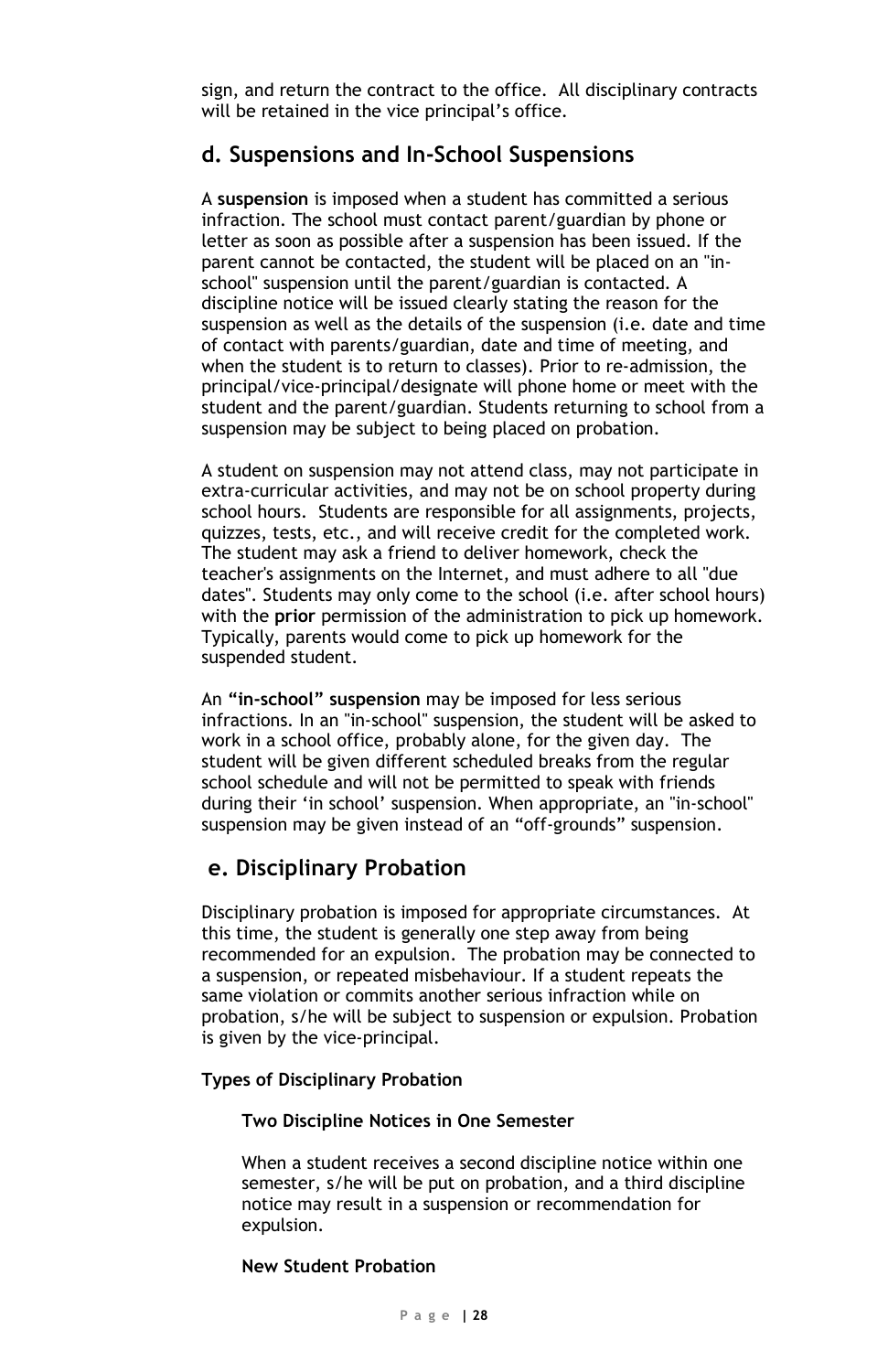All new students to the school are on probation for one semester. A discipline notice in the first semester will extend the probationary period and may result in a suspension or recommendation for expulsion.

#### **f. Expulsion**

In appropriate circumstances, a student may be expelled. If expulsion is being considered, the following procedures will take place, following investigation and documentation.

- 1. If the administrator has a situation that may warrant expulsion, they will gather together with the admin team to discuss the matter and proceed accordingly.
- 2. The administrator will meet with parents to be informed of the rationale and plead their case, if they are not in agreement with the decision to expel their child.
- 3. If, following steps 1 and 2, parents feel concerns have not been fairly dealt with, they may request an appeal through the vice principal.
- 4. At this time, an Ad Hoc Discipline Review Committee will be struck composed of a staff member, a board member, and a member at large to consider the appeal.
- 5. The Ad Hoc committee would make a decision to affirm the disciplinary action or recommend that it be changed.
- 6. Re-admission into a new school year after an expulsion will be at the administration's discretion.

### **5. General Appeals Procedure**

At Cedars, we want to follow the guidelines of Matthew 18:15-20. If a parent/guardian has a concern regarding any aspect of his/her child's discipline or treatment by a teacher or staff member, please follow the procedure below:

- 1. Talk to the teacher or staff member involved.
- 2. If you still feel the situation has not been resolved, speak with the vice principal.
- 3. If, following steps 1 and 2, you still feel your concerns have not been fairly dealt with, you may request an appeal through the vice principal and an Ad Hoc Discipline Review Committee will be struck as outlined above.
- 4. The Ad Hoc committee would make a decision to affirm the disciplinary action or recommend that it be changed.
- 5. If an appeal of the Discipline Review Committee were desired, it would be appealed to the Cedars Christian School Board, who would make the final decision.

If a parent wants to appeal a decision, a letter to the vice principal is required within forty-eight hours of receiving the original decision. The parent would be informed of any appeal or review procedure in accordance with school policy.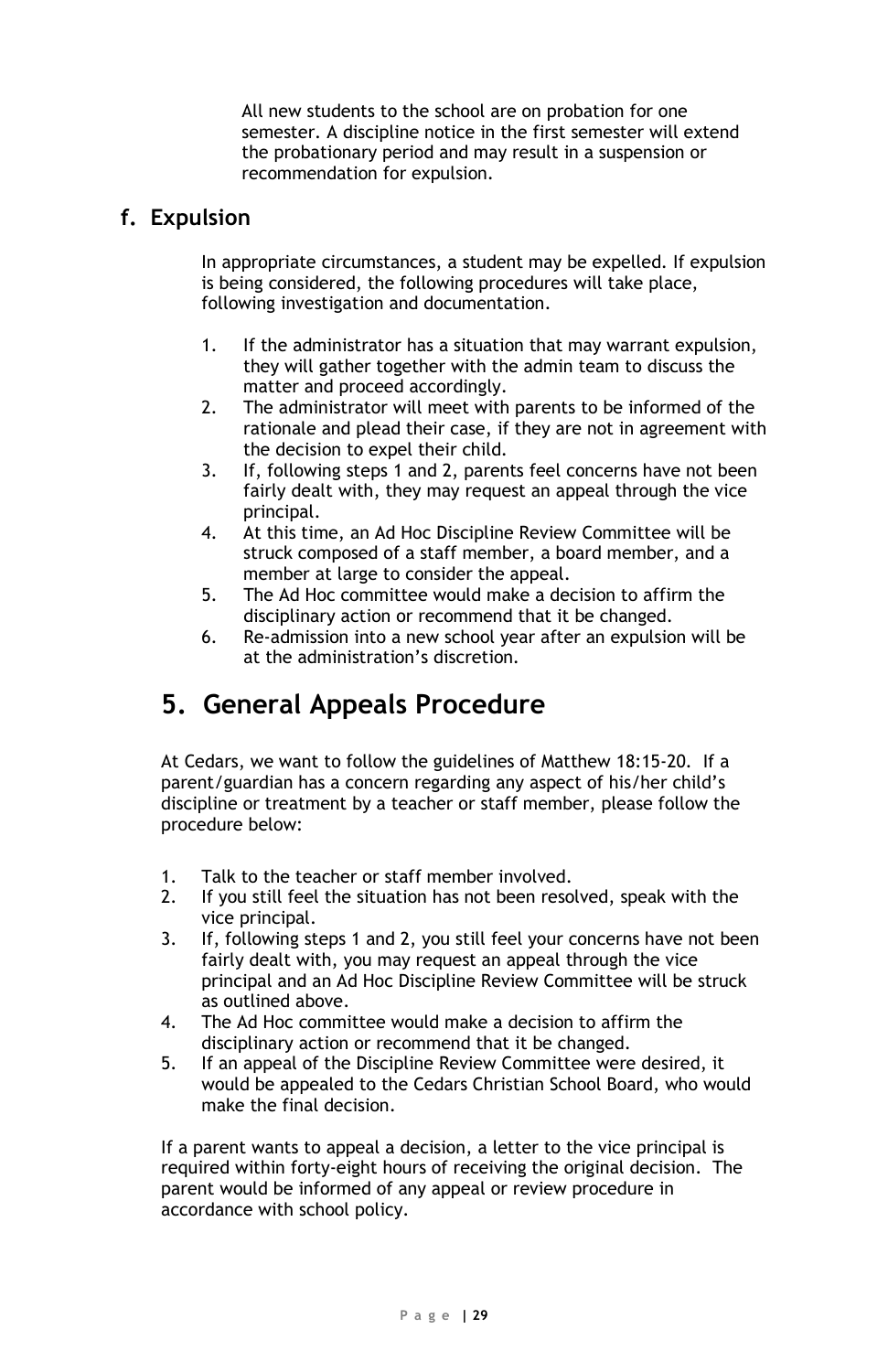We assure parents that there will be no retribution for pursuing an appeal or review. Authorities and committee members will follow the following guidelines to avoid bias or the appearance of bias.

Don't prejudge the evidence of the particular circumstances of the student's case, or give the appearance (e.g., in public statements) of having done so, even if you have strong convictions on such matters.

When selecting persons to hear a case or an appeal of a decision, we will avoid those who have a close, out-of-school relationship, family ties or adversarial relationship with the student or student's family, or a staff member who is closely involved in the incident.

If a person (e.g. administrator, staff member or committee member) has made a previous decision, or has been a member of a committee that has made a previous decision, that now is under appeal, such a person will only participate in the appeal for the purpose of providing testimony. Such a person will not participate in decision-making at appeal levels.

An appeal-hearing committee will not hear or receive evidence that will not be shared with the other party in the dispute. Committee members will not receive evidence or representations from administrators or staff in the absence of the person appealing, and avoid the appearance of doing so.

#### **Further Note**

Parents are reminded that Cedars Christian School is a Christian community led by parents elected to the school board. This means that we resolve to solve conflict situations together, **implementing principles from Matthew 18 as much as possible** (i.e. – go to the person or persons involved directly, **FIRST,** when solving a problem). Conflicts include issues stemming from the discipline of your child.

#### **Matt 18:15-17**

*"If your brother sins against you, go and show him his fault, just between the two of you. If he listens to you, you have won your brother over. But if he will not listen, take one or two others along, so that 'every matter may be established by the testimony of two or three witnesses.' If he refuses to listen to them, tell it to the church; and if he refuses to listen even to the church, treat him as you would a pagan or a tax collector. (NIV)*

Please do not contact newspapers or media, or other public institutions **before** due process has occurred completely at the school level to solve a problem together. We know that there are times when the proper authorities should be contacted, but we believe due process should always occur in the proper **order**.

# **C. Student Conduct / School Rules**

The list of rules can seem endless and intimidating. However, in reality the respect and cooperation as outlined in Phil. 2:1-4 makes most of the rules part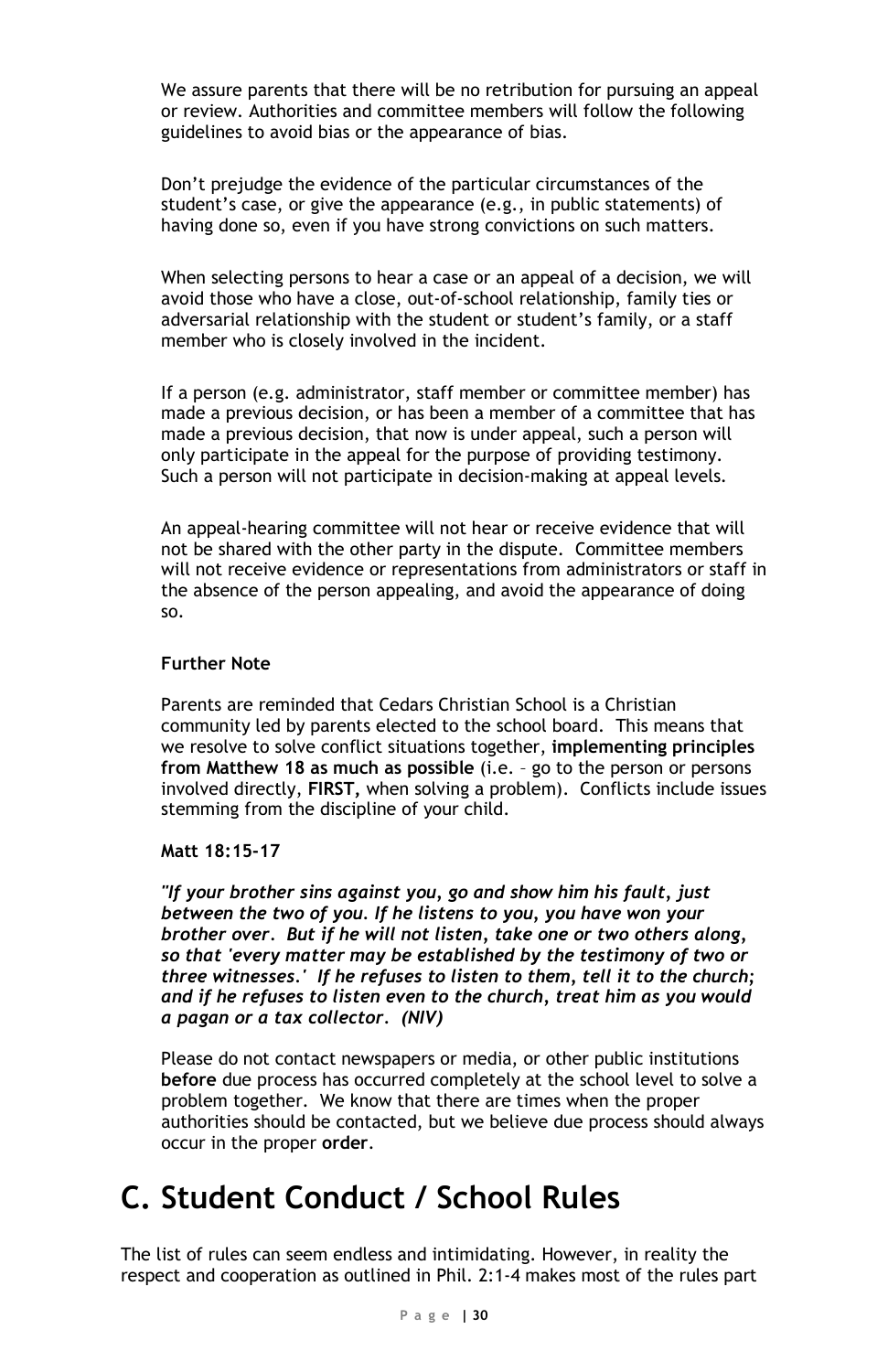of a common sense approach to getting along together. Individual rules need to be stated in writing so that students can review them at the beginning of the school year, and so that new students to Cedars can become familiar with them. Rules are simply a reference and provide guidance. Students have access to school rules at school or at home. Clarification of a rule or situation can always be provided by an administrator. In cases of misbehavior in which specific school rules do not seem to address the issue or apply, but the misbehaviour runs counter to the spirit of our institution, discretion will be used by the administration to give appropriate consequences.

### **1. Harassment and Bullying Prevention Policy**

*The safety and well-being of children in schools is of paramount consideration. Children deserve to be protected from abuse, neglect, bullying, harm or threat of harm. Therefore, BC independent schools will ensure that children attending these schools will experience a learning environment that enables every child to feel safe, accepted and respected.* 

*Independent schools (and Cedars in particular) will continuously develop strategies to make students feel valued, respected and connected within the school community. This will include the protection of the students' physical safety, social connectedness, inclusiveness as well as protection from all forms of bullying, regardless of their gender, race, culture, religion, sexual orientation or gender identity and expression, while remaining consistent with our school's faith-values, cultural perspectives and philosophical values.*

**Harassment and Bullying are unacceptable behaviors at Cedars.** 

**a. Harassment** refers to behaviors, gestures, comments, or displayed materials of a sexual, racial, gender-based, religious or personal nature that create an intimidating, hostile, or offensive educational learning environment. Harassment can be verbal or physical – but can also occur in the virtual, digital realms as well. Harassment through social media will be taken as seriously as verbal and physical harassment. The issue of sexual harassment, more particularly, refers to any unwelcome conduct of a sexual nature that detrimentally affects the learning environment or leads to adverse consequences for the person being harassed.

**b. Bullying** is a pattern of repeated aggressive behaviour with negative intent, directed from one student to another where there is a power imbalance. Examples of bullying may include: physical aggression, inflicting bodily harm, threatening with a weapon, gossiping, spreading rumors, abuse over social media and/or texting, maliciously excluding, mocking, name calling, defacing clothing, teasing about appearance, verbal threats, intimidation and taking possessions. Claiming that an action was unintentional is no excuse, either legally or in our school setting. Harassment is discriminatory and disrupts the environment of mutual respect, cooperation and trust, which is crucial for ensuring a healthy and productive school community. All students and school employees are expected to conduct themselves with respect for the dignity of others.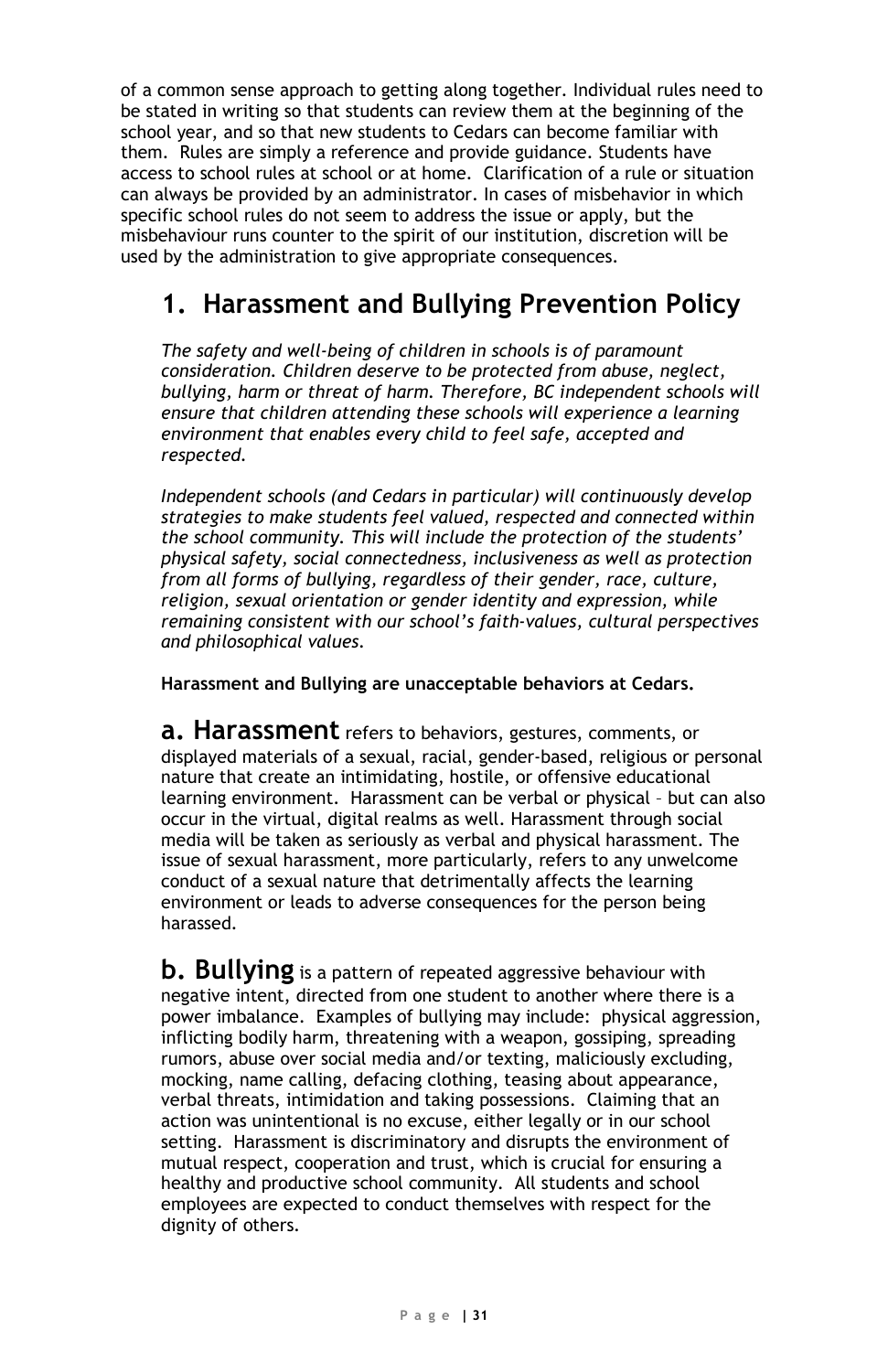**Reporting:** If a student has concerns about the nature of any physical contact by an adult employed by the school, fellow student, or by a member of the public, the student should immediately report this to the principal, vice principal, or school counselor. Students are encouraged to report any conduct or contact that makes them feel uncomfortable, is bothersome, or is contrary to a stable learning environment. Depending on the circumstances, consequences range from suspensions to expulsion.

**Self-questioning**: If you ever wonder whether your behaviour or comments are appropriate, consider these questions: How would you feel if the behaviour was directed towards you, a family member, or a close friend? What would someone you respect think if they witnessed your behavior?

**c. Fighting** is a form of extreme negative intent toward one student to another. Even in cases where a power imbalance is not evident, fighting will result in a suspension of up to one week. A second offence may result in a three-week suspension and probationary status.

**d. Weapons** or replicas of weapons at school may result in a student being suspended for up to three weeks and the student may receive probationary status for one calendar year. Where required the school will notify the police. Students who are aware that weapons are at school should notify the staff immediately to ensure the safety of the students and staff.

### **2. Cannabis, Tobacco, Alcohol, Drugs, Vapour Products, and Other Intoxicating Substances**

Cedars does not permit the use of cannabis (marijuana), tobacco products, vapour products, alcoholic beverages, non-prescribed drugs, and any other intoxicating substances on campus or on any school related functions. These policies also relate to any activities, such as off campus lunch times and breaks, when students are in any way associated with Cedars. Students under the influence of, or in the possession of alcohol or drugs or other intoxicating substances while under the school's supervision will be immediately suspended and could be recommended for expulsion.

The Cedars Christian School supporting community is committed to encouraging a smoke-free lifestyle for students and staff. Therefore, **smoking** is not permitted during school hours or at any school related function. Any student caught smoking or in the possession of cigarettes will serve a one day suspension for the first offence. A second offence may result in expulsion.

> *Vaping*: *"to inhale and exhale the vapor produced by an electronic cigarette or similar device"*

With the rise of e-cigarettes and the like, the BC Ministry of Health has finalized and implemented new regulations (September 2016) regarding vapour products. All e-substances are covered by the new legislation and it does not matter if the e-substance contains nicotine or is nicotine-free. Both the device and e-substance are subject to restrictions on sale, display, promotion and use. The following aspects of this legislation are of particular importance for our Cedars' context: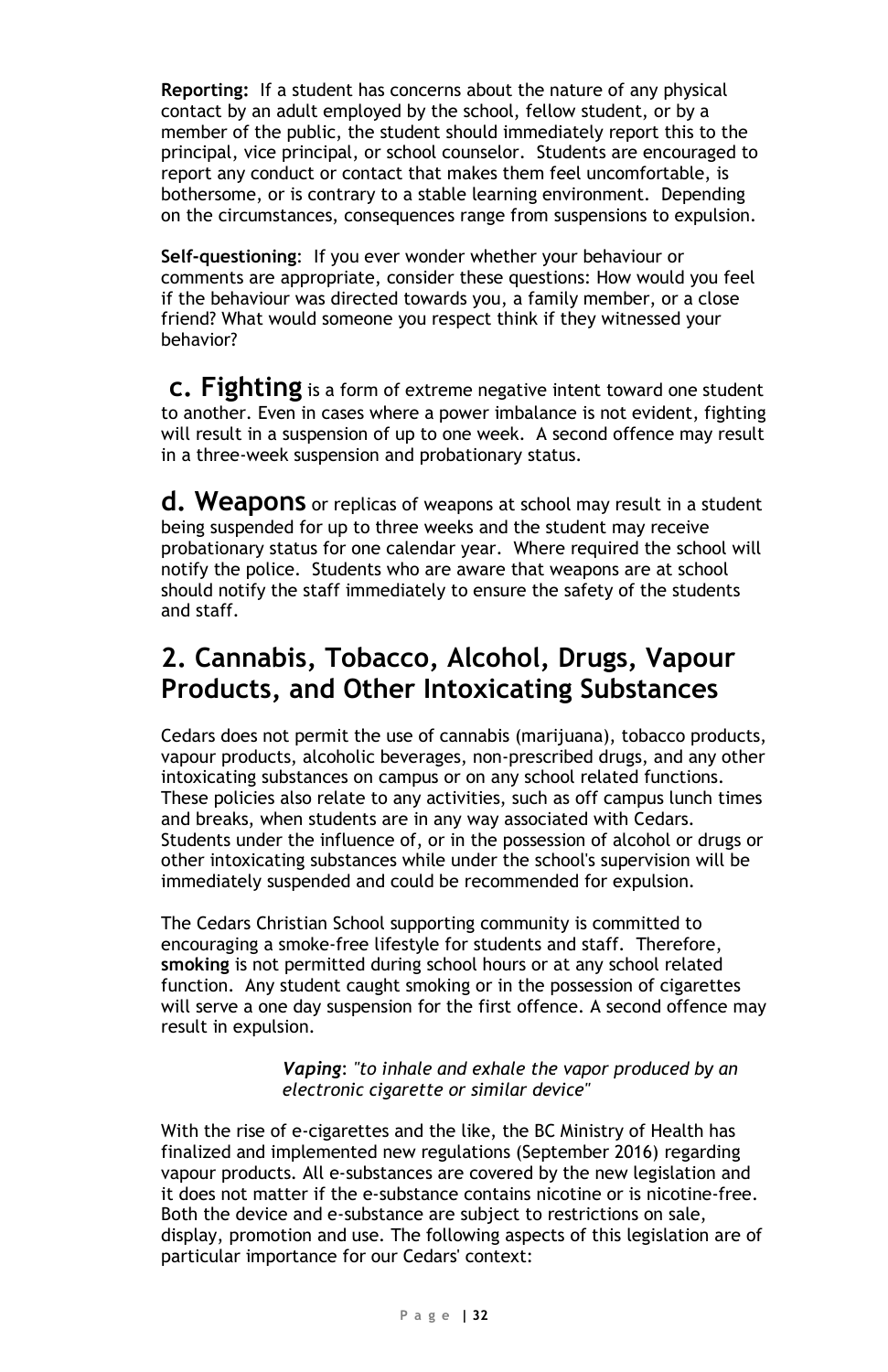- 1. No vapour products may be used any time on our school site.
- 2. Although vapour products may be purchased by adults over the age of 19, it is important to note that it is illegal to give or provide any vapour products to someone under the age of 19.

The use of vapour products before or during school hours is considered to be a serious offense that will result in an immediate Discipline Notice and suspension. The possession or distribution of vaping products or equipment will be dealt with in a similar manner.

### **3. Honesty**

Honesty must be reflected in several ways. Cheating is clearly out of place. This includes obtaining answers from other people for assignments and tests that are specifically intended to be done individually, and bringing written information to a test where answers are to be produced from memory. It also includes plagiarism, which includes any form of passing off other people's work as your own. Be sure to give credit where it is due. Truthfulness is equally important. It is extremely important that students are totally honest when addressing supervisors in authority. Trust is built on honesty, and honesty is a key indicator of a responsive student.

### **Plagiarism**

#### **How Can Students Avoid Plagiarism?**

#### **To avoid plagiarism, you must give credit whenever you use:**

- another person's idea, opinion, or theory;
- any facts, statistics, graphs, drawings any pieces of information that are not common knowledge;
- quotations of another person's actual spoken or written words;
- paraphrase of another person's spoken or written words; or
- when quoting 3 or more words from any source, quotation marks must be used, and the quote acknowledged.
- Be very careful when using the internet for research on reports, essays and creative writing. It is **very** easy to pass off someone else's work as your own when you use the internet. Make a commitment to always write your own work and never use "copy / paste" to complete your assignments.
- Take notes, use point form, and write complete sentences on your own for all your assignments. Remember that it is just as easy for your teacher to Google for an essay as it is for you to do so. Consequences are meant for all classes in which cheating and plagiarism occurs. The chances of you getting caught using an essay from the 'net are extremely high – *do your own work*!

The following framework may be used to determine consequences for plagiarism:

#### **Grade 8**

- First offence--redo for credit, and a phone call home.
- Second offence--receive '0', redo for no credit, Discipline Notice.

#### **Grades 9 & 10**

First offence--receive '0', redo for no credit, and Discipline Notice.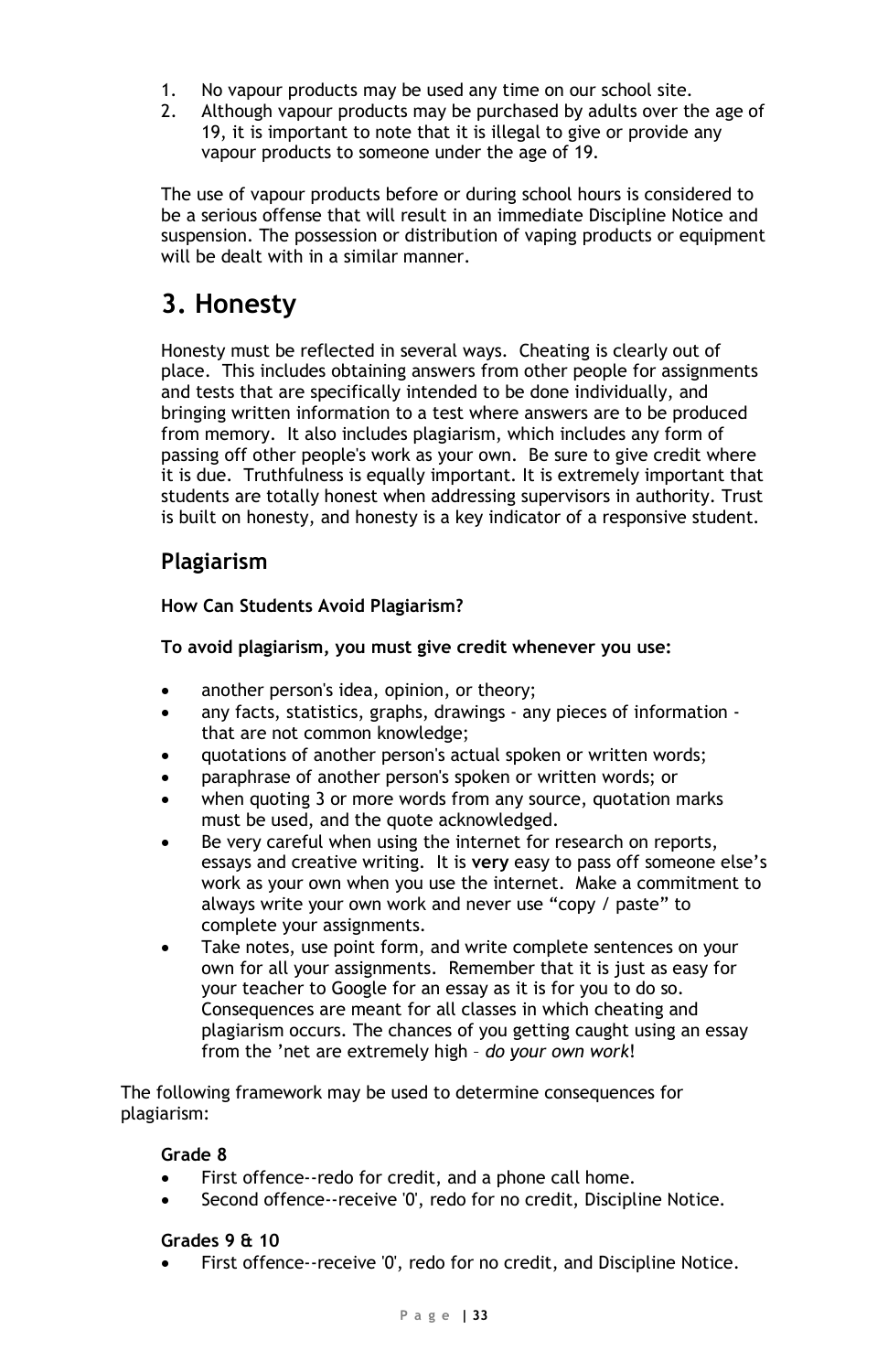Second offence-receive '0', redo for no credit, Discipline Notice, with the possibility of a suspension.

#### **Grades 11 & 12**

- First offence-receive '0', Discipline Notice, 1-5 Day Suspension.
- Second offence-receive '0', Discipline Notice, Suspended until meeting with the administration, teacher, parents and student. The student may forfeit course credit.

A good summary of what plagiarism is can be found here: <https://acts.twu.ca/library/Plagiarism.swf>

### **4. Theft/Vandalism/Respect for Property**

God calls us to be good stewards of the things we have. The Cedars Christian School building and property are some of those things. Families have built this school. It belongs to all of us. Students are required to take care of our school.

#### **a. Vandalism**

- is the willful destruction or defacement of things (in this case the school and its property).
- The school will take a zero tolerance stance on vandalism.
- In addition to a punishment, when students are involved in vandalism, they will have to pay the cost of repairs or replacement arising from their actions.

#### **b. Breaking and Entering**

• Criminal charges will be brought against anyone who is caught breaking and entering into the school building whether part of a prank or an act of theft.

#### **c. Theft**

may result in a suspension of up to one week. A second offence may result in a three-week suspension and probationary status.

#### **d. Fire**

- Students found with matches or lighters will serve a one day suspension.
- Students lighting fires of any size (includes lighting a match or lighter) will be suspended for up to one week and may meet with the Fire Department Education Officer along with their parents. A second occurrence will result in a recommended expulsion.

#### **e. Textbook lost or damaged**

If a student loses or damages a textbook, the school requires replacement or payment of repair costs.

### **5. Attendance**

### **a. High School Block A Late Policy**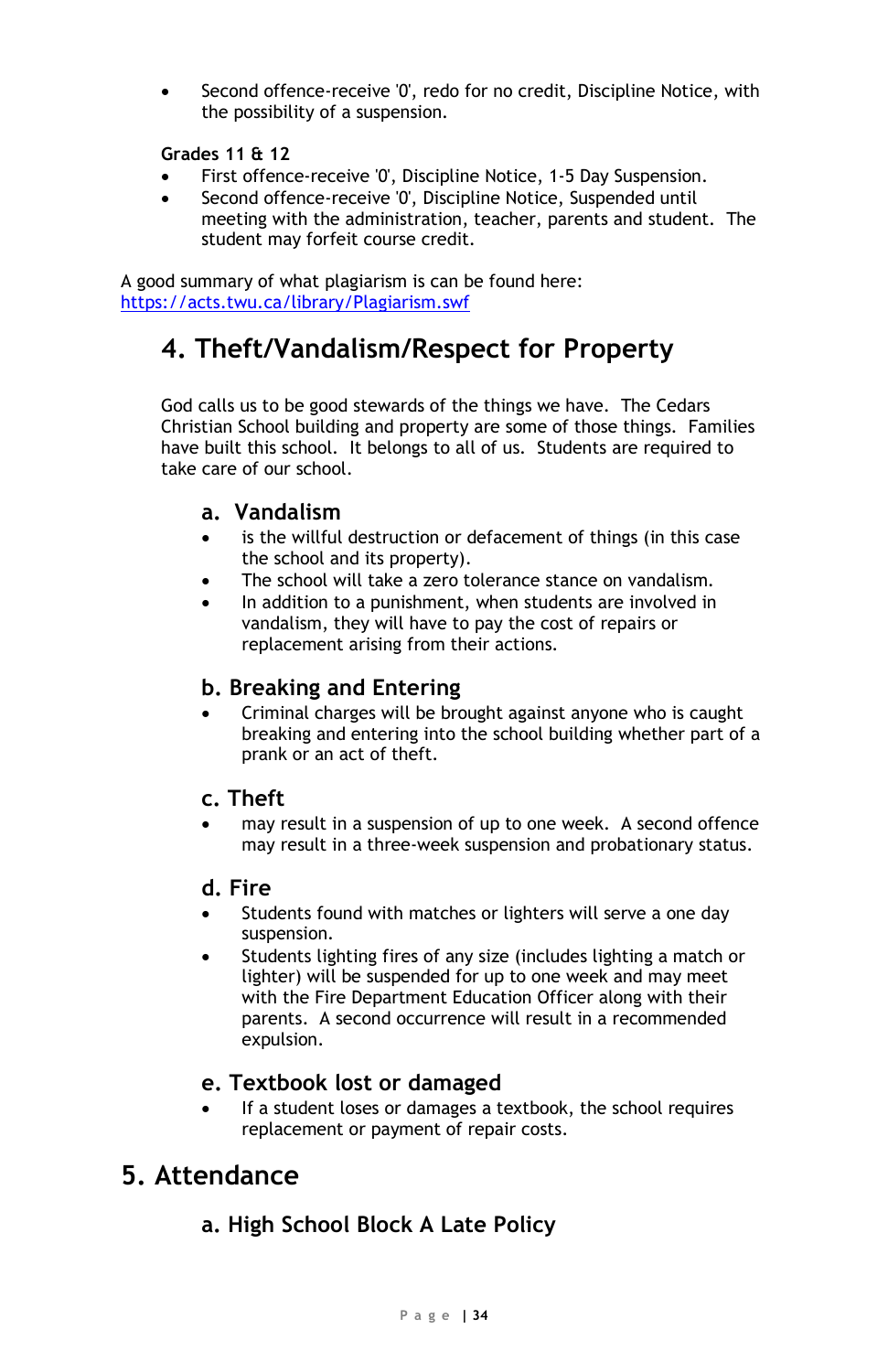- It is expected that students arrive on time for all classes. When students do not arrive on time for class, not only do they miss information for their course, they are disruptive to the learning environment when they enter the room.
- There will be days when we expect students to be late (large overnight snowfall, sudden drop in the temperature etc….). On these types of days, when deemed by the school, any student late for Block A will be excused.
- School begins at 8:30 AM. If you are late for school you must report to the school office to receive a late slip. This late slip must be given to the teacher of the class you enter.
- A student will only be excused for being late in Block A when they produce a note from a professional organization (i.e. Dentist, doctor…..). A note or phone call from a parent is still recorded as "unexcused".
- A student will be **allowed five unexcused lates for Block A**, per semester, without consequence.
- When a student is late for the **sixth time** class in a semester, he/she will receive notice by email from the office.
- When a student is late for the **seventh time** in a semester, the high school Vice Principal will be informed, and a call will be made home to discuss consequences and/or possible solutions. Possible consequences include: loss of off-grounds permission, or in-school suspension.

### **b. High School Blocks B to D Late Policy**

- When a student is late for Block B-D classes for the **second time** in a semester, he/she will receive notice by email from the office.
- When a student is late for the **third time** in a semester, the high school Vice Principal will be informed, and a call will be made home to discuss consequences and/or possible solutions. Possible consequences include: loss of off-grounds permission, or in-school suspension.

### **c. Other Attendance Policies**

Parents should phone the school before 9:00 AM of the day of the absence, giving the reason for the absence. We do have a 24-hour answering service where you may leave a message. For absences that are known beforehand, parents should call the school well before the absence. You are responsible to contact each of your teachers before these planned absences, preferably two weeks ahead, so that they can outline for you the required make up work or other consequences. Students should plan to work ahead and complete the work that will be missed before they leave on an extended absence. Plan to hand in work completed during an absence no later than two days after returning to school. A meeting with the teacher prior to leaving should be arranged to clarify expectations for missing assignments. Regular attendance is essential for success in school. Students will find that the missed class work can never be fully made up.

Students will miss classes due to illness, medical appointments, family reasons or extracurricular activities. Should you or your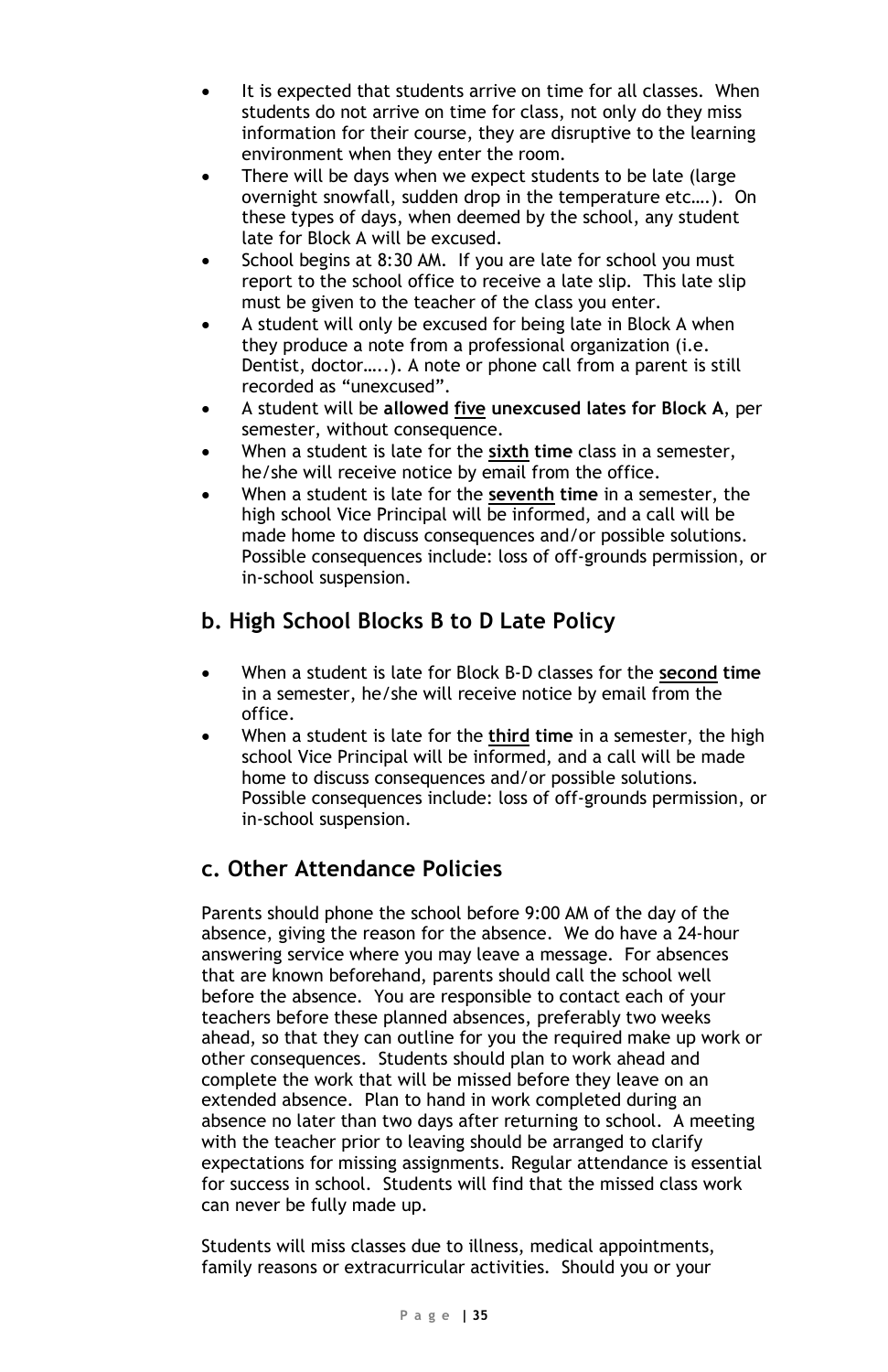parents decide to keep you home from school for any amount of time, for reasons other than illness, teachers can provide alternate assignments. These assignments can be administered through digital communication or physical pickup. Assignments will be similar, but not identical, to the curriculum taught in class during their absence. However, the practice of extended trips during the school year is highly discouraged. Students who miss classes for vacation related reasons cannot expect help or tutoring during or after class. If a test is missed because of sickness or a prearranged absence, it should be taken within two days of your return to school, at the teacher's discretion. Arrangements for this and taking the test must be done outside of class time. Final exams are an integral part of the final mark for most courses and they must be written at the time scheduled. Summer activities should not be planned until the conclusion of the examination period in June.

If a student takes ill during the course of the day he/she must inform the teacher of the class he/she is leaving and report to the office. The office staff will contact your parents requesting that they pick you up or make arrangements for you to leave for home. Students attending appointments during school time will be granted early dismissal when they produce a note from parents stating reasons for missing class. Students occasionally miss many days due to sickness. Sometimes a combination of absences are due to sickness and other reasons, such as family vacation. Strong attendance is one of the most important keys to success as a student.

Multiple absences from any course can result in course failure. When a student misses ten classes in a course, the administration will be informed, a call will be made home, and a school-based team meeting will be arranged with parents to create a behavioral and academic support plan. Although the heart of a behavioral support plan is to encourage attendance and success, continued breaches of this agreement on the part of the student and/or family may result in a recommendation to pursue alternative schooling options. Student, parent, and school responsibilities for the success of the plan will be outlined and agreed upon, in writing, by all parties.

A final meeting will be scheduled if fifteen absences in a course occur. Due to the amount of classes missed, the student may be withdrawn from the course and receive no credit. In this case, arrangements will then need to be made by the student/parents to sign up for an equivalent online course. The student will report to the "resource room" to work with a supervising adult. Students are also encouraged to work on the course at home when they are unable to attend.

Re-enrolment in courses in subsequent semesters and/or school years would be conditional and reconsidered based on their attendance, work habits, and completion rate in online or support block course support.

Please do not take your children out of school for family holidays unless you are prepared to help your children catch up (and preferably do the work before you leave).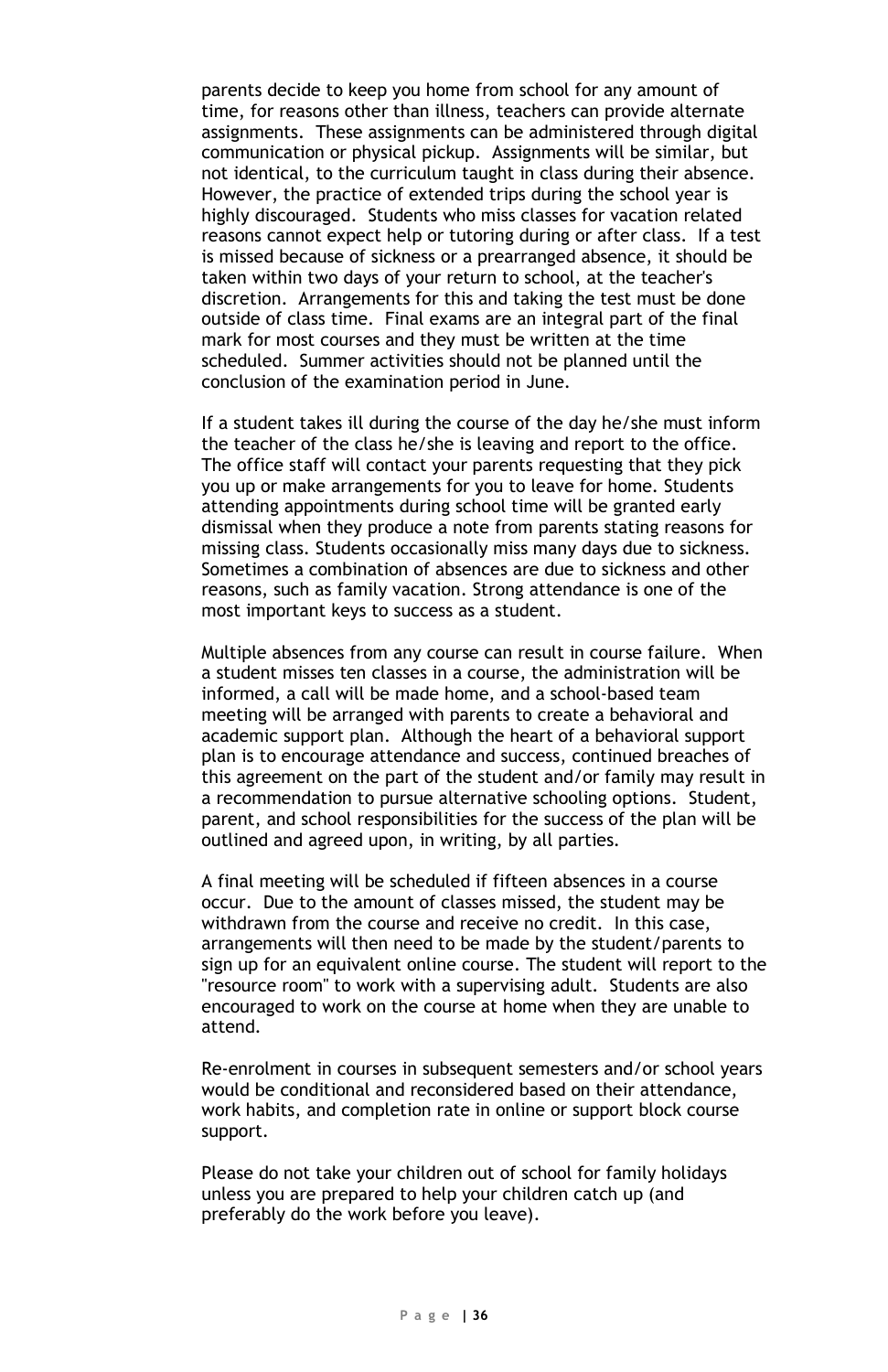### **d. Skipping Class**

If a student is more than 15 minutes late for a class, he/she will be deemed truant (skipping class) and will receive an in-school suspension for one day. Deliberate skipping may also result in the loss of off-grounds privileges for a time. Additional offences may result in further suspensions and/or expulsion.

#### **e. Student Visitors**

All visitors, including former students, must identify themselves at the office and may visit the school at the discretion of the administration. Student visitors may only visit the school at lunch break. Students from a local public school, including former students from Cedars, on professional development days, will not be permitted to visit Cedars other than at lunch. The administration reserves the right to deny visitors on campus at any time.

### **6. Digital Devices**

Cedars values open, face-to-face interaction between students and staff in the building during regular school hours. As such, the use of earbuds between 8am and 3:30pm is discouraged. Students who do so will first be asked to put it away. If they continue to use earphones and their devices inappropriately, they will have the device taken away and given to the vice principal until a parent comes to pick it up. A discipline notice may be issued if a student is non-compliant with regard to using a listening device appropriately at school.

Students may listen to music during class time on their devices if given permission to do so by their classroom teacher. Students should assume they are not to be used, and ask permission when they feel it is appropriate to do so (quiet, individual work times). It is expected that music selections reflect the shared values of our Christian school community. Students are to demonstrate openness to conversation around this with adults in the building and responsiveness, if music is deemed by staff to be inappropriate.

Students are not be permitted use their digital devices during class time unless given permission by classroom teacher to do so. There are times when it may make curricular sense to use these powerful tools in class. Students who are observed using a digital device during class or community times (assemblies, etc.) without permission will have the phone confiscated and given to the vice principal until a parent comes in person to collect the device. Students who continue to use their devices in an inappropriate manner may be asked to keep it at home or face other disciplinary action.

Personal laptop computers should be brought to school to use in class with permission of the classroom teacher. While students may use laptop computers at their discretion outside of class time, watching movies, TV programs, and playing video games is generally discouraged between 8am and 3:30pm. Students may connect to the Public WiFi to connect responsibly. Please refer to, and read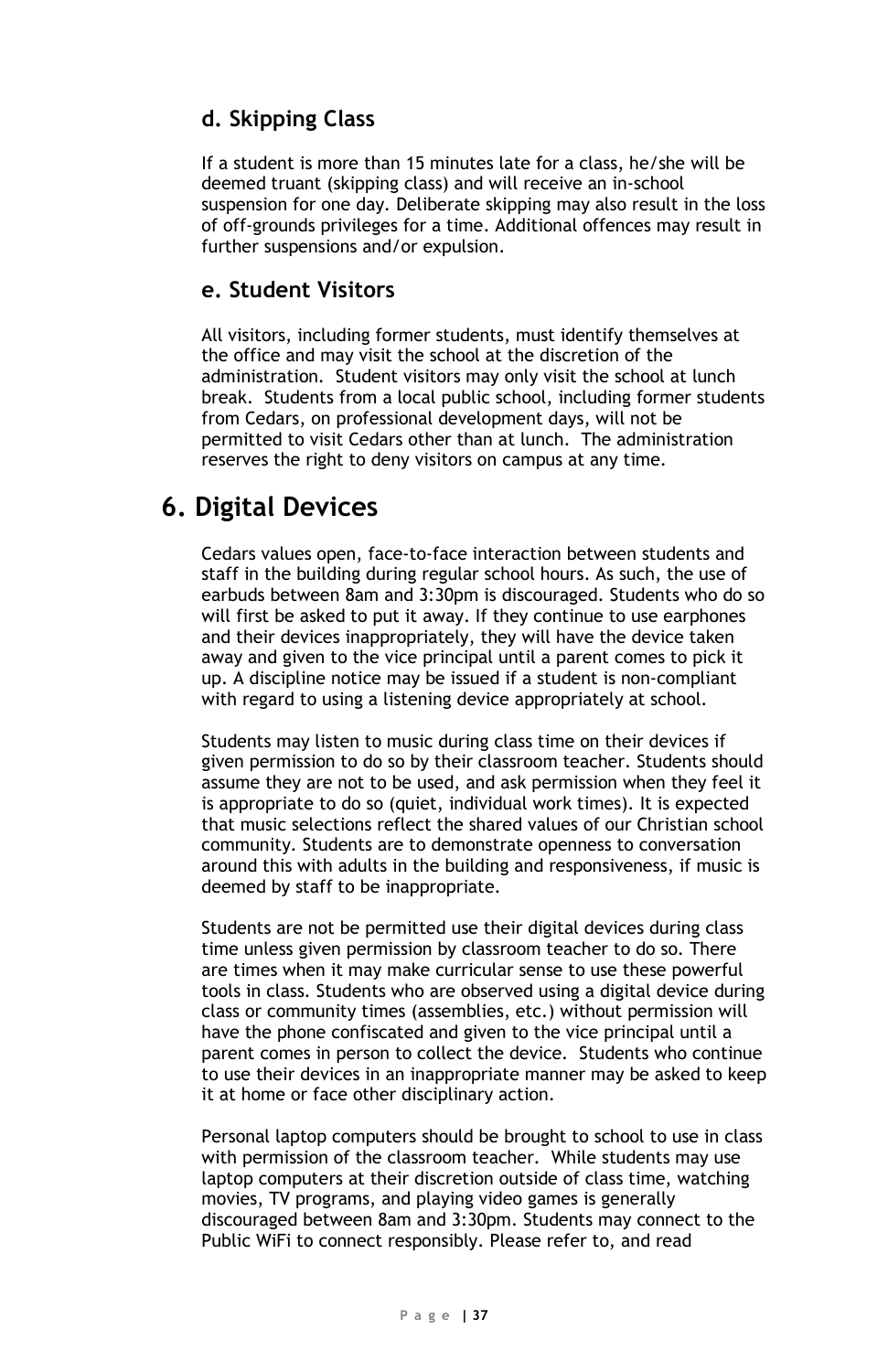carefully, the Acceptable Use Policy below for overall values, guiding practices, and rules surrounding use of technology at Cedars.

### **Acceptable Use Policy for Technology**

#### *Values*

- We value the freedom to create and responsibly use tools for the benefit of others. We recognize, however, that technology is not only a tool we use; it has the power to shape us as well. We encourage reflective dialogue around how technology is shaping us.
- We value face-time (eye contact, open ears, verbal dialogue) over screentime (texting, email, digital messaging). We desire to be fully present and open to others during our time together.
- We recognize that our identity is defined by God alone not by the many, virtual identities we feel the urgency to maintain (Facebook, Twitter, texting, email).
- We recognize that we need to "turn off" technology periodically and intentionally to show what and who we value.
- We value the learning of the past as well as the present. Although new media (images, music, video, movies) and older media (books, texts, audio, drama) capture our imaginations in different ways, both will be used to enhance learning in our building.

#### *Guiding Practices and Principles*

- Content filtering applied to all Internet access through wired and wireless connections. It is the student's responsibility to report inadvertent viewing of inappropriate material (sexual, obscene, violent, coarse language) on the Internet to a staff member.
- Students will be given access to Public WiFi on personal technology devices (smart phones, iPods/iPads, laptops) in the school foyer and learning commons (library) to access the Internet for personal use and course work.
- Google Apps accounts will be given to each student entering high school. These accounts may be monitored and/or disabled if used inappropriately. All digital interactions should be "life-giving" and in the spirit of Philippians 4:8 - *"...whatever is true, whatever is noble, whatever is right, whatever is pure, whatever is lovely, whatever is admirable—if anything is excellent or praiseworthy—think about such things."*
- School technology devices (laptops, desktop computers, video cameras, etc.) are to be handled with care, and signed out/returned to assigned storage areas in the library tech center.
- Students may use personal technology devices (smart phones, iPods/iPads, laptops) during class time when given express permission to do so, and for the purposes outlined by the classroom teacher. Devices used at times and/or in ways not outlined by the classroom teacher may be confiscated. Students should assume that devices are not to be used in class unless instructed otherwise.
- Students are encouraged to access media (music, video) that is consistent with a Christian worldview and is a "shared value" at Cedars in ways that include others. Open dialogue about all media should be welcomed by both students and staff.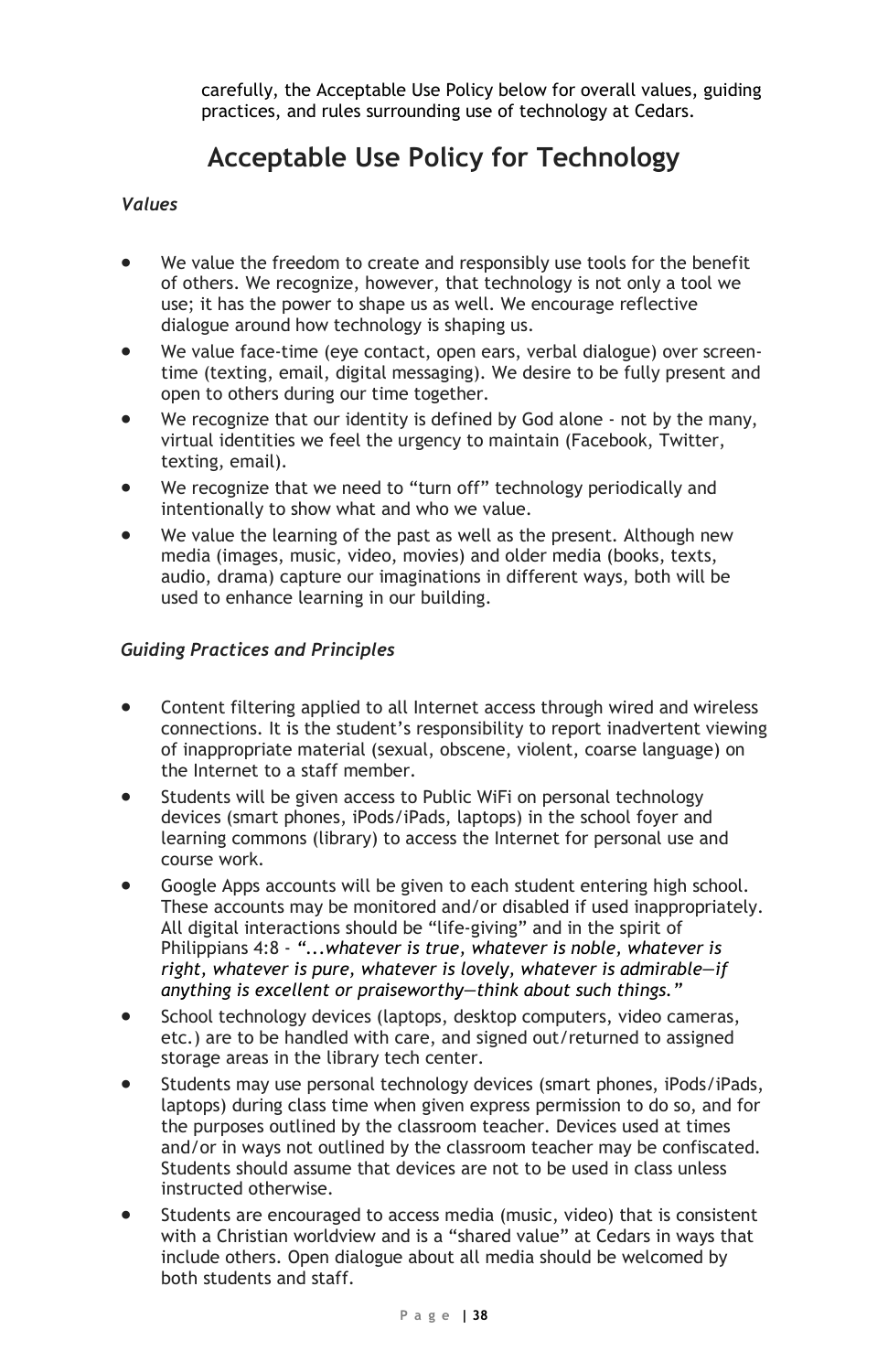- Students should refrain from malicious hacking and/or altering the settings of technology devices in the building that negatively affect their use by another user. Users that are deemed a security risk or engage in intentional abuse will face disciplinary action and/or expulsion.
- Students should give credit where credit is due citing references and sources, respecting copyright laws, and not plagiarizing others' work.

### **7. Personal Appearance**

Students at Cedars Christian should dress appropriately for school and school-sponsored functions. It is the purpose of the school to encourage students to develop the ability to make decisions and assume responsibility for their appearance. The cooperation of all parents, teachers, and students will mean having a minimum of rules. We depend on the parents to supervise the appearance of their sons and daughters. Although not every home will agree with others', we believe that every home has the responsibility before God to support the shared community values in dress. A brief inspection before they leave for school will avoid the necessity of having to phone parents to bring a change of clothes to school.

In any dress code there will inevitably be disagreements in interpretation. The intent is to develop discretion and encourage a look appropriate for learning. Ultimately, it will be the responsibility of the administration and teachers to judge the acceptability of the clothing worn by students.

Students are required to dress in a way that reflects the expectations set forth in the common workplace. In particular:

- Excessive facial or body piercing are not permitted. Earrings, discrete nose studs are deemed acceptable.
- Clothing that displays printed slogans or tattoos that refer to alcohol, drugs, offensive music groups, or that bear offensive messages or phrases that are not in line with shared community standards are not permitted.
- Short skirts, short shorts, short shirts, low cut necklines, exposed waistlines, open backs, spaghetti straps, visible underwear, and exposed cleavage is not permitted. Your shirt (in the case of leggings), skirt, or shorts are too short if you put your arms straight down your side and your fingers go past the edge of your shirt, skirt, or shorts.
- Hats are not permitted in high school assemblies and are best left in classroom prior to attending assembly.
- Appropriate footwear must be worn in school at all times (this can be a safety issue).

Dress should be appropriate for the school activities at hand. If a student is wearing clothing judged to be offensive or inappropriate, he/she will be asked to find something else to wear for the day. A repeated dress code violation may result in further disciplinary action, including suspension.

In PE, all students are expected to wear proper PE attire. This would include shorts, sweat pants, t-shirt or sweat shirt, and non-marking shoes. Uniforms will be worn by school teams and special music groups in order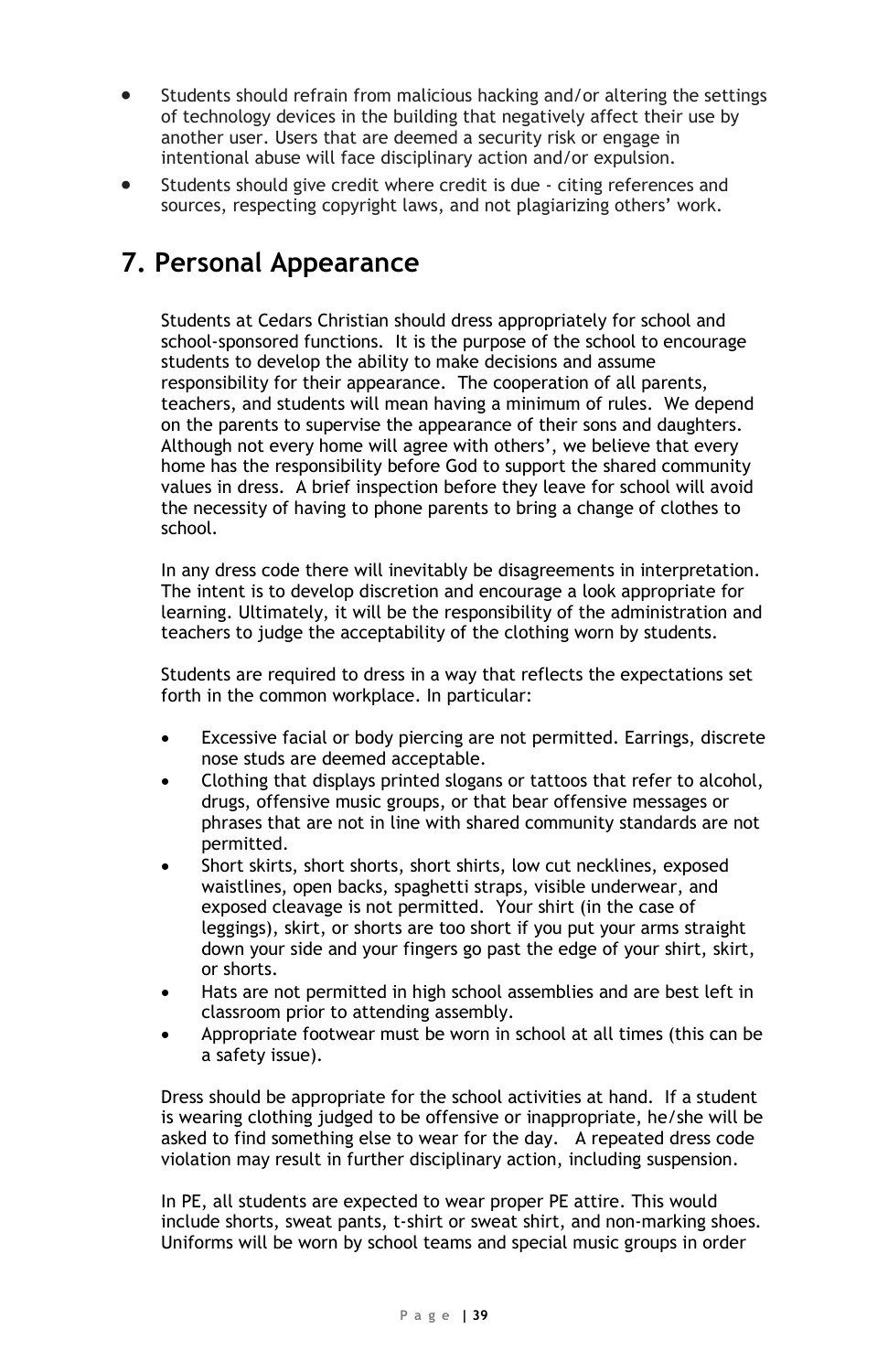to present a sharp image to the community. Students may be asked to dress more formally on days their sports team plays a game.

### **8. Classrooms Rules:**

Classrooms have many rules established by the teacher. Some common classroom rules are the following:

- 1. Students are not to touch or remove materials in or on the teacher's desk or another student's desk without permission.
- 2. Students are responsible for keeping desks, shelves and work areas tidy. Leave spaces in better shape than you find them.
- 3. Students are not to bring food or beverage to class without prior permission by classroom teacher. Water bottles are permitted in class.

### **9. Students On Campus- Outside of Classrooms**

#### **a. Gymnasium:**

- 1. Students are not to play in the gym unless under the direction and supervision of a teacher.
- 2. Equipment rooms are out of bounds to students unless they are under the direction and supervision of a teacher.
- 3. Eating is not allowed in the gym unless supervised.
- 4. Good audience/spectator behaviour is expected during assemblies, performances or sports events. When cheering, be positive and encouraging to all participants and respectful to the officials. Cheer for…not against.
- 5. Students are expected to wear non-marking shoes only!

### **b. School Functions**

- All of the school rules, and consequences associated with breaking those rules, will apply to all school functions, including school sponsored extracurricular activities, and/or those activities not held on school property.
- Students desiring to bring guests must complete a GUEST PASS REQUEST FORM, and receive approval from the event sponsor and/or the principal or the vice-principal.

#### **c. Lockers**



Cedars Christian High provides school lockers for all high school students during the school year. Keep only your personal belongings in your locker. Please don't keep anyone else's belonging in your locker. You **must** use a high quality, combination lock. Locks may be purchased from the office for \$5. You must take care of your locker – do not scratch the

painted surface inside or out.

We have a zero-tolerance school lockers policy at Cedars. You cannot keep any of the following in your locker:

• Drugs, alcohol, stolen property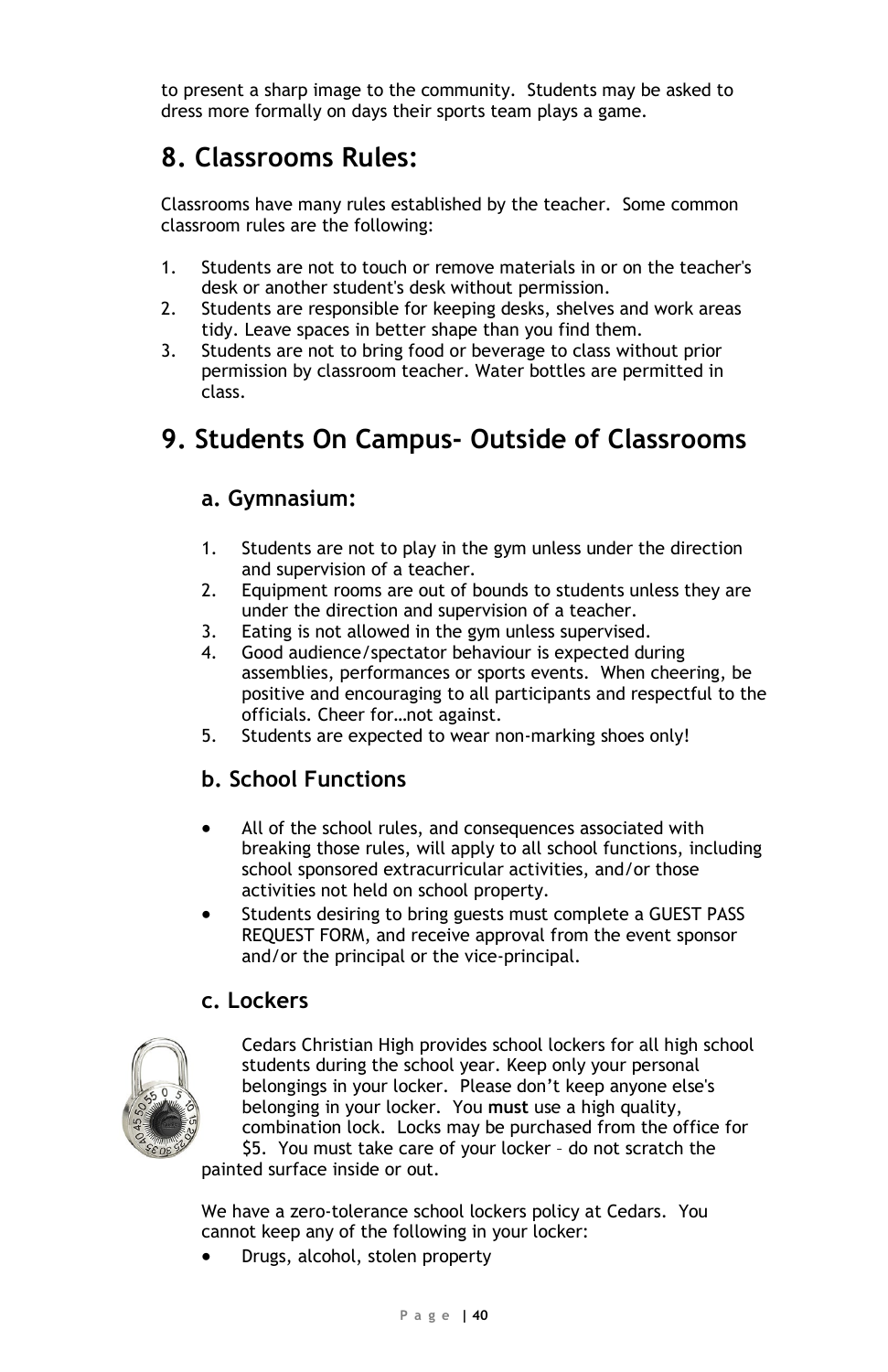- anything that could be used as a weapon or deemed by the school or police to be a danger to students
- anything that is illegal to possess
- offensive or ungodly posters, pictures or slogans.
- You are permitted to keep prescription drugs in your locker if your doctor has prescribed those drugs for your personal use.
- Even though students put a lock on their school locker, they should not have an expectation of privacy for their locker. Lockers are the property of Cedars. Cedars has the right to open, search and inspect your school locker without notice to you. If the administration has reasonable grounds to believe that you have anything (listed above) in your school locker, they have the right to search your locker with or without your presence.
- If Cedars searches your locker and a staff member finds anything listed (above) in your locker, Cedars may seize those items and use them as evidence against you for school discipline. Cedars may give those seized items to RCMP for possible criminal investigations and charges.
- Students' belongings (jackets, bags, books...) are to be kept in their lockers – not in the foyer.

#### **d. Halls/Foyer/Office Area**

Please use the halls only for walking, not running. Practice consideration in the halls by not roughhousing or crowding out students or teachers who want to pass. The same rules apply to the foyer. Extreme loudness affects classrooms or the office areas, and quieter voices should be the norm. Please keep the areas clear by storing your bags in your locker or taking them with you. Remember to keep our common areas litter-free.

#### **e. Playgrounds**

- 1. Students must play only in approved areas.
- 2. Throwing snowballs, stones, dirt, sticks, etc., is prohibited.
- 3. Fighting is prohibited.<br>4. Students are not to lea
- Students are not to leave the school grounds unless they have permission from a teacher.
- 5. Bicycles are to be parked at the bicycle stands upon arrival at school; riding on the playgrounds is not permitted.
- 6. Students riding bicycles to school must enter and leave the school grounds via the North Nechako Road entrance. No riding bikes through the parking lot. Cedars requires students to wear a helmet when riding to and from school.
- 7. Litter is to be placed in garbage containers.
- 8. Students are to use all playground equipment in a safe manner.
- 9. Skateboards are not allowed at school.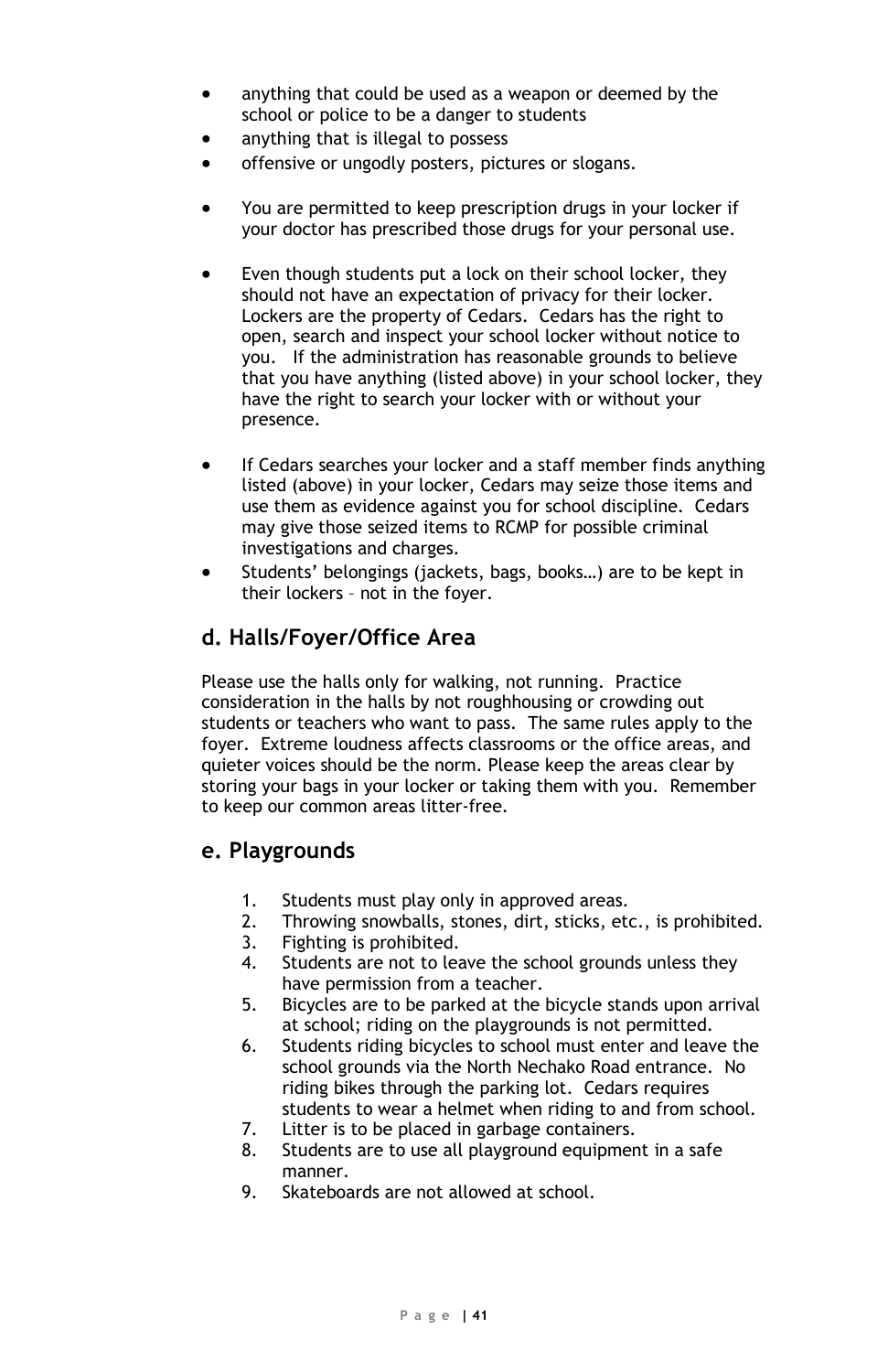### **f. Lunch**

Students are expected to eat in designated areas and to exercise regular mealtime manners and courtesy. Garbage is to be thrown out and recyclables are to be put in specific containers.

### **g. School Sports Teams**

Students who play on a sports team are required to read and sign a contract outlining an agreement to abide by special conditions and behaviors. These contracts are provided for students and parents to sign in order to remain on a school team.

### **h. Student Parking**

- Students are to park their vehicles in the big gravel lot
- Students are to drive their vehicles in a safe and responsible manner on and off school property, following the 20km/hr speed limit.
- If a student does not follow the school rules, s/he will be given one warning. Parents will be notified of the warning.
- On a second vehicle/parking offence, the student will lose vehicle/parking privileges at the school for a period of time. The student may receive a Discipline Notice.

### **i. Emergencies/Drills**

During emergencies/drills, students are to be especially careful to behave in a calm and responsive manner, realizing the importance of cooperation in such procedures. Further instructions are listed in every school room, and teachers review the procedures throughout the school year.

### **10. Students Off Campus**

### **a. Off Campus Conduct**

Students are expected to display an attitude of respect when they are off-campus and in any way associated with Cedars. This applies to such times as field trips, athletic trips and lunchtime trips off campus. All other school expectations apply as well. Our goal is to have people say, when we leave their place (whether that be a gas station, museum, historical site, or school), "That was the nicest bunch of kids we've ever had in here." People say this when our students are polite, say please and thank you, look people in the eye when they speak to them, don't break things or rough-house in common areas and obey when asked to do something.

### **b. Off Campus Permission**

If a student is checking out of the school for any reason, they need to be escorted by parents off-campus, or provide a written note or phone call from parents to the school to provide permission to leave. The office has no other way to verify that a child is actually leaving the school for legitimate reasons, or if a child will be adequately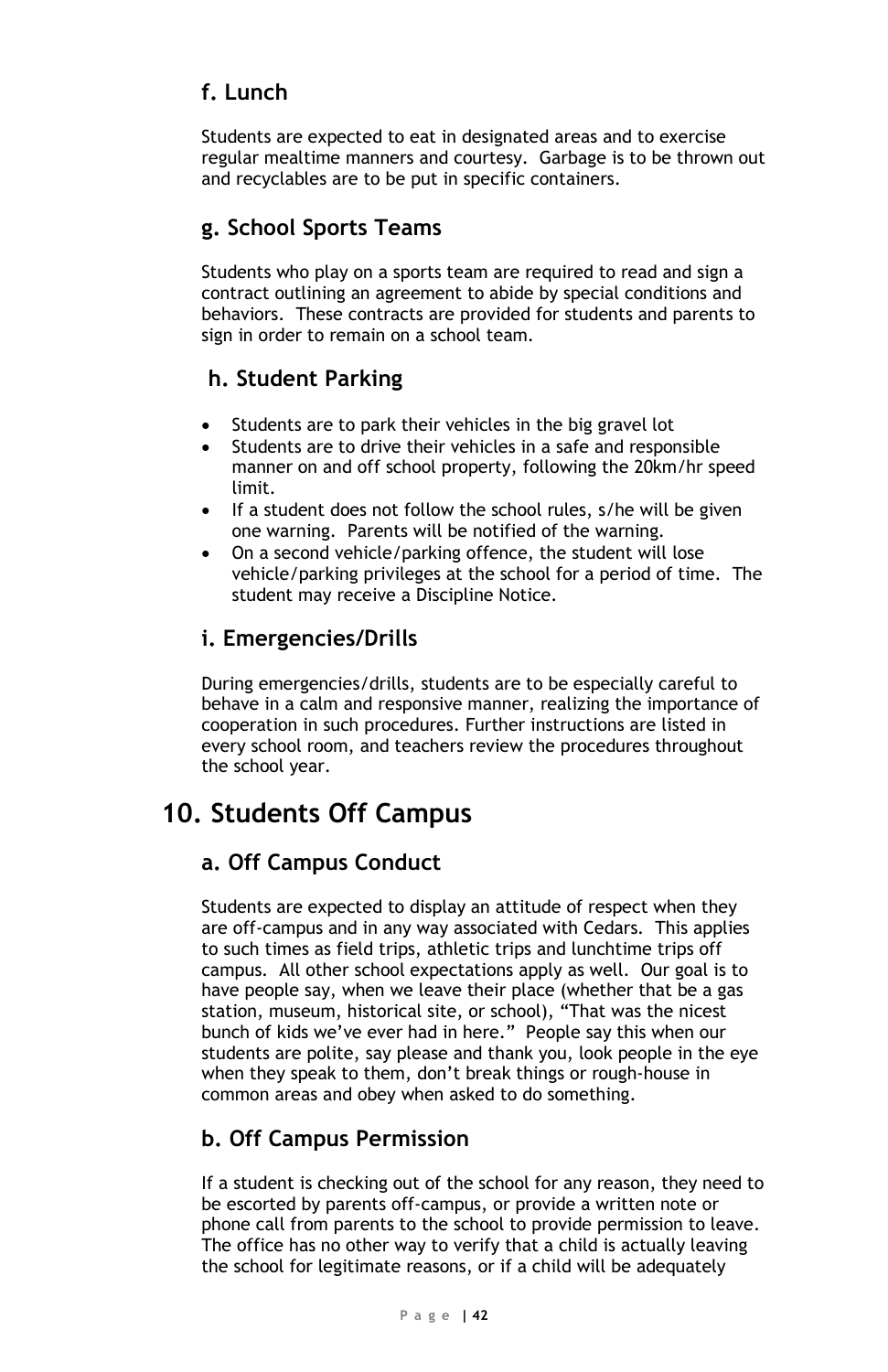supervised when off grounds. Students will not be given permission to leave the school grounds during class time without the appropriate permission from parents.

Students in grades 8 - 12 must have off-grounds permission and are expected to respect neighbouring property, traffic and not to litter when they leave the school property. Students eating near the Pacific Western Brewery lawn are to keep the area clean by using the garbage can provided.

#### **c. Parkhill Center / Overpass**

Some of our students enjoy walking to Parkhill Center to buy lunch. Students are required to use the crosswalk properly when crossing North Nechako Road. At Parkhill Center, students are to be highly respectful in each business that they visit, and are to purchase their food and leave promptly. Parkhill is not to be a place for our students to loiter. Also, students are not to loiter around the Hwy. 97 overpass located close to Parkhill Center. We have an excellent relationship with each of the businesses at Parkhill Center – let's do our best to keep it that way by providing excellent student behavior.

#### **d. The River**

Students are to stay away from the river at all times. No student should be within a hundred feet of the river at any time during the day. This would also include break times and lunch time. Students are not permitted to go past the fence on the field. Students are not permitted in the woods/gully on the new property – south of Preston Road (bordering the Pacific Western Brewery). If you see **any** students going near the river, please report this to the office immediately.

### **e. Field Trip Form and Policy**

All classroom rules will apply on all outings. A teacher will be responsible for carrying a first-aid kit (supplied by office) on all outings. The Teacher will also be issued a class list complete with care card numbers and emergency phone numbers for each of their students. The office requires that the teacher report on the appropriate form, at least one day before the field trip, a list of drivers so that they can check for current car insurance.

#### **1. Permission Slips:**

- a) All teachers must use the Cedars Field Trip Permission and Waver form each time they go on a school outing. All Permission Forms must be signed and returned by parents before the outing. **NO VERBAL PERMISSION GRANTED. (fax and email is acceptable)**
- b) For major overnight trips, the teacher should first have approval from the administration.
- c) Permission slips should be sent to parents/guardians with particulars of activities. These must be returned, with the guardian's signature before the outing.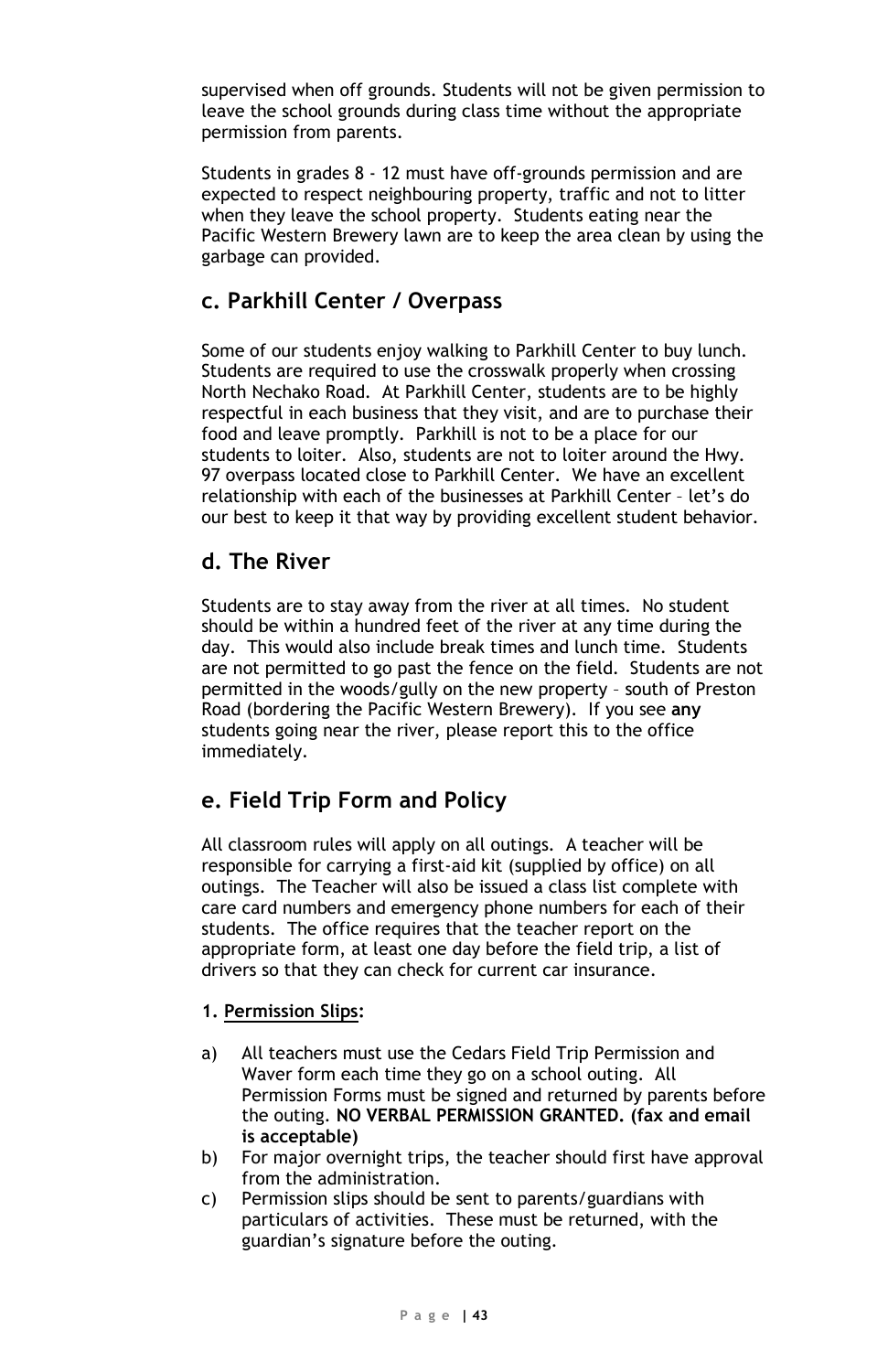#### **2**. **Billeting:**

May be an option, if prior approval is given by the administration and parents are informed and have provided their approval by way of permission slip.

#### **3. Financing:**

Extensive Trips (for which funds are raised):

- a) All financing should be estimated at least two months prior to the time in which the field trip is to take place.
- b) All fund raising should be raised by two weeks prior to the trip.
- c) Expenses incurred during fund raising may be refunded totally or partially with discretion.
- d) A general ledger account will be set up through the Bookkeeper in the office.
- e) Moneys remaining at the end of the trip shall be reimbursed to individual student accounts.

#### **4. Long Distance Trips:**

- a) Fees charged to the student:
	- i. are to include coverage of activities as well as a traveling charge.
	- ii. are to be predetermined and fees collected BEFORE attendance on the trip
	- iii. Parents are to be notified if the students will be eating out and therefore require money for a meal.
- **5. Short Trips:** Day Trips, etc.

The policy of Cedars Christian School is to ask for volunteer transportation.

#### **6. Transportation for all School Related Activities**,

- a) The School's policy includes liability clauses covering parents and children in any private vehicle designated by the school: note -- all private vehicles have insurance, it is recommended that such private vehicles carry \$1,000,000.00 liability (photocopy to be filed in the office).
- b) The law states that each child travelling in a vehicle must wear a seat belt. Doubling up is not legal. Planned trips must have each student placed in a seat belt or the trip be postponed or cancelled with an alternative activity implemented until an arrangement for the "belted placement" of the extra students can be made.
- c) Students must remain in designated vehicles, teacher to finalize head count before departure.
- d) All vehicles should be in sound mechanical state.
- e) Recommended that parents (responsible no record) drive.
- f) Parent drivers are volunteers and thus must have undergone a criminal record check before driving for school trips.
- g) Booster seats are required for all children under the age of 9 or 4'9" and smaller.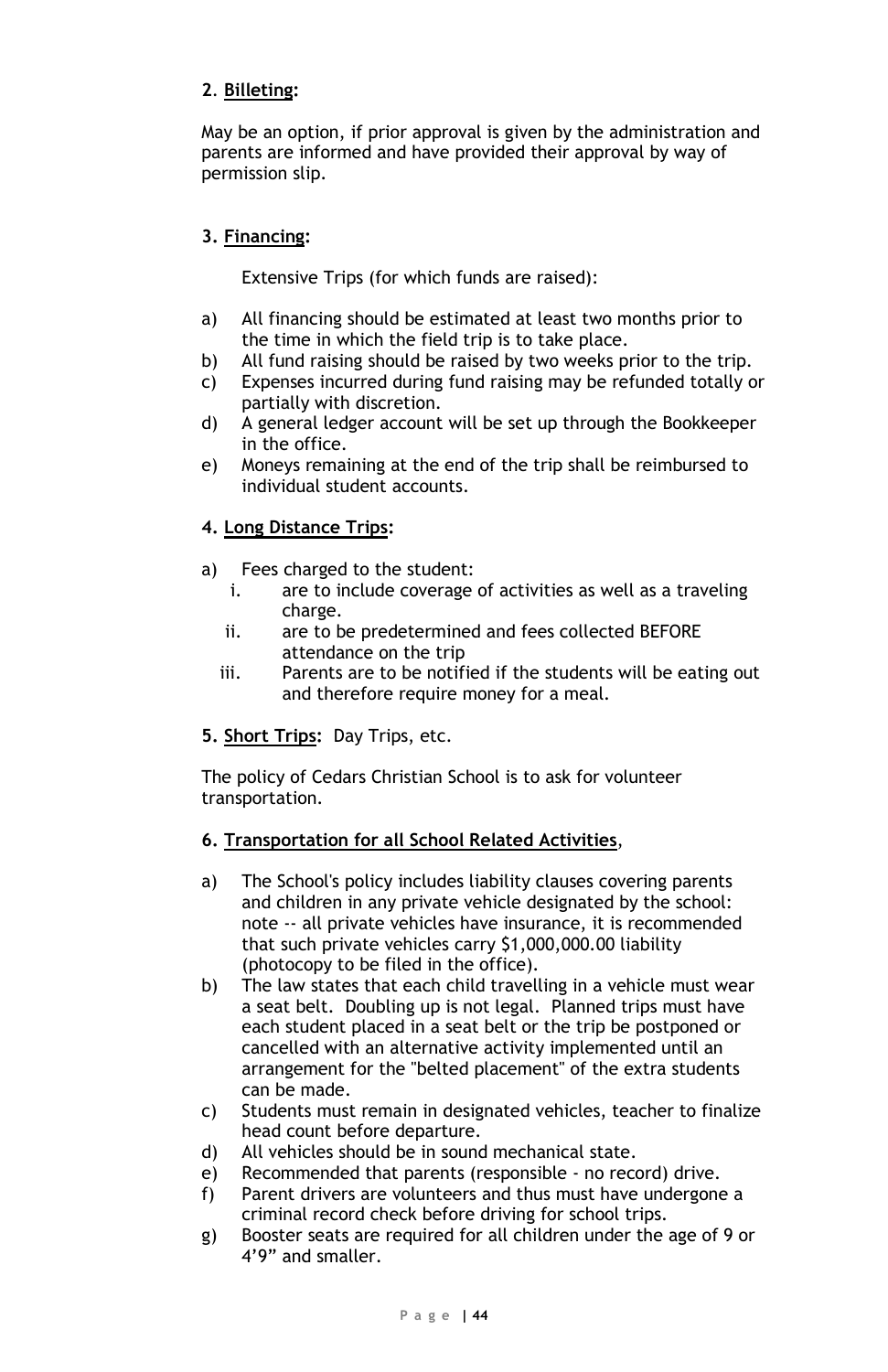#### **7. Pupil/Adult ratio on all trips:**

There shall be a recommended ratio of students to adults on all outing:

- a) In Grades 8 10 the ratio minimum for supervision is to be 1 adult to 10 students or regular teacher/student class ratios.
- b) In a vehicle there will be a maximum of 6 students if there is only one adult. For seven or more students, another adult needs to be present.

#### **8. Responsibilities on Outings:**

The teacher is to be the co-ordinator for the group in accordance with policies set down by the school board.

- a) The teacher in charge should know of total group movement, including a total head-count before dispersal in transportation vehicles as well as having reasonable knowledge of the students returning to their home (wait until the front door closes before you leave).
- b) A photocopy of insurance to be given to office prior to the trip.
- c) Students are **not** permitted to watch television or movies in hotel rooms after 11pm.

#### **9. Chaperone Responsibilities**

Chaperones play an important role at our school functions and trips. They are responsible for the safety and well being of our students, in addition to their role as monitors of appropriate behaviour.

At times chaperones are at risk of not being given adequate instruction, guidance and support. The purpose of this policy is to address this need and to recognize the important contribution that chaperones make to our school and our students.

A chaperone will be given a minimum of the following information before they commit to chaperone an event:

- 1. a description of the event<br>2. the expected number of st
- the expected number of students that will be attending the event
- 3. the hours the chaperone will commit to be present and act as chaperone
- 4. the responsibilities of a chaperone at the event
- 5. the expected number of other chaperones

Chaperones will be advised that they are expected to promptly report any unusual incident or behaviour, using their best judgment, to exercise authority to stop or prevent any inappropriate behaviour involving any student.

The following is advice that will help with all chaperoning situations:

- Students don't always think clearly and responsibly, help them.
- Don't ignore inappropriate behaviour from **any** child.
- Try not to compound the situation by over-reacting.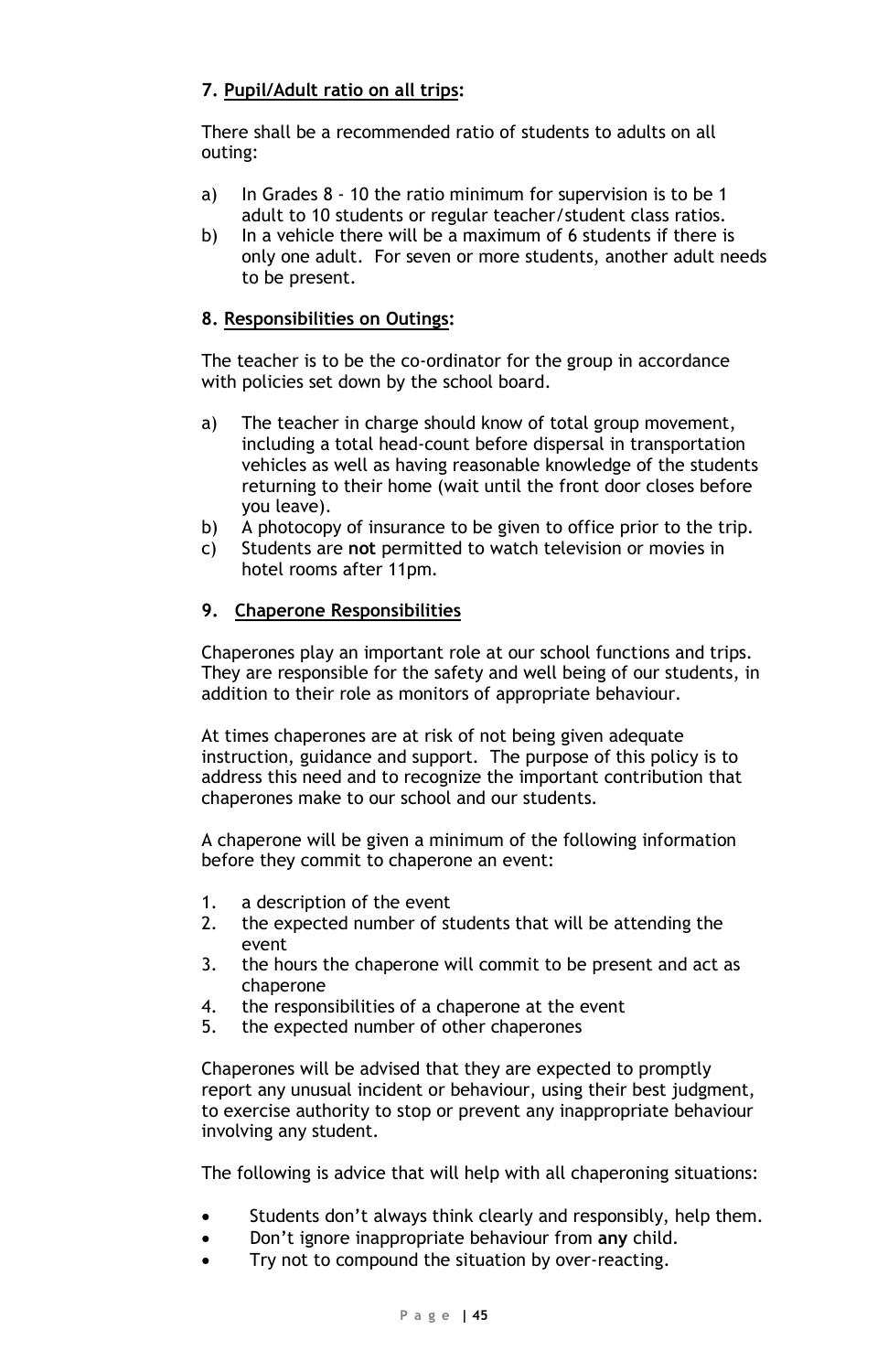- Respect students and their privacy, but enforce all rules.
- You are every student's parent while chaperoning.
- Rules and schedules may need to be adjusted… BE FLEXIBLE.
- If you are unsure of how to handle a situation, ASK!

#### **Chaperone and General Guidelines**

- 1. School rules are in effect at all times, especially dress code and language.
- 2. If you **have to** smoke, DO NOT SMOKE in front of students.
- 3. Students must not watch television or movies in their hotel room after 11pm. Chaperones should tell the front desk that movie rentals are not permitted in rooms with Cedars Christian School parents or students.
- 4. Movies on trips must be G rated or PG rated only (14A and R movies are not permitted). If the movie is graphically violent, vulgar or sexually explicit or sexually suggestive, remove it at once, and select another one.
- 5. Alcohol consumption is not allowed (students, staff and chaperones)
- 6. It is expected that you will be respectful to the Teacher in Charge. Never undermine the authority of the teacher. If you disagree with them, please keep it to yourself, until a more appropriate time. Never be unkind in front of the students, teachers or other chaperones.
- 7. Chaperones are expected to be at all functions at all times. Exceptions to this will be made at the discretion of the Teacher in Charge. (eg: Chaperones may need to go to a store to get supplies, or pick up food, or run an errand …)
- 8. If a student becomes ill, a chaperone must stay in close proximity to the student, in case medical attention is needed.
- 9. Chaperones should set a good example with regard to conduct, language, appropriate dress, etc…
- 10. Bullying and harassment of students by other students will not be tolerated. Students should never be forced to do something against their will.
- 11. Please "ask" students to comply with your requests, do not yell or make unrealistic demands. You will meet with more favourable results when you are kind.
- 12. Please make a point to remind students to have everything they need for their event.
- 13. At the respective events, make sure that you position yourself in such a way that you can have an eye on students at all times.
- 14. During "free time" or breaks are the times when students need the most supervision.
- 15. Students should always be together in a group or a have a partner. Students are never to be alone or left alone.
- 16. Students are to be calm, quiet and respectful when in public places. Hold the students to that standard.
- 17. You should know where all your assigned students are at all times.

#### **Bus/Vehicle Transportation**

1. Only Cedars Christian School students can ride on the bus or vehicle unless approved otherwise by the administration.